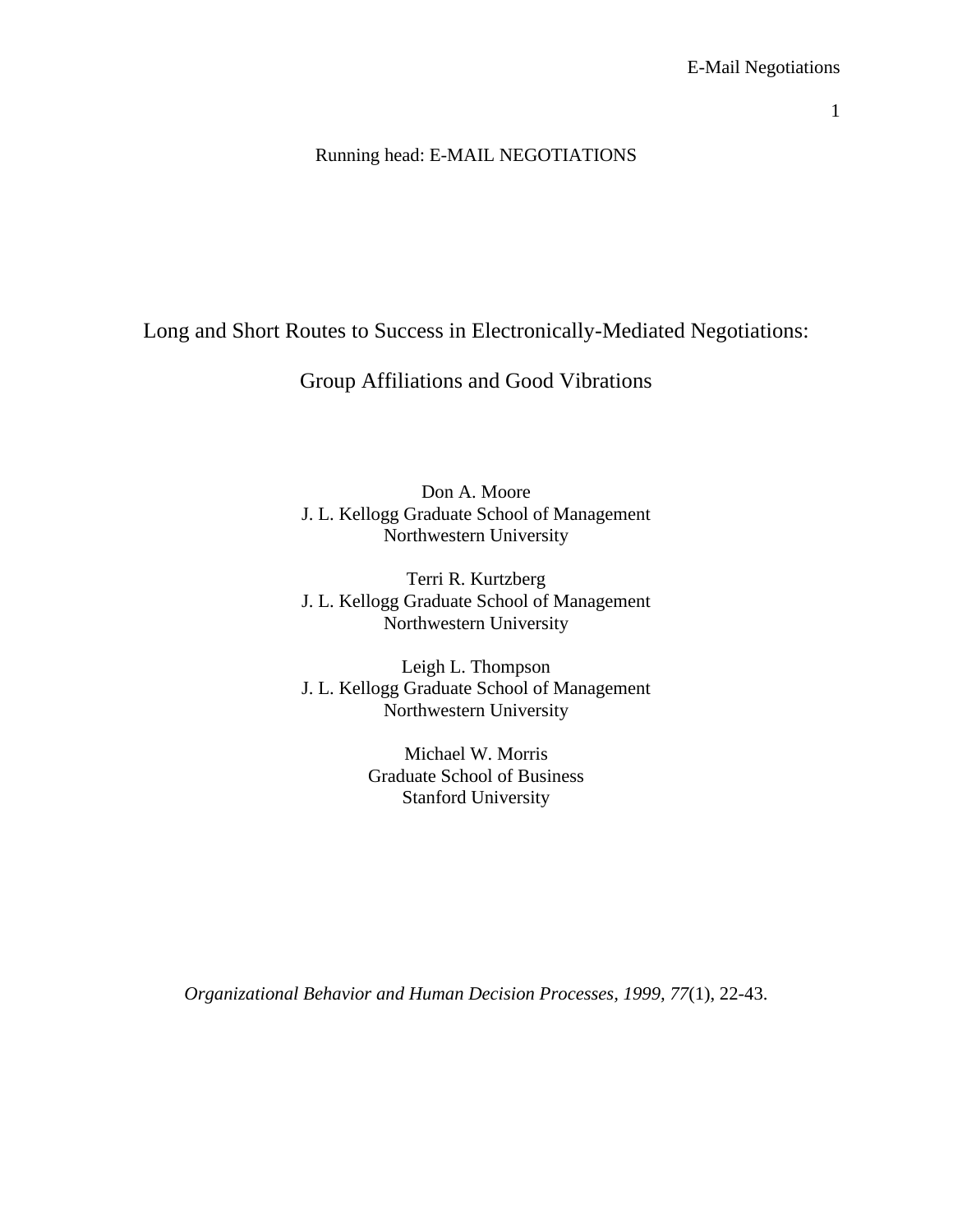# Abstract

To understand why e-mail negotiations break down, we investigated two distinct elements of negotiators' relationships with each other: shared membership in a social group, and mutual selfdisclosure. In an experiment, some participants negotiated with a member of an outgroup (a student at a competitor university), whereas others negotiated with a member of an ingroup (a student at the same university). In addition, some negotiators exchanged personal information with their counterpart, whereas others did not. When neither common ingroup status nor a personalized relationship existed between negotiators, negotiations were more likely to end in impasse. These results are attributable to the positive influence of mutual self-disclosure and common group membership on negotiation processes and rapport between negotiators.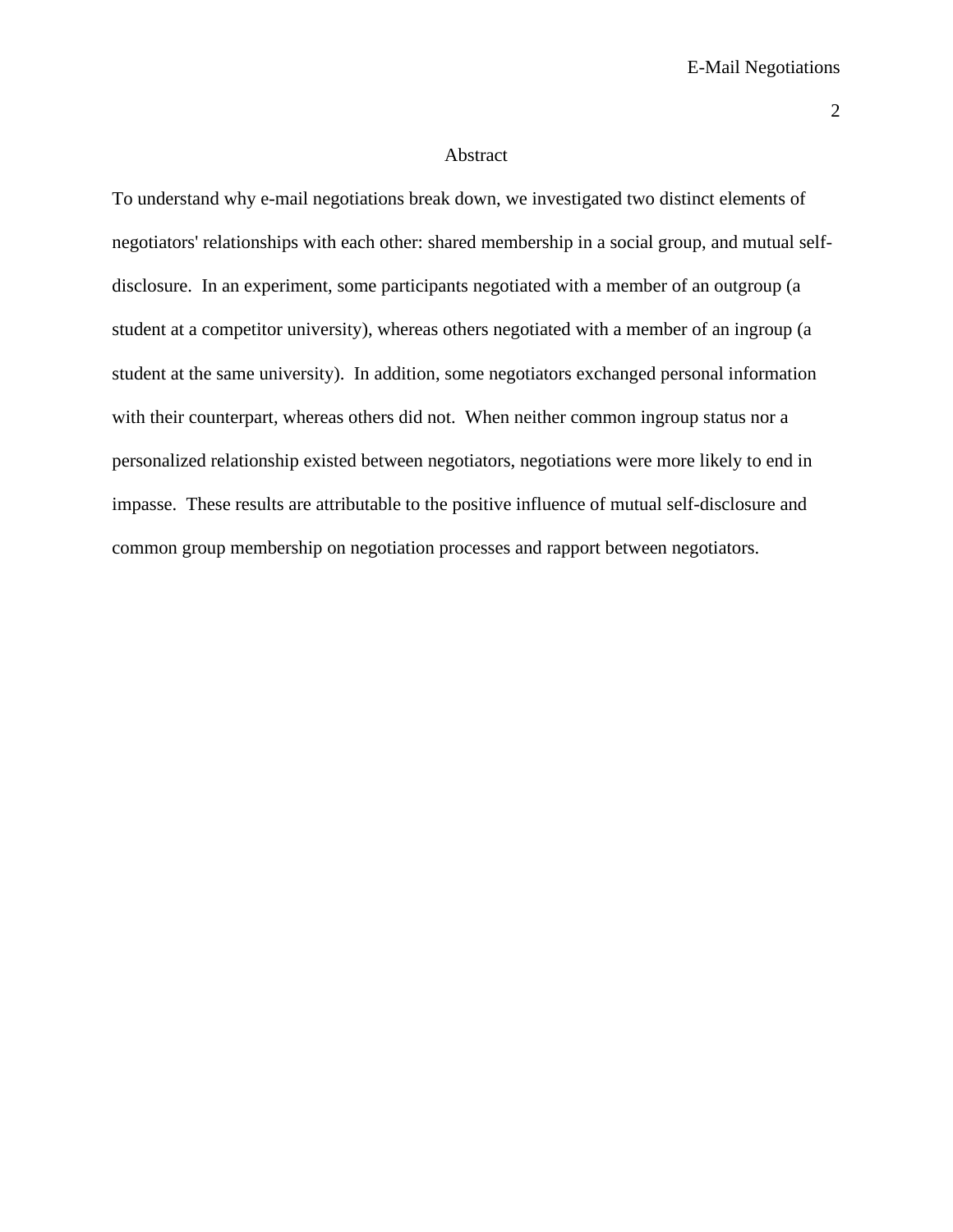# Long and Short Routes to Success in Electronically-Mediated Negotiations: Group Affiliations and Good Vibrations

As we approach the  $21<sup>st</sup>$  century, organizational decisions are increasingly made through negotiations over technological media such as electronic mail (e-mail), the telephone, and the fax machine. This change is driven by two facts: transactions and alliances increasingly reach across the globe, and flatter organizational structures and flexible forms of contracting necessitate negotiation between decision makers. Because managers spend an increasing amount of their time communicating via technologies such as e-mail, the impact of these communication media on negotiation processes and outcomes is an important issue for organizational scholars to address, particularly from a prescriptive standpoint (see McKersie & Fonstad, 1997).

Organizational researchers have long noticed that managers prefer face-to-face communication over written communication when handling sensitive or complex joint decisions (Mintzberg, 1973). Face-to-face communication offers a more immediate two-way flow of information and access to nonverbal cues, making misunderstandings easier to avoid and easier to correct than in textual communication. The personal contact of a face-to-face interaction can strengthen a basis for trust. This is especially important in mixed-motive interactions, such as negotiations, where the expression of opposing demands and beliefs can easily lead to a spiral of increasing conflict. Indeed, theorists have speculated that conflict resolution via e-mail is characterized by misunderstandings that escalate because of the absence of a basis for trust in the e-mail interaction (Carnevale & Probst, 1997). Compared to a personal, face-to-face encounter, e-mail contact leaves a gap between the two negotiators, a gap that renders them vulnerable to mistrust and breakdowns of negotiation. Consistent with these arguments, initial negotiation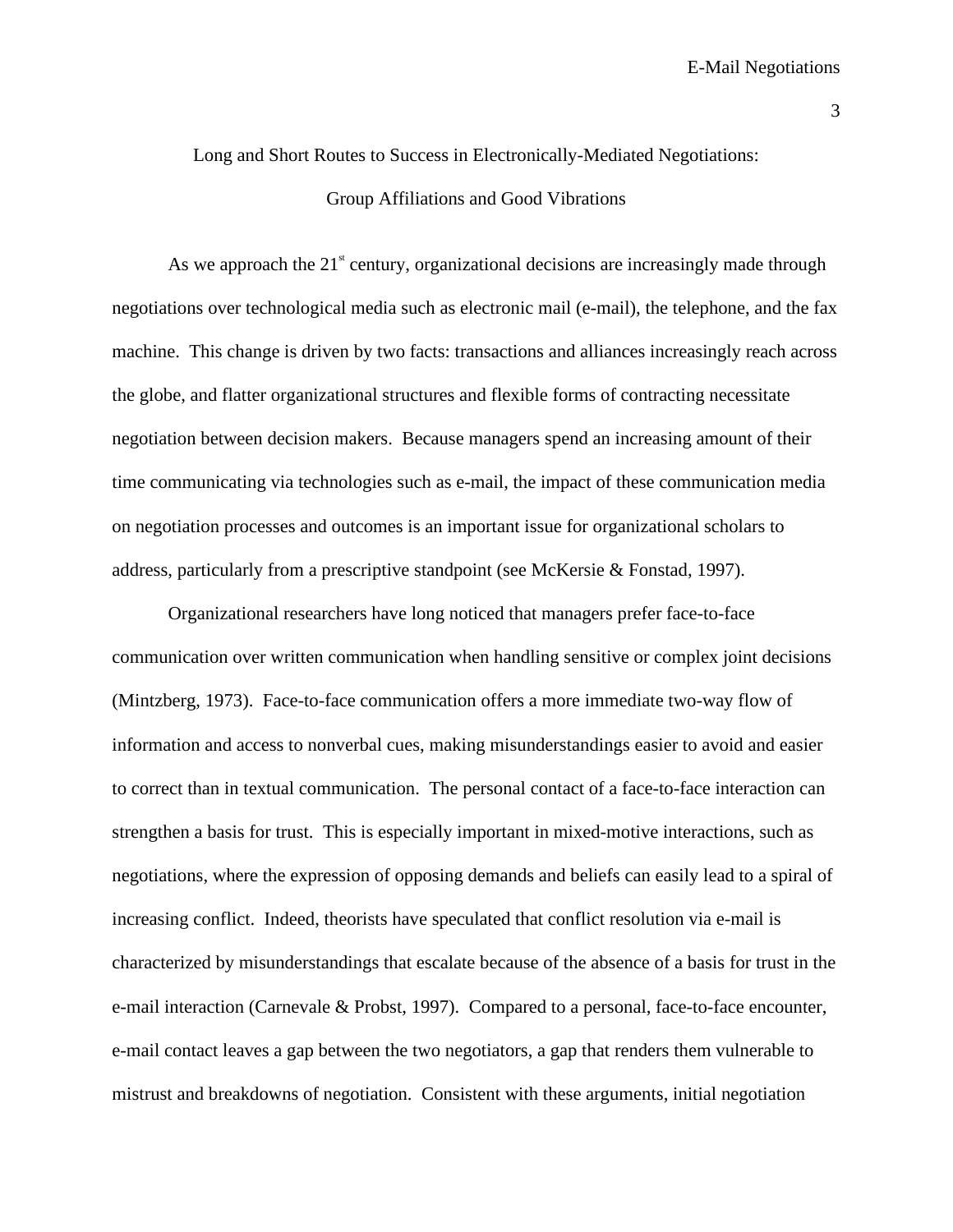studies comparing e-mail to conditions that allow visual and aural access reveal that e-mail negotiators take longer, feel less satisfaction, and perceive less fairness (Purdy, Nye, & Balakrishnan, 1997). In sum, although e-mail is becoming more important as a medium for negotiation, its advantages must be weighed against some distinct shortcomings.

The present study poses the question: Is there a way to successfully bridge the gap in email negotiations? Specifically, we examine two elements of a relationship between negotiators that may provide potential routes toward success: One is shared membership in a social category, which should create ingroup trust and favoritism (Brewer, 1981). This is a long route to success because it would need to be established well before the actual conversation between negotiators. A potentially shorter route to success is personalized exchange before an e-mail conversation; negotiators can engage in mutual self-disclosure even if they never meet face-to-face, and disclosure may foster rapport that can enable cooperative interaction (Drolet & Morris, 1997).

# How Does E-mail Impact Negotiation?

The effects of electronic communication media, such as e-mail, on social interaction and joint decision making have been studied for some time. Electronic communication has been investigated by researchers of brainstorming and group decision making. For example, groups using electronic technologies to generate solutions are more productive than groups interacting in traditional, face-to-face communication (Gallupe, Bastianutti, & Cooper, 1991). However, group decision making via technologically-mediated discussion results in a greater tendency toward outspoken advocacy and discord that ultimately results in delays and in more extreme, unconventional, or risky decisions (Kiesler & Sproull, 1992). These two research areas are relevant to our present concern because negotiation involves both processes of solution

4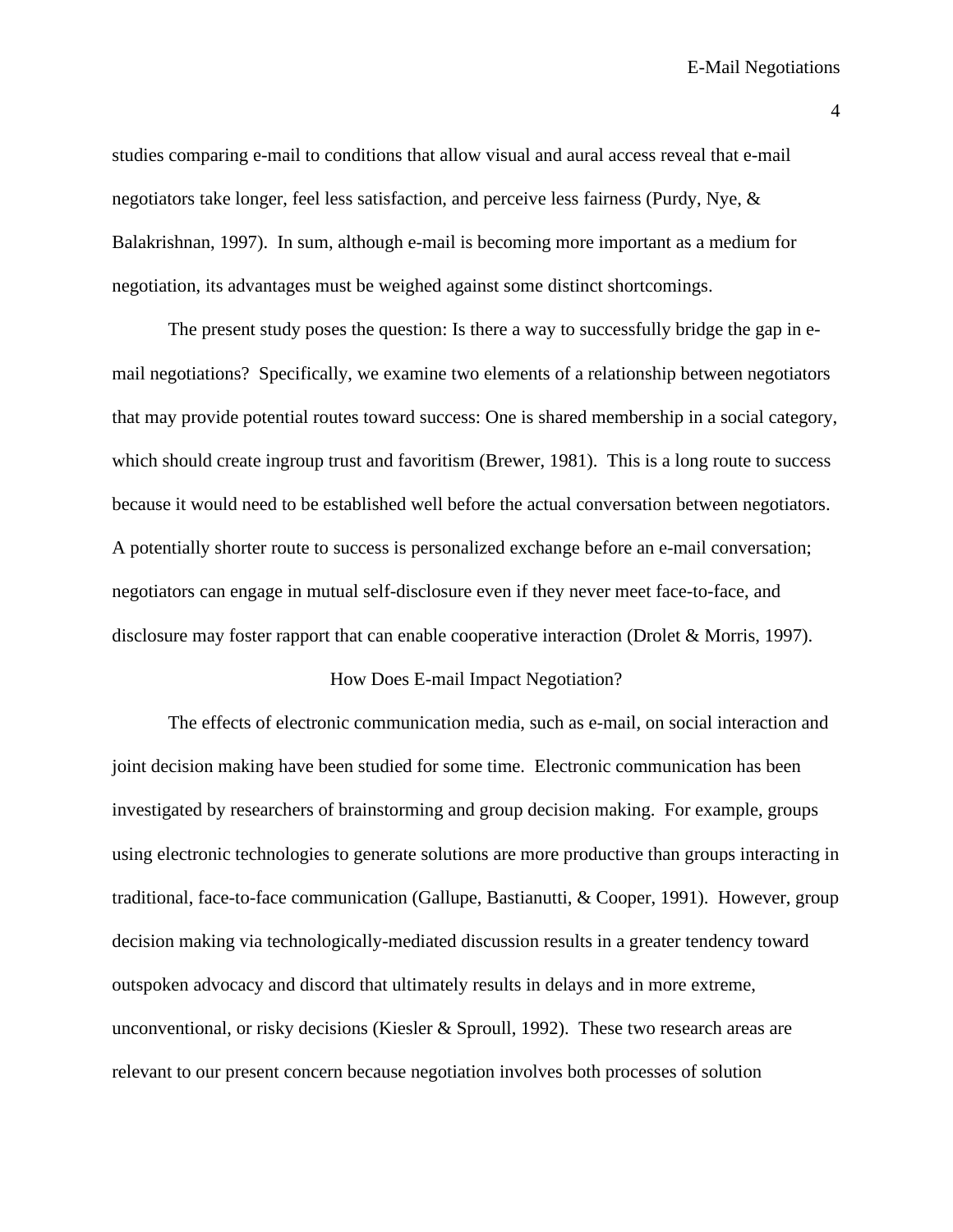generation and decision making. From these findings we might expect that the difficulty in email negotiations may lie not so much in negotiators' ability to generate creative solutions but in their ability to reach an agreement.

Negotiators are less likely to coordinate on collectively efficient solutions when exchanging written notes than in face-to-face communication, in part because face-to-face negotiators are more likely to reveal truthful information (Valley, Moag, & Bazerman, in press). Negotiators are more likely to engage in mutual revelation of interests when communicating face-to-face, less likely to do so when communicating by telephone, and least likely to do so when communicating by written notes (Bazerman, Gibbons, Thompson, & Valley, 1998).

The impact of communication medium occurs even when the communication precedes the joint decision making task. For example, people cooperate more in a Prisoner's Dilemma game after they meet their opponents face-to-face than when they have only talked over the telephone (Drolet & Morris, 1995). Presumably, visual access to emotional cues in face-to-face meetings create more rapport (a state of shared positive affect and mutual interest in the dyad). And, indeed, cooperation is mediated by the level of rapport during the initial conversation between negotiators (Drolet & Morris, 1995). These findings suggest a reason why e-mail communication is more blunt and harsh than is face-to-face communication (Sproull & Keisler, 1991). For these reasons, we believe that e-mail communication, like that of written notes, should result in more strained and negative communication between parties and less rapport between them.<sup>1</sup>

In e-mail negotiations, a specific misunderstanding can lead to a downward spiral of mistrust and eventual impasse. There is less interpersonal rapport to cushion the effect of a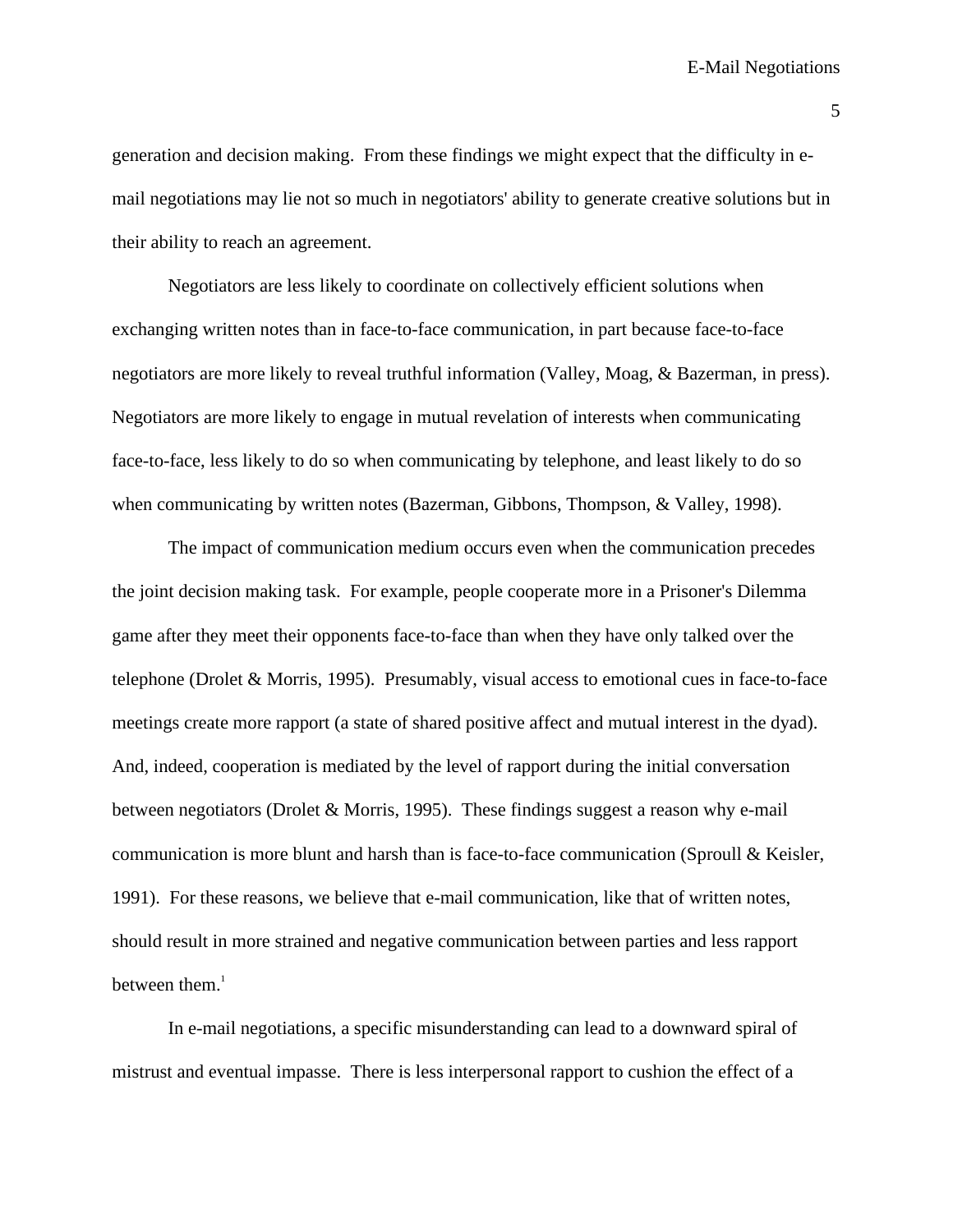specific misunderstanding. This analysis suggests that e-mail negotiation might be less vulnerable to impasse when supported by some basis for trust and rapport between the negotiators.

# Improving the Quality of Electronically-Mediated Negotiation

Given that abstinence from e-mail is not a viable option for most business people, what steps can be taken to improve the quality of negotiated interaction and, ultimately, the likelihood of mutually beneficial outcomes? We explore two methods: shared group membership and mutual self-disclosure. Below, we argue that these two methods engender distinct cognitivemotivational mechanisms. Specifically, common group membership may instigate cooperation that is rational and deliberate. In contrast, we argue that rapport built through mutual selfdisclosure is more emotional and preconscious.

# Shared Group Affiliation and Ingroup Trust

A well-established principle of social psychology is that people treat members of their own groups more favorably than members of outgroups, even when group categorizations are based on superficial factors (Oakes & Turner, 1987). This principle becomes particularly important when group members are separated physically and have fewer other cues to rely on other than their group membership. In a situation such as e-mail communication, individuals have fewer cues to interpret the actions, behaviors, and motivations of their partner, and may rely even more heavily on the assumptions provided by common group membership. When engaging in an e-mail exchange, one of the only definite facts known about the opponent is the other person's e-mail address, which can serve as a direct cue to their group affiliation.

6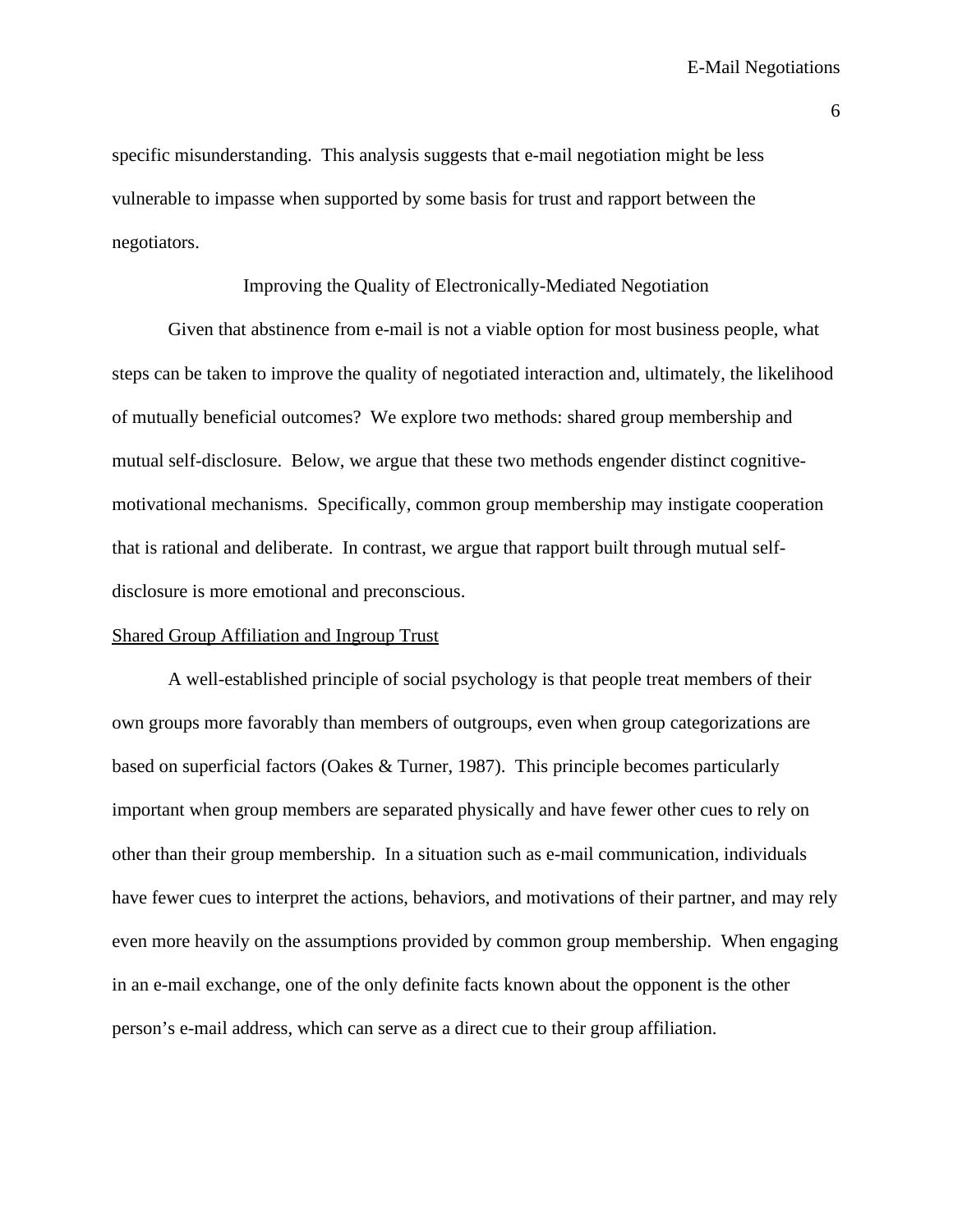People evaluate members of their own group more favorably than others (Rabbie & Horowitz, 1969; Tajfel, 1982), selectively remember favorable information about ingroups (Howard & Rothbart, 1980), and allocate rewards give more to members of their ingroup than to members of outgroups, (Tajfel, Billig, Bundy, & Flament, 1971). Evidence suggests that ingroup favoritism occurs even in negotiation (Thompson, Valley, & Kramer, 1995). People are less cooperative when dealing with outgroup members than with ingroup members, both in social dilemmas (Kramer & Brewer, 1984) and in ultimatum bargaining (Robert & Carnevale, 1997). People's positive expectations or trust of ingroup members seems to be the flip-side of their negative expectations or distrust of outgroup members (Brewer, 1981). For these reasons, shared group membership may lead to mutual cooperation through deliberate rational judgment. Although the mechanism of positive expectations has been stressed by almost all researchers of ingroup favoritism, other, less cognitive mechanisms such as maintaining social identity may also result in greater cooperation among members of ingroups (Tajfel & Turner, 1979; Turner, 1987).

In electronically-mediated negotiation, individuals are searching for clues which will give them insight about the opponent's goals and intentions, since the most common ingroup communication signals and symbols are absent. For this reason, knowledge of ingroup status may be particularly important in determining the nature of subsequent interaction. A communications medium which highlights the group membership of the participants as a salient feature may encourage these effects to surface even more strongly. We predict that shared group membership will increase the positive perceptions and trust between parties, and that this will lead to a greater likelihood of agreement between ingroup members.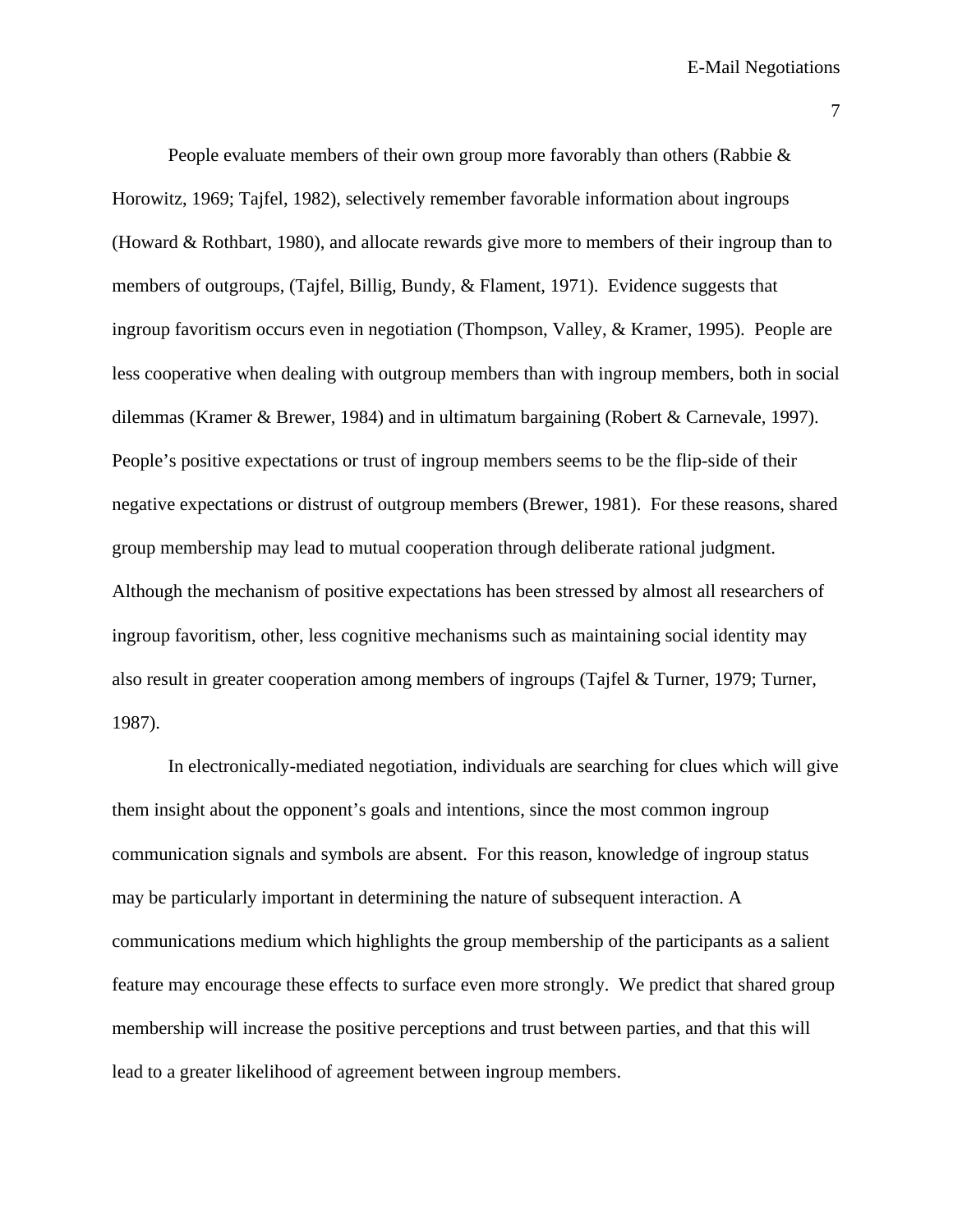#### Good Vibrations: Mutual Self-Disclosure and Rapport

In many instances, people are not members of the same group, but are nevertheless able to establish a level of rapport. This would seem to be a critical skill for the trans-national negotiator, or for that matter, the modern manager who changes jobs frequently. How do people who are members of different groups build a foundation for their relationship? A general principle of social psychology is that self-disclosure between individuals leads to attraction and liking (Jourard, 1959). In fact, even superficial encounters in which people reveal relatively little about themselves can immediately lead to greater liking (Worthy, Gary, & Kahn, 1969). Positive feelings, in turn, lead to more cooperative agreements in negotiation (Baron, 1990; Carnevale & Isen, 1986; Kramer, Newton, & Pommerenke, 1993). Positive mood increases negotiators' intentions to cooperate with opponents, and decreases their intentions to compete (Forgas, 1998). Barry and Oliver (1996) argue that negotiators who experience positive affect toward the counterpart are particularly likely to make more concessions.

Disclosure signifies the basis for a positive relationship. Not only does disclosure by others lead to greater liking for them, but self-disclosure leads to greater liking for those to whom one has disclosed (Collins & Miller, 1994). Furthermore, disclosure is rewarding and represents something of value. Disclosure triggers reciprocity norms that encourage mutual self-disclosure between parties (Collins & Miller, 1994). However, reciprocation of disclosure need not consist of immediate reciprocation in kind, and may, in fact, more appropriately manifest itself in other acts of consideration or generosity (Berg & Archer, 1982).

We hypothesize that disclosure leads to greater rapport, more cooperation, and a higher probability of settlement in negotiation. Rapport is a dyad- or group-level affective state that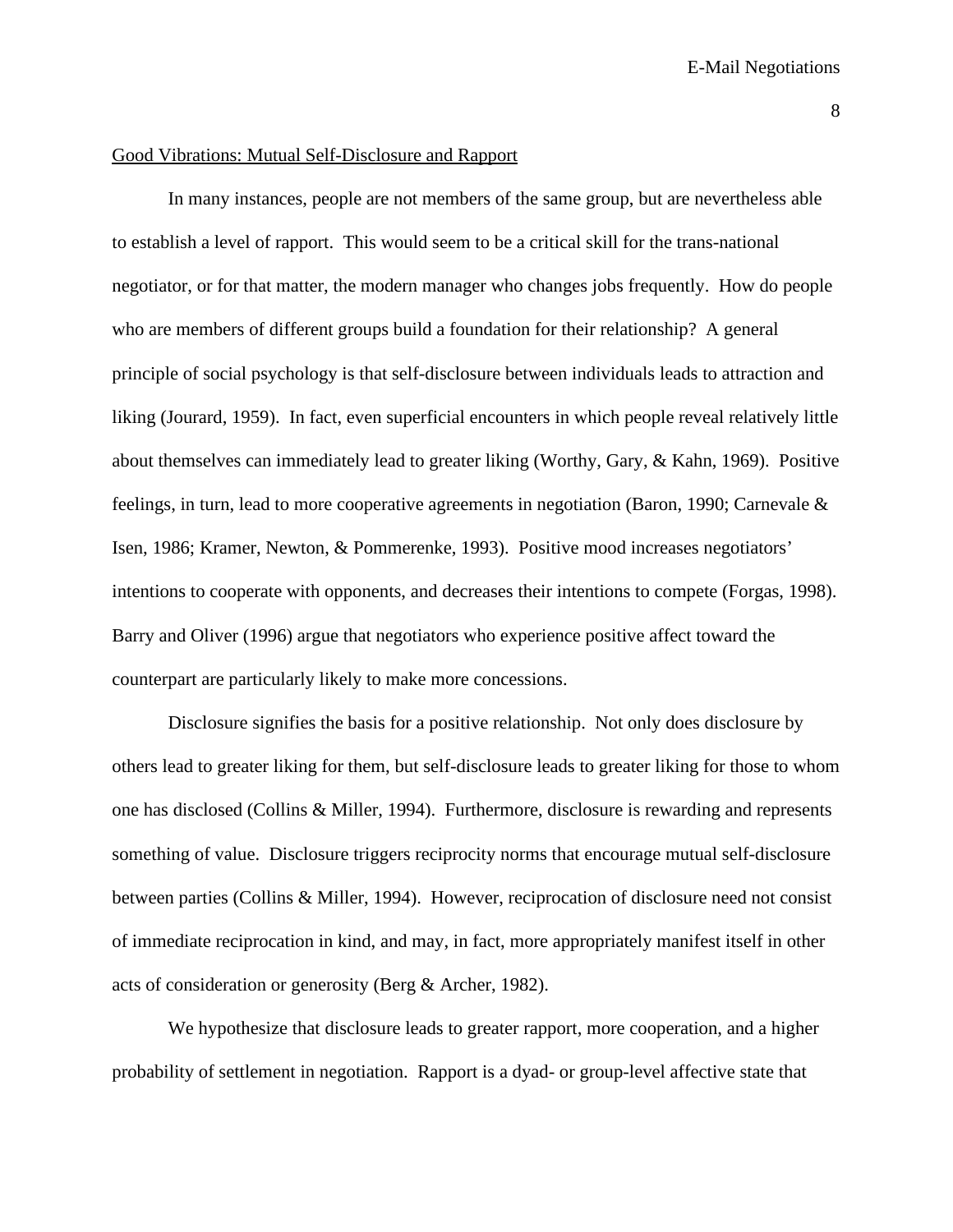arises from an entrainment of displays of affect, particularly nonverbal displays (Tickle-Degnon & Rosenthal, 1990). Dyadic rapport is like an affective feedback loop between two people in a conversation, and plays a crucial role in enabling cooperative solutions in negotiation. In a simulated labor-management strike, conditions differing solely in the ability of participants to exchange facial expressions of emotion resulted in differing rates of costly delay in conflict resolution (Drolet & Morris 1997; Exp. 1). Another study found that measures of dyadic rapport mediated the relationship between cooperation and communication medium (Drolet & Morris 1997; Exp. 2). Furthermore, measures of rapport predict the cooperativeness in multiple-issue negotiation of both professional (Morris & Drolet, 1997; Exp. 1) and novice negotiators (Morris & Drolet, 1997; Exp. 2).

Although purely written communication media severely limit the opportunities for affective displays, opportunities for mutually reinforcing displays of emotion are not eliminated. Indeed, such displays, where they occur, may take on heightened importance in an impoverished medium like e-mail. We predict that mutual self-disclosure will lead to positive feelings and greater rapport between negotiators and that this will lead to a greater likelihood of agreement between them.

# Overview of Experiment

In summary, we have described two mechanisms, shared group membership and mutual self-disclosure, which are hypothesized to lead to success in e-mail negotiation. The purpose of our experiment was to examine how these two factors affect the process and outcomes of e-mail negotiations. We manipulated disclosure by providing participants, in one condition, personal information about the counterpart including a picture and biographical information, as well as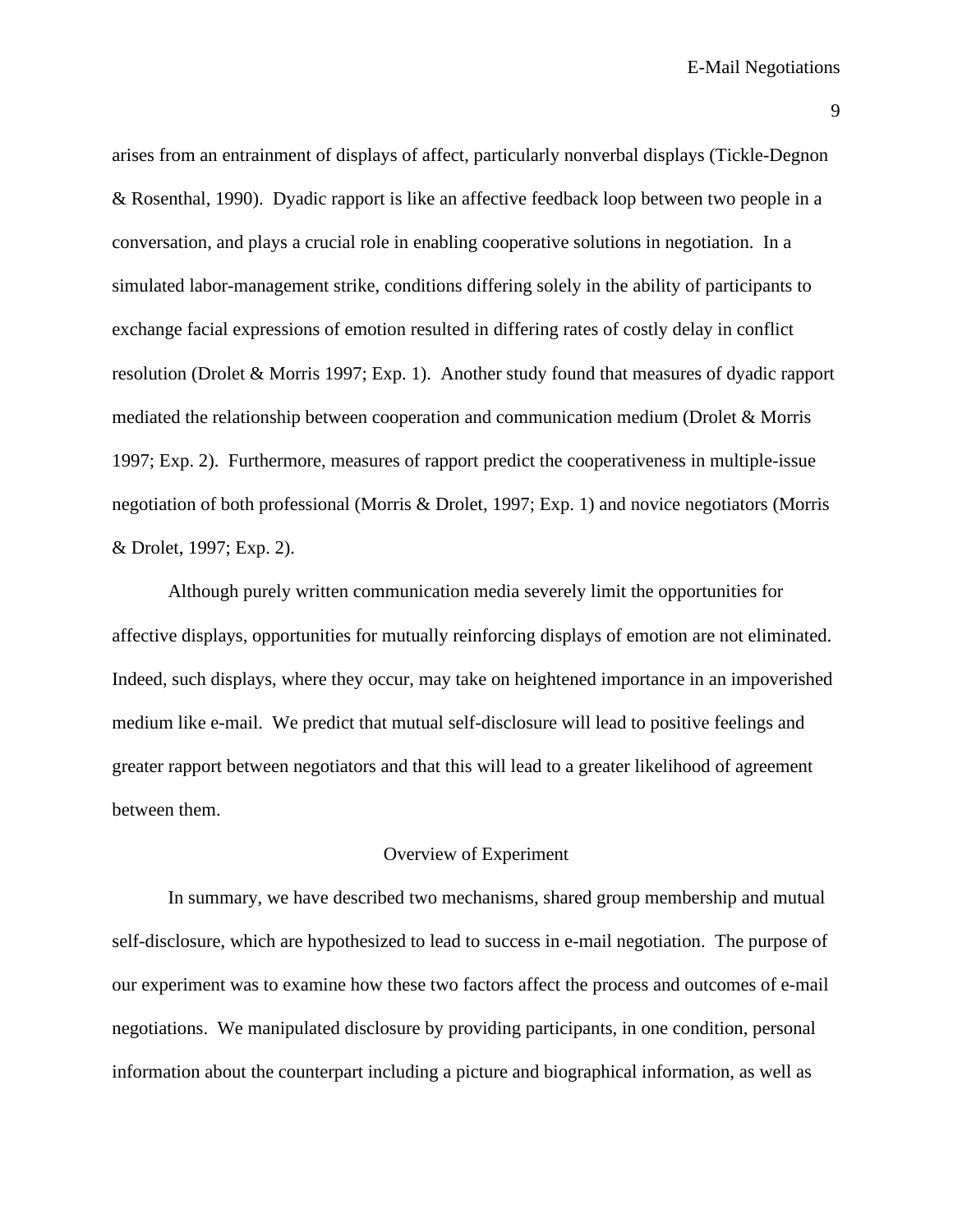providing instructions to begin their interaction by having a non-task related conversation, and instructions on the written expression of emotion using "emoticons." (Emoticons are character strings such as  $(-)$  or  $(-)$  that convey emotion within an e-mail message.) The "ingroup" manipulation involved the following: Participants negotiated with someone in their own ingroup or organization; whereas others negotiated with someone from a rival organization (outgroup condition). In all conditions participants communicated exclusively by e-mail. We expected that personalizing self-disclosure and common ingroup membership would each serve to provide a basis for a positive relationship between negotiators and thereby reduce the rate of impasse. In summary, we hypothesize:

Hypothesis 1: Common ingroup membership will reduce impasse rates relative to negotiators from rival groups.

Further, we hypothesize that:

Hypothesis 2: Mutual self-disclosure between negotiators prior to negotiation will reduce impasse rates relative to negotiators who did not share personal information.

Based on the prior evidence, we predicted that each ingroup favoritism and mutual selfdisclosure may have their effects through different mediating processes. The simple model pictured in Figure 1 outlines the relationships we expected to find in the data. In sum, we expected there to be two routes to successful performance in electronically-mediated negotiations: one, based upon common ingroup membership that may be mediated by positive expectations about the opposing party; and another, based on mutual self-disclosure that may be mediated by affective rapport.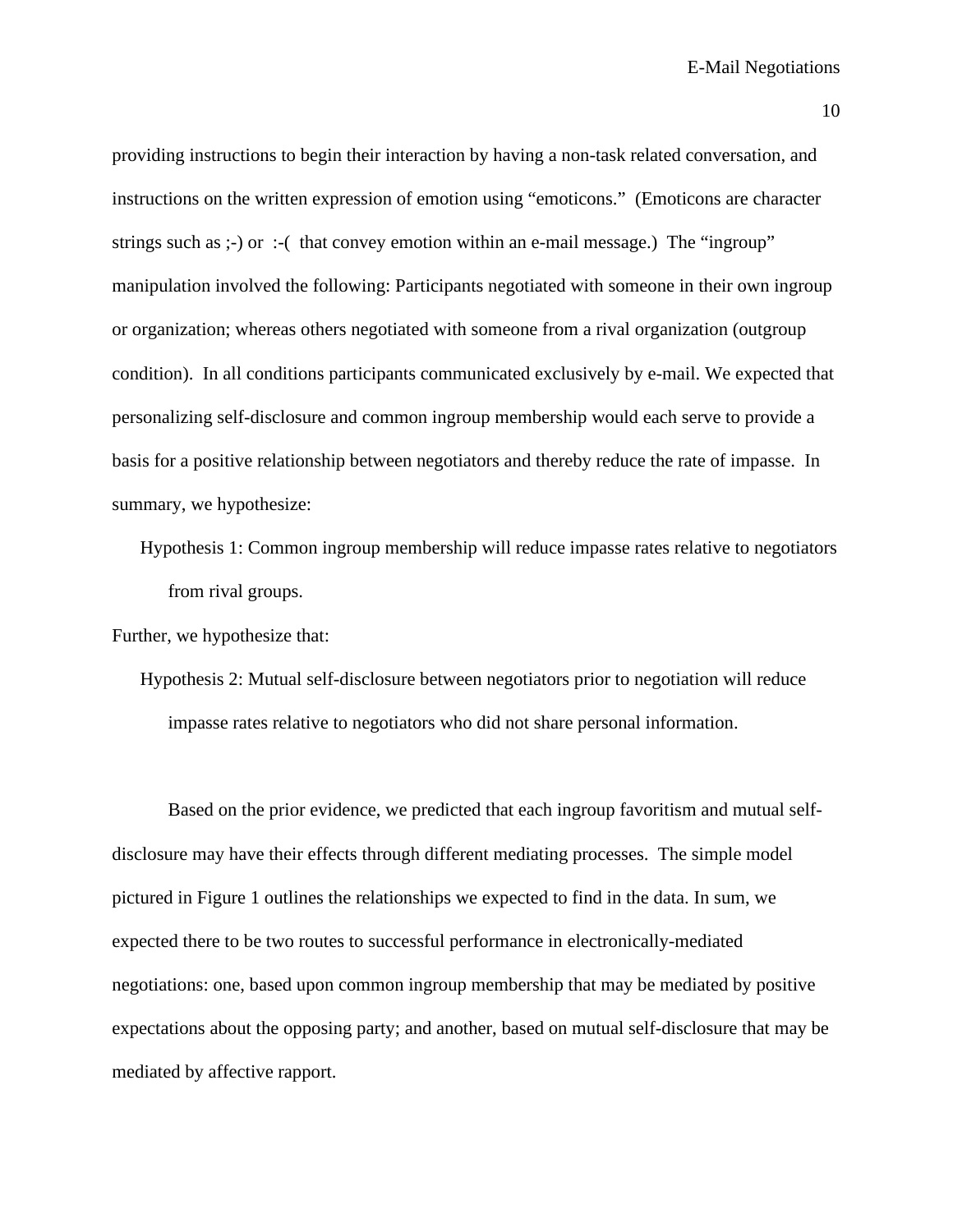# INSERT FIGURE 1 ABOUT HERE

\_\_\_\_\_\_\_\_\_\_\_\_\_\_\_\_\_\_\_\_\_

\_\_\_\_\_\_\_\_\_\_\_\_\_\_\_\_\_\_\_\_\_

### **Method**

Participants. A total of 194 students participated in the study. All were full-time masters students in business school. Of the participants, 126 were students at Stanford University's Graduate School of Business and 68 were students at the J.L. Kellogg Graduate School of Management at Northwestern University. The students participated in fulfillment of a class assignment in a negotiations course.

Design. The design was a 2 x 2: Group Affiliation (same/competitor university) and Mutual Disclosure (high/low). A total of 68 Kellogg students were paired with 68 randomly selected Stanford students to form the outgroup condition, and the remaining Stanford students were randomly paired with other Stanford students to form the ingroup condition. Gender was balanced across roles and conditions. Participants were first randomly assigned to a same-sex negotiation partner. Following this, in a matched random assignment process, participants were assigned one of the two roles in the negotiation simulation so that each role was equally represented with Kellogg and Stanford students. Excluding two dyads who were dropped from the analyses due to incomplete data, there were 68 dyads in which the two negotiators were from different schools (outgroup) and 29 dyads in which the two negotiators were from the same school (ingroup). Dyads from the same school were not from the same class session, but were common members of a cohort of 350 students. Finally, dyads were randomly assigned to one of the two disclosure conditions: personalized (high disclosure) or depersonalized (low disclosure).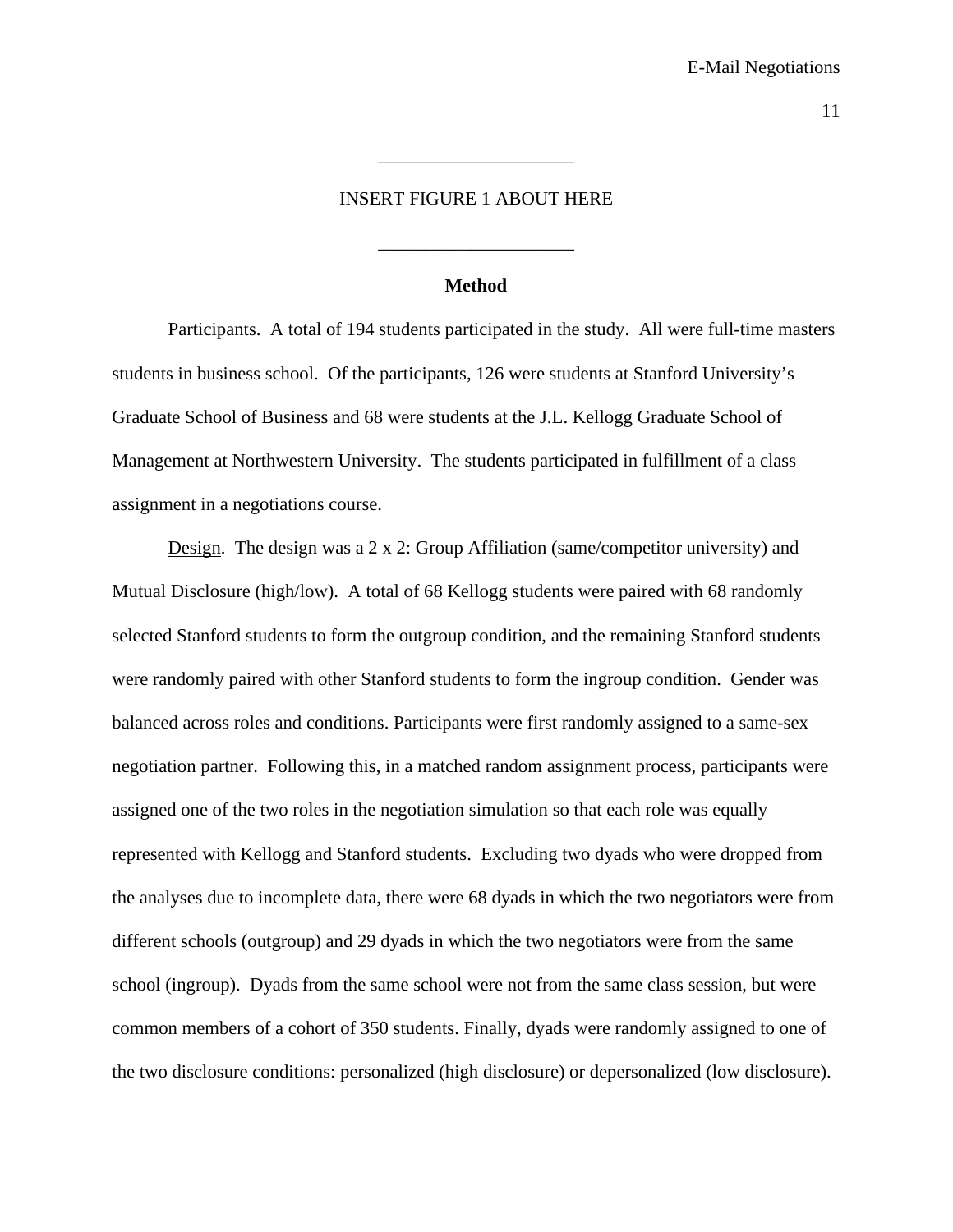Roughly half of all dyads (34 outgroup and 14 ingroup) were in the personalized condition. The other half (34 outgroup and 15 ingroup) were in the depersonalized condition.

Procedure. Participants were instructed to conduct a two-party negotiation exclusively via electronic mail. Each student received a packet of materials that contained: a page of general confidential instructions and guidelines; role information; an e-mail address for the opponent; pre-and post-negotiation questionnaires; and in the personalized disclosure condition, additional personal information about the opponent.<sup>2</sup>

Participants in the personalized disclosure condition received three special instructions. First, in addition to their negotiating partner's name and e-mail address, each participant received a small, black-and-white face-book photograph of their partner, accompanied by standard biographical information (i.e., alma mater, undergraduate major, and interests or hobbies). These participants were also given a list of 11 "emoticons", or symbols commonly used to express emotion over electronic mail along with their definitions, e.g. ;-) for a winking smiley face or :-I for indifference (see Thompson, 1998, p. 280). Finally, participants in the personalized condition were explicitly instructed to have an initial "getting to know each other" communication with their partner before they began negotiating. This short exchange was to take place only via email. Directions specified that participants should not talk about business (i.e., the negotiation) in this initial conversation, ensuring that it was a strictly social conversation. The goal was to have participants "break the ice." Thus, all communication between parties in both the personalized and depersonalized conditions took place via e-mail.

Participants were given their materials on a Monday and were instructed to complete the negotiation and all questionnaires and transcripts by Saturday.<sup>3</sup>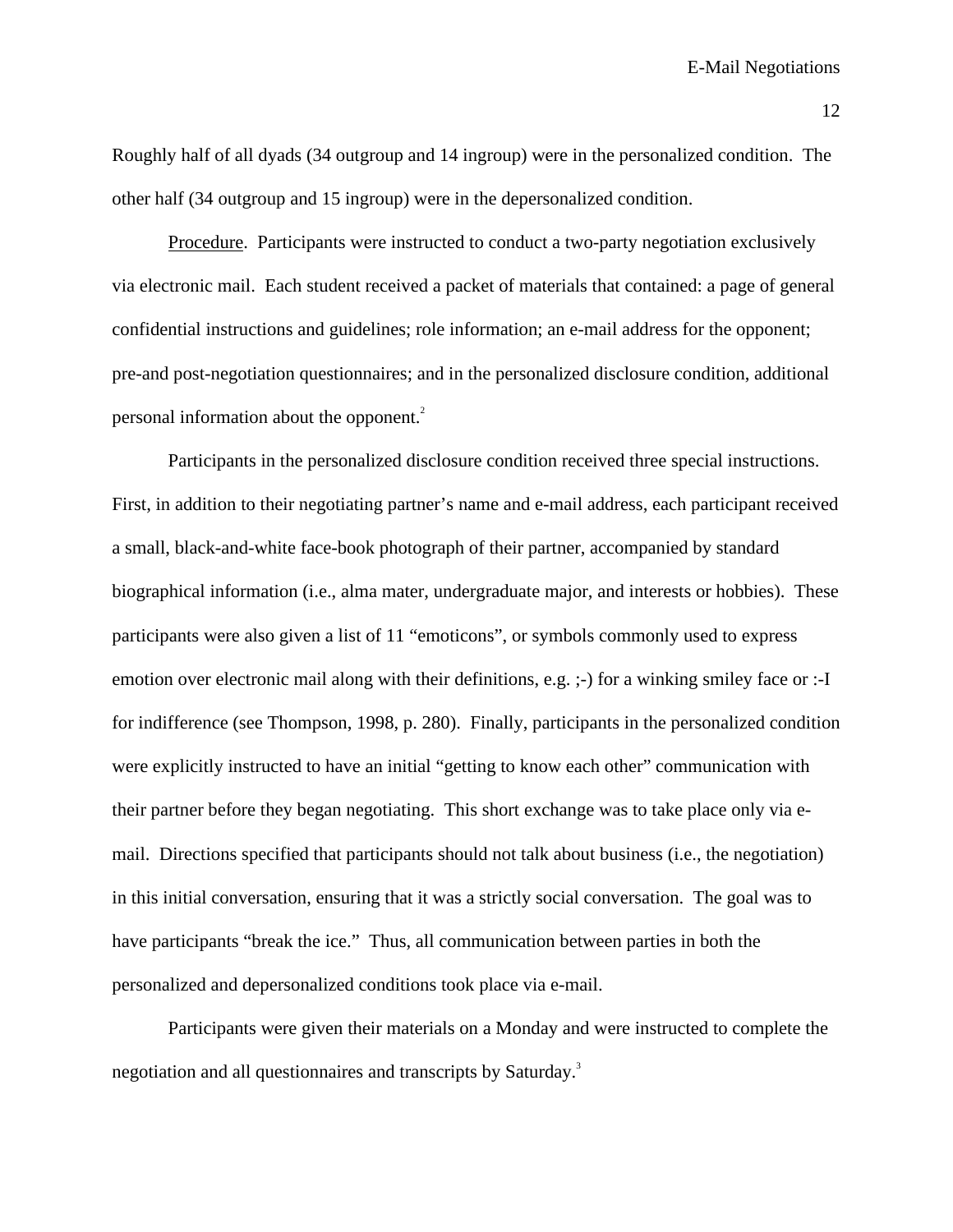Negotiation Task. Participants engaged in a negotiation involving two managers within the same company, concerning the transfer of rights to a new technology (Bazerman & Brett, 1997). The negotiation contained both distributive and integrative elements: Whereas both parties were motivated to claim as much value for themselves as possible, parties had differing priorities such that concession by one party on a given issue could be traded for larger gains on another issue of more importance (see Froman & Cohen, 1970 for an elaboration of logrolling). This type of logrolling increases the joint value of the agreement, creating more profit that can be allocated between the two parties. The two parties had their payoffs explicitly defined. The maximum joint outcome was \$15.1 million. This represents the Pareto-optimal agreement. Both parties also had explicitly defined alternatives, should they fail to come to agreement. In case of impasse, the seller would obtain \$5 million, and the buyer would obtain \$0.

Dependent Measures. There were three main data sources. The first was the actual negotiated outcome, whether negotiations ended in impasse or mutual agreement, and what agreement was reached. Second, all participants completed questionnaires prior to and just after the negotiation, assessing participants' perceptions of and feelings toward their opponents. Third, complete transcripts of all e-mail messages sent between negotiators were collected and coded, using a technique described below.

Questionnaire data. To assess participants' feelings of rapport with their opponents, we included appropriate items from a mood measure (Carnevale  $\&$  Isen, 1986) and an empathic feeling measure (Batson, Batson, Todd, & Brummett, 1995). To assess participants' perceptions their counterparts, we included measures of liking (Gruen & Mendelsohn, 1986) and trust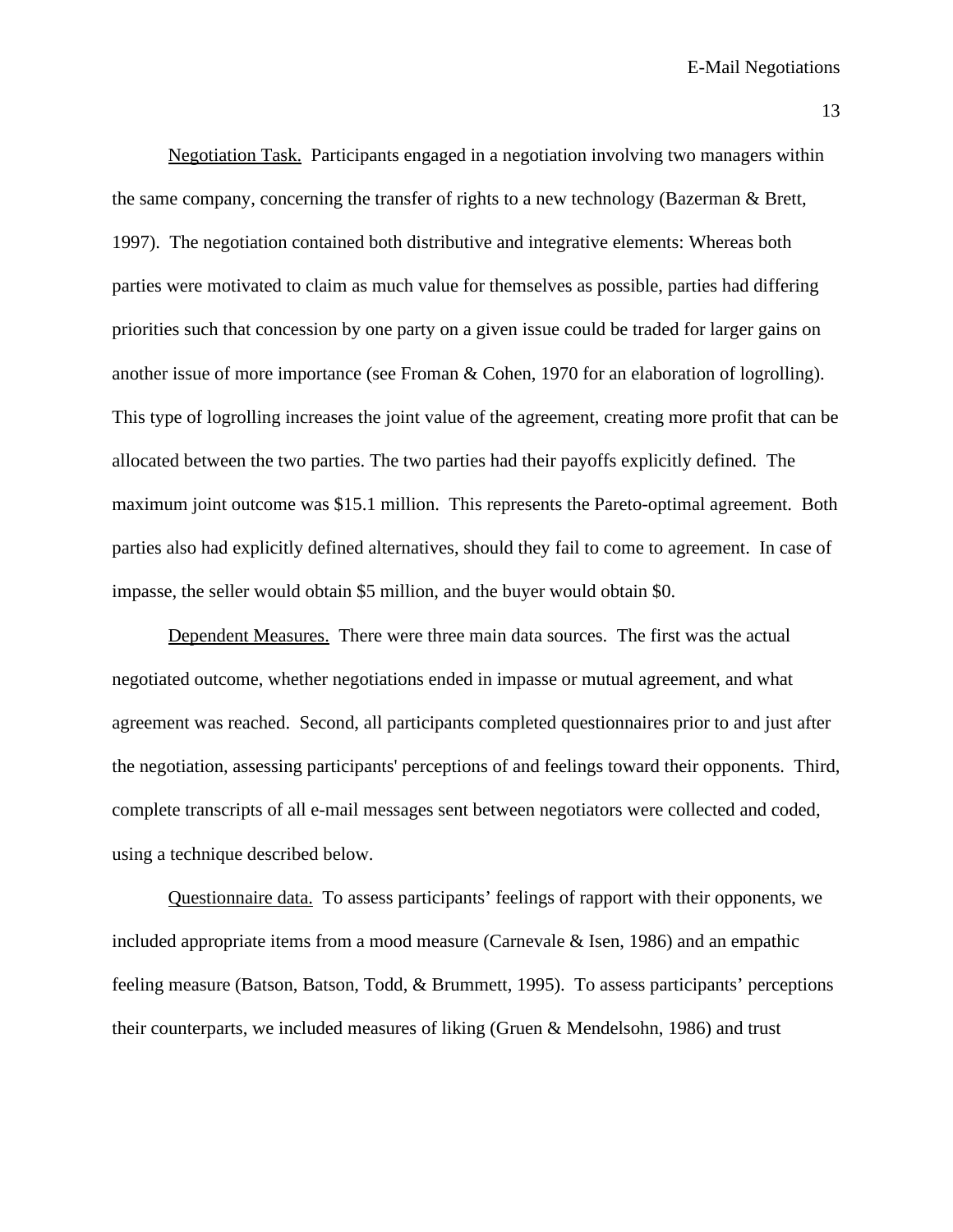(Butler, 1991). In sum, we assessed participants' rapport-relevant feelings about the interaction and their perceptions or expectations of their opponent.

The pre-negotiation questionnaire was completed after reading the negotiations case materials, but prior to contact with the opponent. Participants responded to the questionnaire in an anticipatory fashion regarding the upcoming negotiation ("To what extent do you expect your partner may attempt to deceive you?"). The post-negotiation questionnaire was distributed with the package of materials, but was sealed separately. Participants were instructed not to open the seal on the post-negotiation questionnaire prior to completion of the negotiation. The postnegotiation questionnaire included the same items as the pre-negotiation questionnaire, but questions were phrased in a retrospective fashion ("To what extent do you believe your partner attempted to deceive you?").

The post-negotiation questionnaire also contained a measure of the social outcome of the negotiation. Two questions were intended to gauge the quality of the relationship established between the two negotiating parties. The first question asked, "Imagine that, in the future, you are in a vulnerable bargaining position in a dispute with company X. Imagine you can choose whether to negotiate the matter with the person who was your counterpart in this exercise or with an average executive from the company. Would you choose to negotiate with the person who was your counterpart today over an average executive from the company?" The second question asked, "If you had to work on another project together, do you sense that it would go smoothly?"

Process Measures of Negotiation Behaviors. The transcripts of each e-mail exchange were coded to examine the process of the negotiation. The coding unit was the thought (usually each sentence was coded as one thought, unless the sentence was long and complex). Our coding

14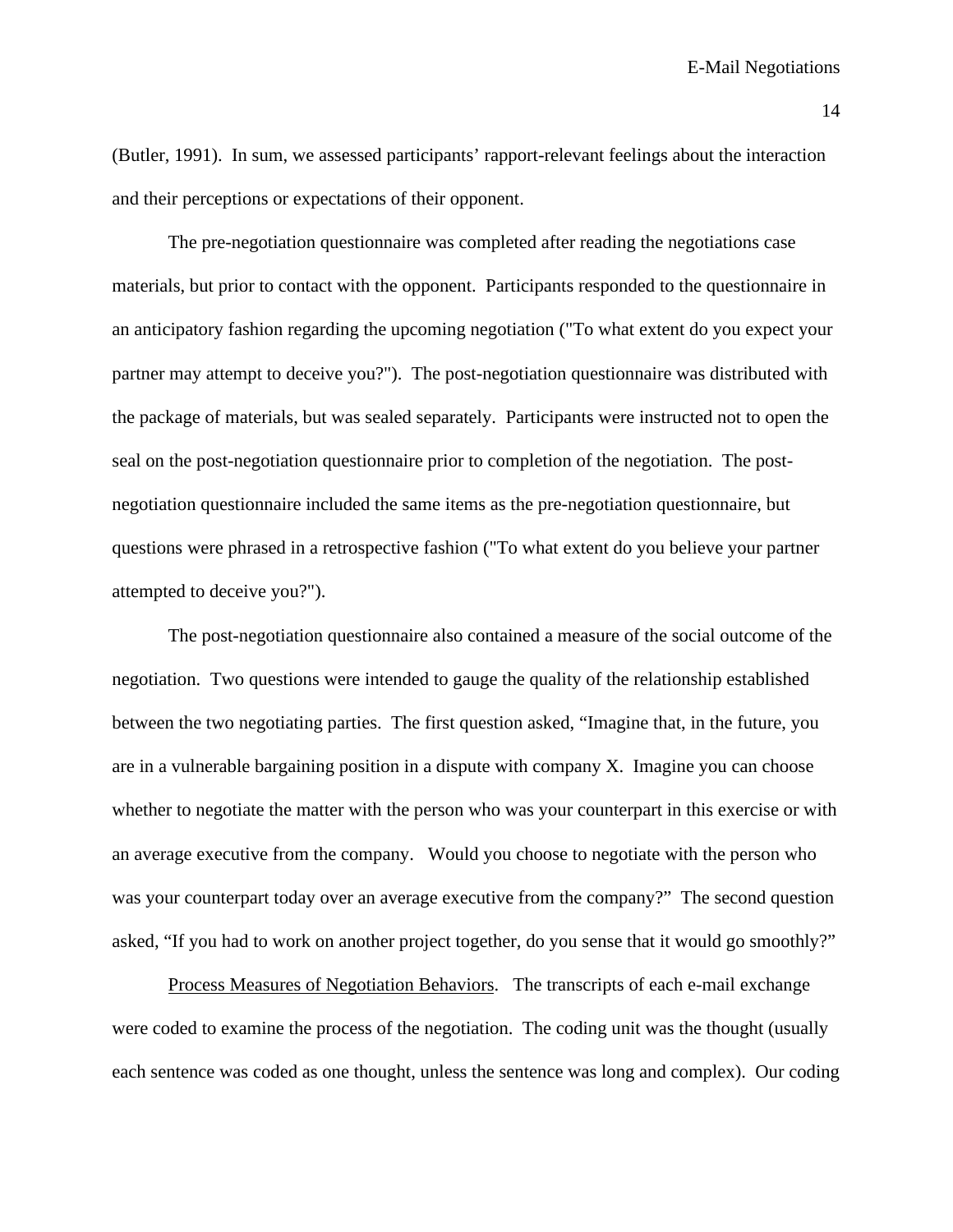scheme contained 26 codes grouped into seven categories: 1) information sharing statements, 2) questions or information seeking statements, 3) arguments or persuasive remarks, 4) goal statements, 5) offers, 6) relationship statements, and 7) procedural statements.<sup>4</sup> In addition, each message was given an overall code for affect—either positive, negative, or neutral. This was a measure of expressed affect, which is to be distinguished from self-reported affect included on the questionnaires. All coding was accomplished by two trained judges, and disagreements were settled through discussion until consensus was reached. Coders were naïve to the experiment's purpose and hypotheses. In the personalized condition, the first, strictly social exchange between negotiators was not coded, because this was part of the manipulation rather than part of the negotiation per se. Two dyads in the ingroup/depersonalized condition failed to submit transcripts of their negotiations. These dyads were excluded from all subsequent analyses. The number of lines in each message was also counted as a measure of the total volume of communication.

#### **Results**

#### Scale Construction

Based on the questionnaire data, we calculated composite measures of both negotiators' feelings of rapport and their perceptions of their negotiating opponents. The analysis was run using the post-negotiation questionnaire data, and tested against the pre-negotiation questionnaire data. The factor structure produced by the questionnaire was not meaningfully different for the two different data sources. To construct the scales, we performed a factor analysis on each of the two sets of items. For both sets of questions, the first factor accounted for about 30 per cent of the variance. All items with factor loadings on the first factor above .6 in magnitude were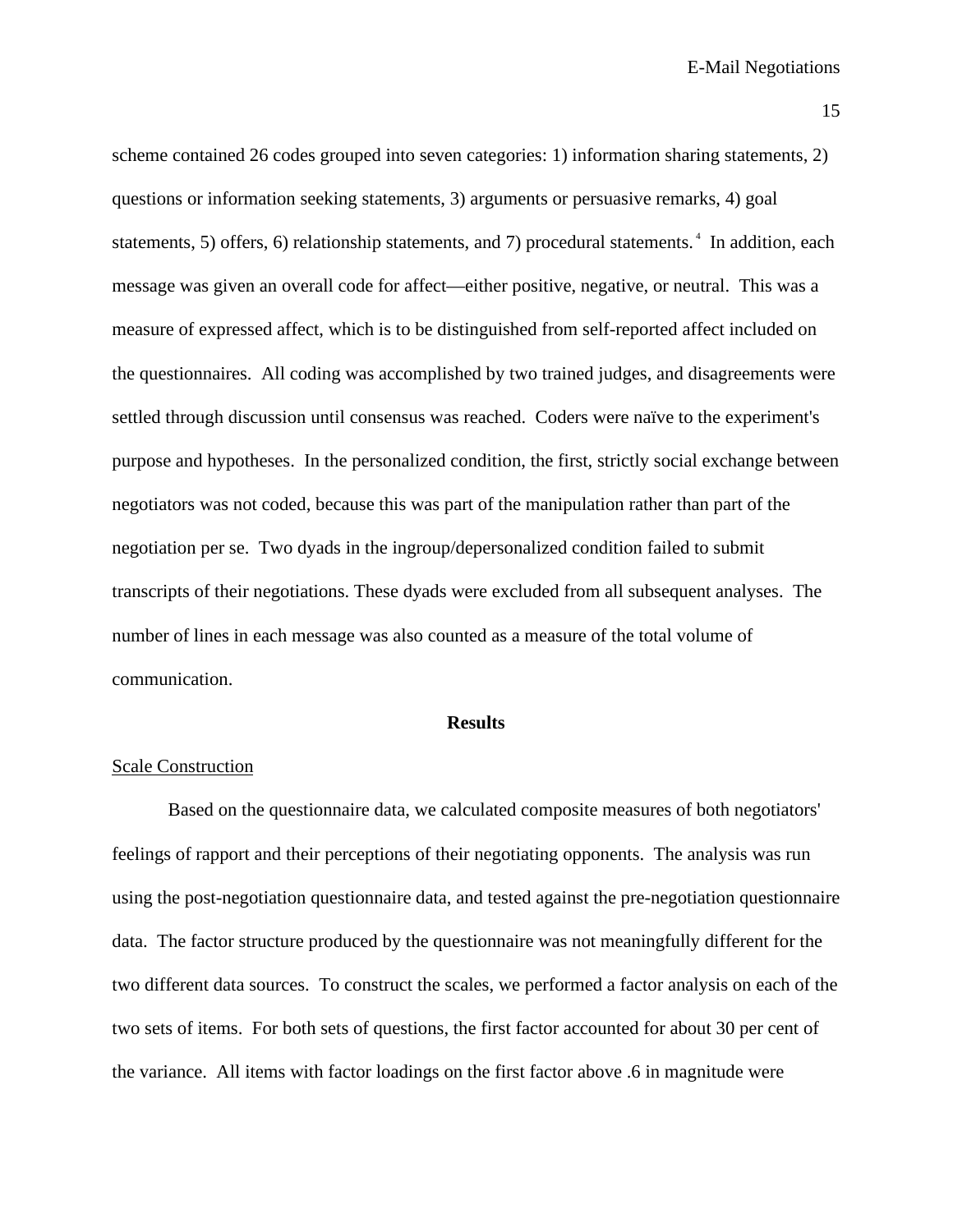included in the scales. The specific items that then went into the affective rapport and perceptions of opponent scales are listed in Table 1. Reliabilities (Cronbach's alpha) for the resulting measures are satisfactory, both before and after negotiation, ranging from .84 to .94. Reliability for the post-negotiation measure of relationship established is .82.

# INSERT TABLE 1 ABOUT HERE

\_\_\_\_\_\_\_\_\_\_\_\_\_\_\_\_\_\_\_\_\_

\_\_\_\_\_\_\_\_\_\_\_\_\_\_\_\_\_\_\_\_\_

### Manipulation Checks

The pre-negotiation questionnaire served as a manipulation check for the picture and biographical information. This part of the disclosure manipulation had a significant influence both on self-reported affect as well as on perceptions of opponent. Self-reported affect was more positive in the personalized condition where participants who had seen a picture of their opponents (*M*=4.11, *SD*=.69) than among those in the depersonalized condition (*M*=3.45, *SD*=.70),  $F(1,90)$ =7.84,  $p<01$ . Likewise, reported perceptions of the other side were more positive when participants had seen a picture of their opponents (*M*=4.41, *SD*=.31), than when they had not  $(M=4.10, SD=35)$ ,  $F(1,90)=17.18$ ,  $p<.01$ . By contrast, the group status of opponent failed to show a significant influence on either self-reported affect or perceptions of opponent.

All participants in the personalized condition did complete the social conversation prior to the start of their negotiation.

## Negotiated Outcomes

To test the hypothesis that negotiated outcomes were a function of the experimental manipulations, we compared impasse rates across experimental conditions. A disproportionate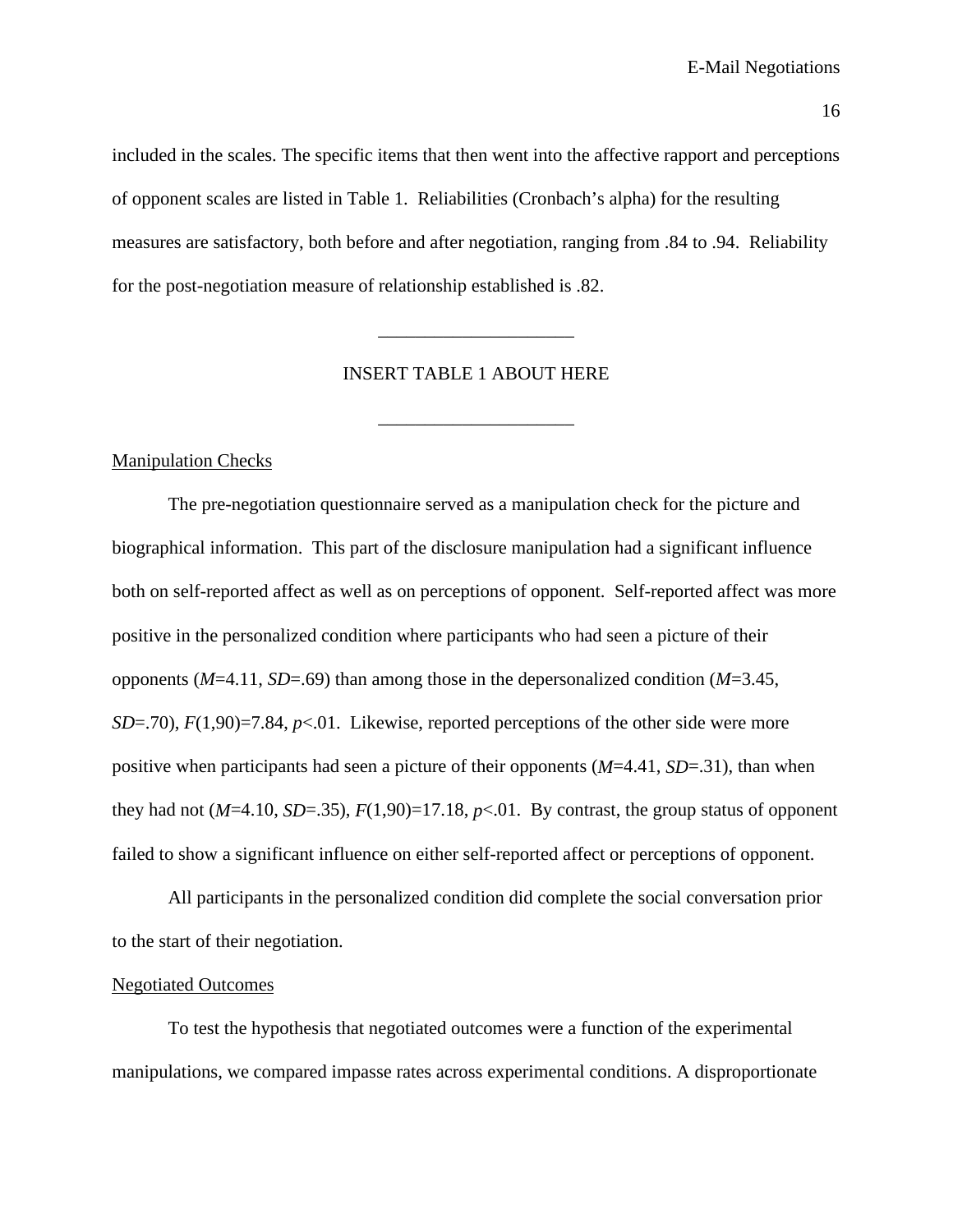number of impasses occurred in the outgroup/depersonalized condition: of the 14 impasses among the 95 dyads, 10 (71 per cent of impasses) occurred in the outgroup/depersonalized condition (see Table 2), and this pattern deviates significantly from the null hypothesis of proportional distribution of impasses in all conditions, χ *<sup>2</sup>*(1)=8.15, *p*<.01.

# INSERT TABLE 2 ABOUT HERE

\_\_\_\_\_\_\_\_\_\_\_\_\_\_\_\_\_\_\_\_\_

\_\_\_\_\_\_\_\_\_\_\_\_\_\_\_\_\_\_\_\_\_

To test the significance of the impasse rate in the outgroup/depersonalized condition, we used a z-test to test the difference between the observed and the expected proportions. Fifteen percent of all dyads failed to reach agreement. The 29 per cent impasse rate in the outgroup/depersonalized condition is significantly above this 15 per cent baseline rate,  $z=3.33$ ,  $p<.01$ . None of the other three cells differ significantly from the 15 per cent baseline. At first glance, the higher rate of impasses in the outgroup/depersonalized condition than in the other three conditions looks like an interaction effect between the independent variables, in which the two factors combine in a sub-additive manner in reducing impasse rates. However, this pattern almost certainly reflects a ceiling effect. The rate of agreement is virtually 100 per cent in the three cells where one of the two bases of a relationship is present, hence there is no room for the ingroup/personalized cell to be higher than the two cells with solely one factor present. Although the result leaves ambiguous precisely how the two factors combine in reducing impasses, the pattern does support the general expectation that both of the factors suffice to mitigate impasse rates.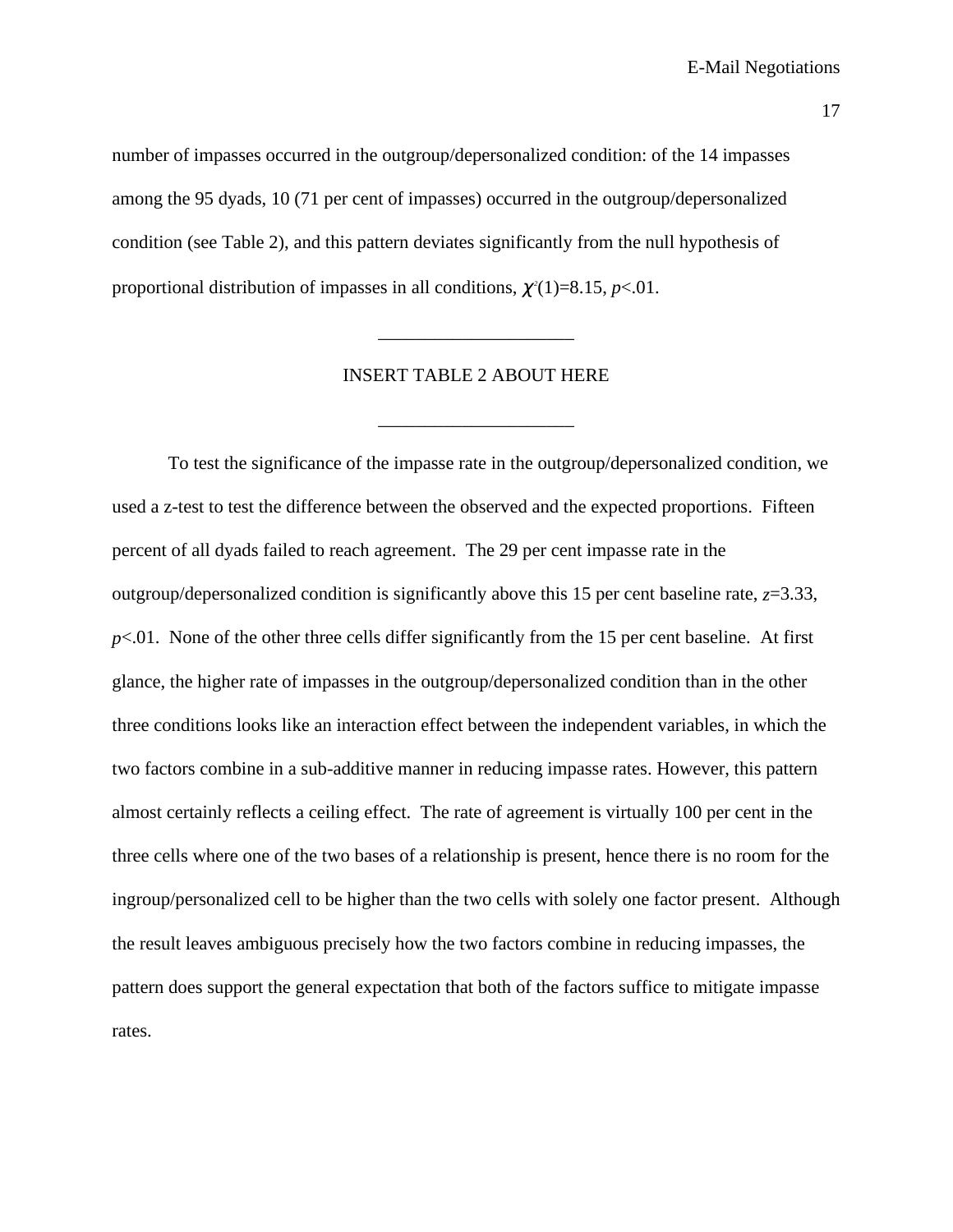We then examined the value of the joint outcomes in those dyads that came to agreement. The joint value of the negotiated agreement averages \$14.48 MM (*SD*=.80) for the 81 dyads who came to agreement (recall that the maximum joint score was \$15.1 MM). Because the greatest deviations from efficient agreements occurred in cases of impasse, a dummy variable for impasse accounts for 96 per cent of the variance in joint outcomes. The pattern of joint outcome across conditions, then, roughly mirrors that of impasse rates (see Table 2).

# INSERT TABLE 3 ABOUT HERE

\_\_\_\_\_\_\_\_\_\_\_\_\_\_\_\_\_\_\_\_\_

\_\_\_\_\_\_\_\_\_\_\_\_\_\_\_\_\_\_\_\_\_

# Questionnaire and Process Measures

The means, standard deviations, and inter-correlations among the dependent variables are shown in Table 3. To investigate the dynamics that produced outcome differences, we first compared the questionnaire and process data at the dyad level across all four experimental conditions. The results of the overall MANOVA are significant (*p*<.05). This MANOVA includes all the pre- and post-negotiation questionnaire items and all 26 coding categories. These analyses reveal a main effect for ingroup/outgroup status of opponent, *F*(47,43)=2.65, *p*<.01, and a main effect for the disclosure manipulation, *F*(47,43)=2.07, *p*<.01. The disclosure by group status interaction effect is not significant, *F*(47,43)=.83, *ns*.

To assess the question of whether Stanford students differed from Kellogg students, a second MANOVA was run on individual-level data. This analysis again reveals main effects for disclosure and ingroup/outgroup manipulations, but no significant effect for school,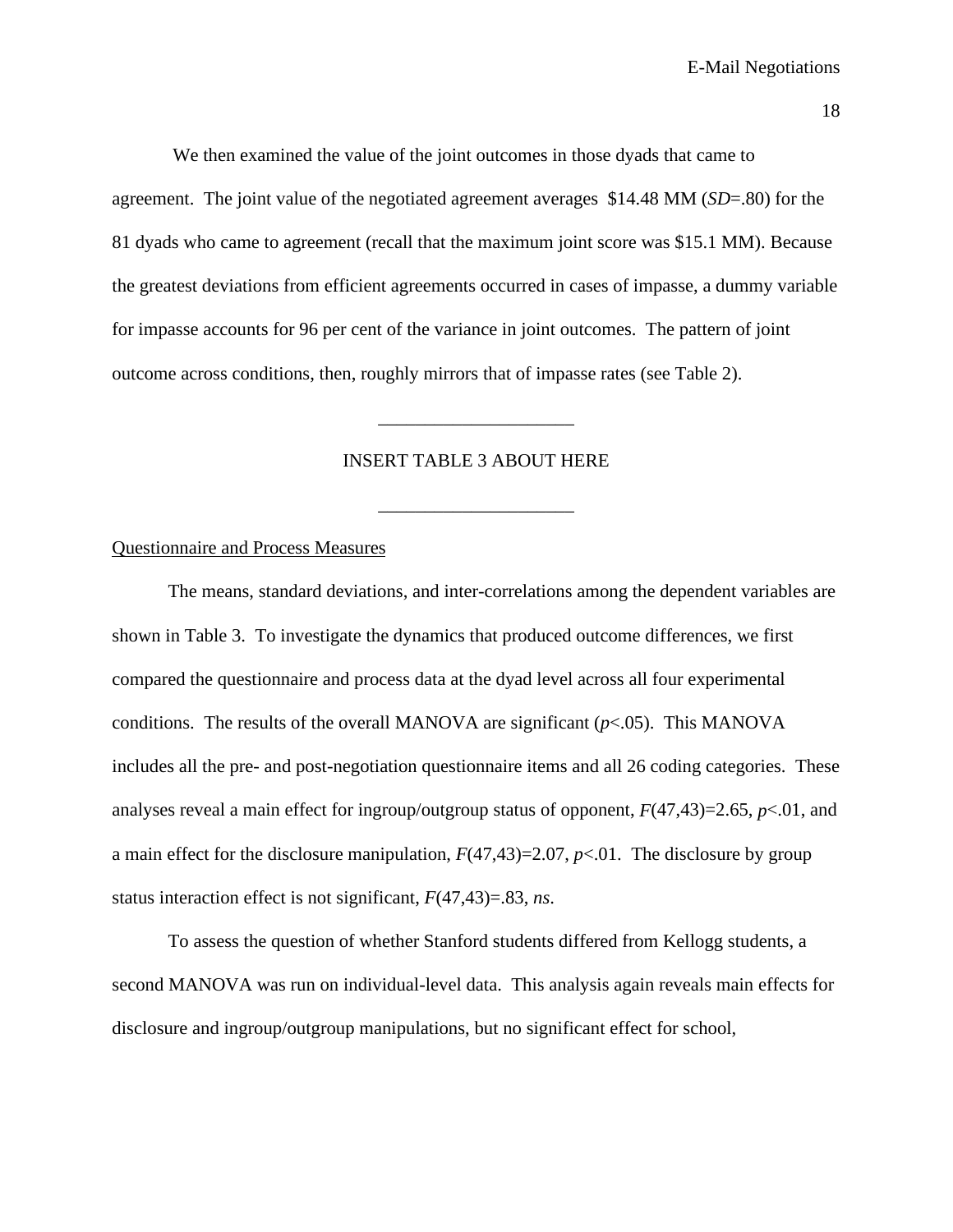$F(40,111)=1.217$ , *ns*. There are no significant differences between students from the two schools, controlling for condition. None of the interaction effects are significant.

Questionnaire data. Based on the significant overall MANOVA described above, we examined specific differences between conditions. All remaining effects were calculated at the dyad level. First, we analyzed the social outcome of negotiations with a measure of whether negotiators felt that a relationship had been established. A 2 x 2 ANOVA on the post-negotiation measure of relationship established reveals marginally significant main effects for the independent variables of disclosure  $F(1,91)=3.04$ ,  $p=.09$ , and group status  $F(1,91)=3.72$ ,  $p=.06$ . The interaction term is not significant,  $F(1,91)=07$ , *ns*. These measures, of course, are not affected by the ceiling effect that affected the impasse rate results. The finding of main effects of the manipulation support the interpretation of the impasse rate results in terms of two independent effects.

Repeated-measures ANOVAs were used to analyze the questionnaire measures. These analyses reveal a between-subjects effect of the disclosure manipulation: participants in the personalized condition reported both more positive feelings toward and perceptions of their opponents both before and after negotiation than did participants in the depersonalized condition (*F* values  $(1,90)$ ) $\ge$ 7, *p* values <.01). Neither the main effect for group status of opponent nor its interaction with disclosure is significant. In addition, within-subjects contrasts reveal that perceptions of opponent grew significantly more favorable over the course of the negotiation in all conditions,  $F(1,90)=10.42$ ,  $p<.01$ . However, affective measures of rapport significantly worsened over the course of the negotiation,  $F(1,90)=10.10$ ,  $p<.01$ .

19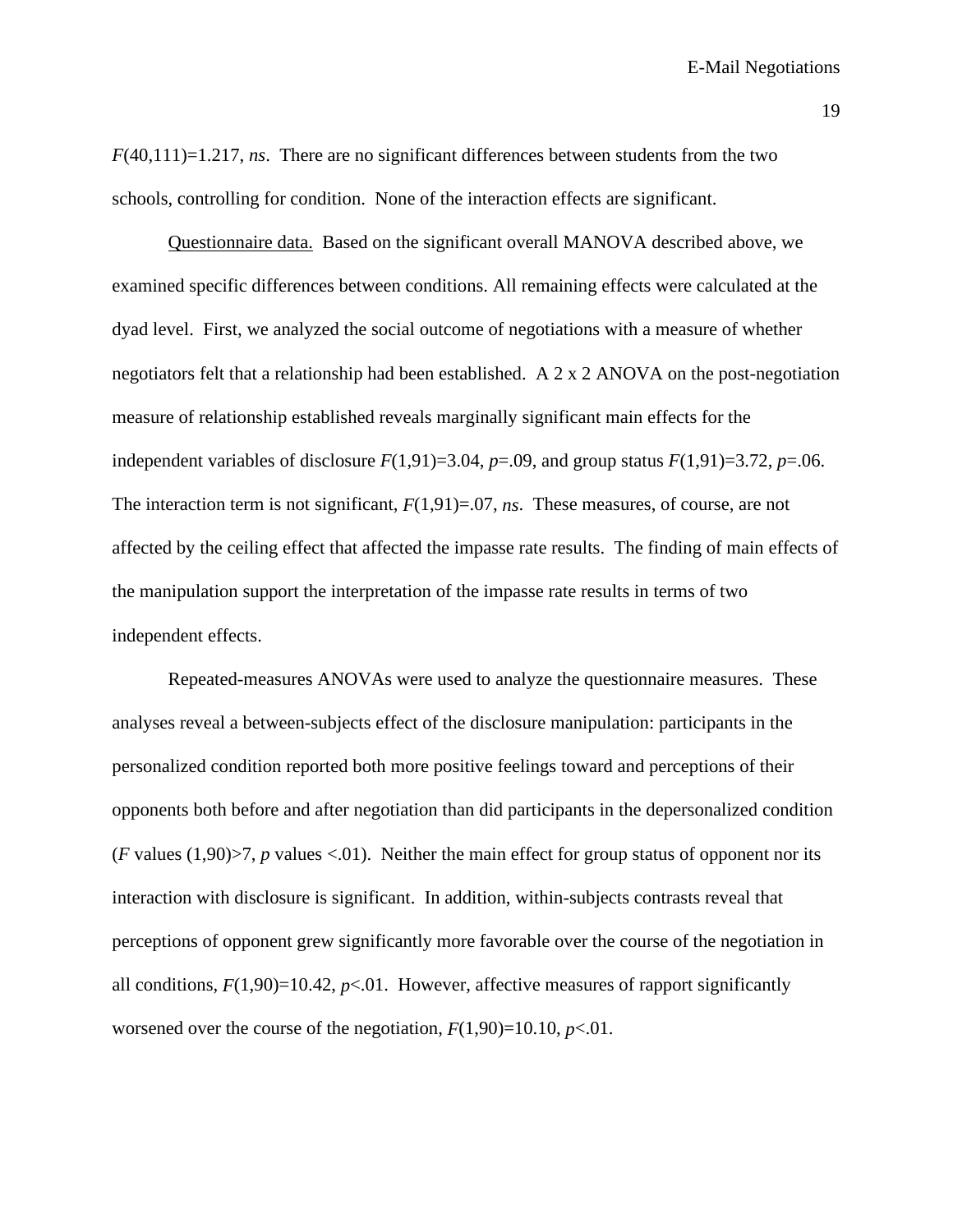20

Transcript analysis. Recall that the coding process used 26 codes in seven coding categories: (1) information sharing; (2) information seeking; (3) arguments; (4) goal statements; (5) offers; (6) relationship statements; and (7) procedural statements. Each message also received an overall code for expressed affect. A 2 x 2 factorial ANOVA analysis of total number of lines of communication reveals that participants who negotiated with the outgroup wrote significantly more to each other before coming to agreement than did those who negotiated with the ingroup. Ingroup dyads sent an average of 129.48 lines (*SD*=60.58) over the course of the negotiation, compared with 163.9 lines for the outgroup (*SD*=74.73), *F*(1,91)=4.65, *p*<.05.

Further analyses all were run controlling for total number of lines written to avoid confounding the character of the interaction with the volume of communication. These analyses reveal a small number of other process variables that were influenced by the independent variables. (See Table 4 for an overview of process data.) Dyads in the personalized condition made more relationship statements over the course of their negotiations (*M*=.28 per line sent, *SD*=.18) than did dyads in the depersonalized condition (*M*=.21 per line sent, *SD*=.097), *F*(1,90)=6.01, *p*<.05. Note that this difference only includes communication following the first, strictly social conversation. The greatest difference between the two conditions occurred in relationship statements that personalized the self by offering personal details (one of four types of relationship statements). This seems to have been a clear consequence of participants in the personalized condition beginning their negotiation with a social conversation. They had already exchanged personal details, so making reference to them again may have been natural.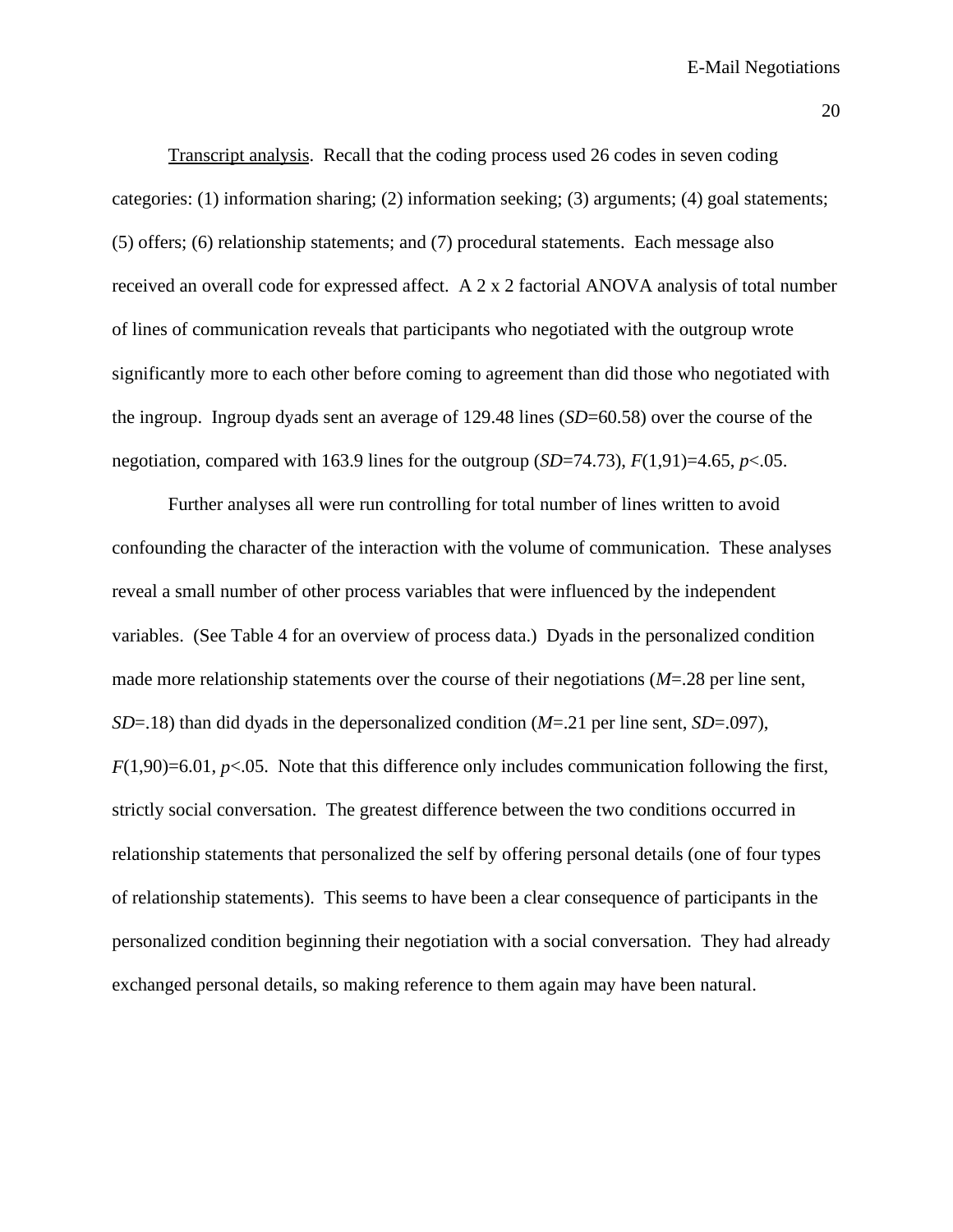# INSERT TABLE 4 ABOUT HERE

\_\_\_\_\_\_\_\_\_\_\_\_\_\_\_\_\_\_\_\_\_

\_\_\_\_\_\_\_\_\_\_\_\_\_\_\_\_\_\_\_\_\_

Analyses reveal a number of differences between ingroup and outgroup dyads. Relative to those who negotiated with the outgroup, those who negotiated with the ingroup: (1) revealed more preferences for negotiable issues (*M*=.063 per line sent, *SD*=.03, vs. *M*=.039 per line sent, *SD*=.021),  $F(1,90)$ =11.57,  $p<.05$ ; (2) asked more information-seeking questions (M=.046 per line sent, *SD*=.038, vs. *M*=.032 per line sent, *SD*=.29), *F*(1,90)=4.43, *p*<.05; and (3) made fewer procedural statements (*M*=.10 per line sent, *SD*=.05, vs. *M*=.26 per line sent, *SD*=.17),  $F(1,90)=6.98$ ,  $p<.05$ . This pattern of results suggests that ingroup dyads shared more assumptions and found it easier to exchange information than did outgroup dyads. There are no significant disclosure by group status interaction effects.

#### Mediational Analyses

In an attempt to understand the dynamics that led dyads to impasse, we conducted logistic regression equations to assess whether the effect of the manipulations on impasse was mediated by our measures of two different motives for cooperation. As may be seen in Table 5, a term contrasting the depersonalized/outgroup cell with the other three cells is a significant predictor of impasse (Table 5, model 1). Likewise, the depersonalized/outgroup term is correlated with affect-based rapport  $(r=.29, p<.01)$ . Post-negotiation measures of affect-based rapport show a strong relationship with impasse (Table 5, model 2). When rapport is added to the logistic regression using the independent variables to predict impasse, it reduces the effect of the independent variables to insignificance (Table 5, model 3). Rapport, then, satisfies Baron and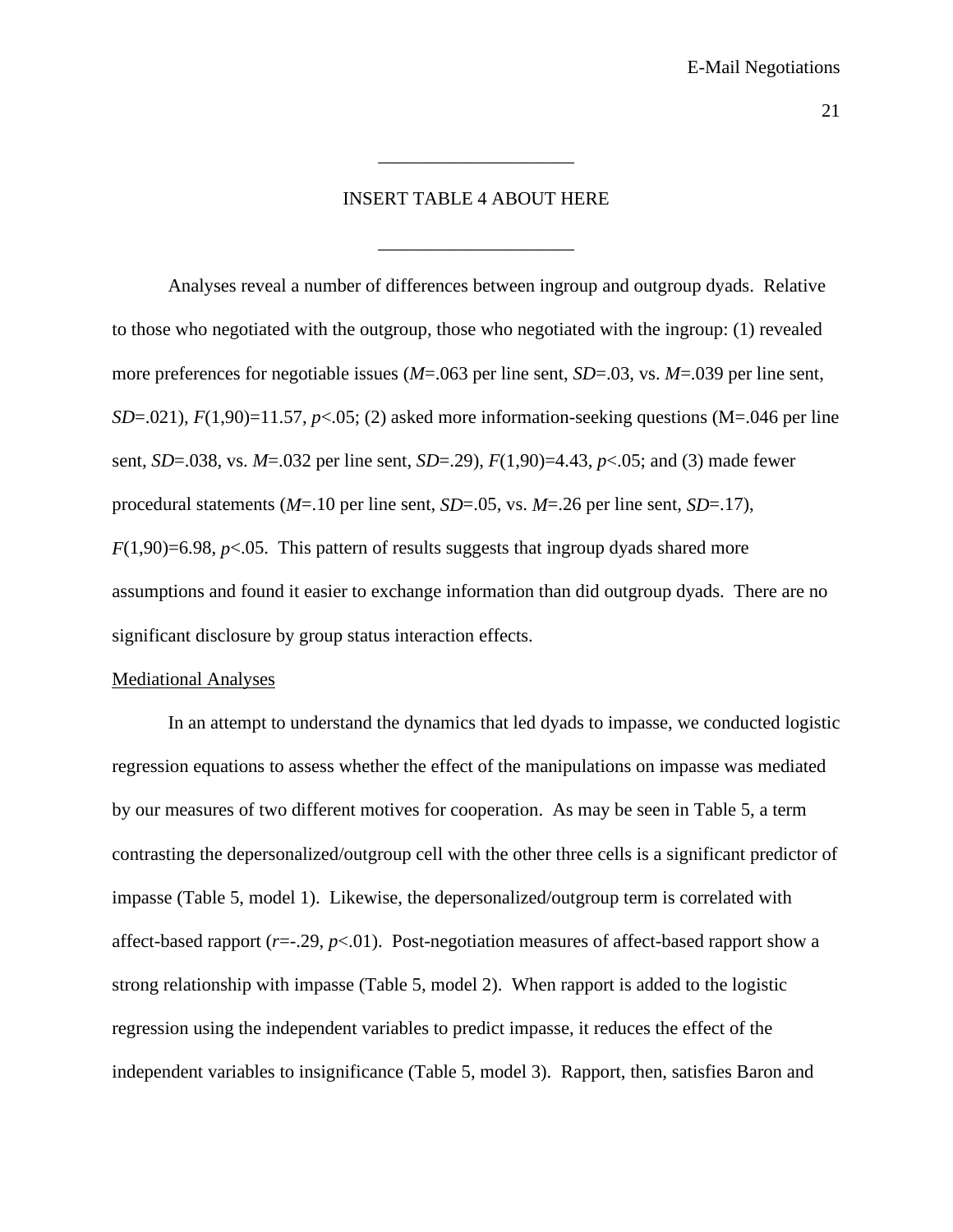Kenny's (1986) criteria for a variable that statistically mediates the effect of independent variables on a dependent variable. The same relationship does not hold for measures of perception of opponent (Table 5, model 4). Perception of opponent does not mediate the relationship between the independent variables and impasse (see Table 5). Hence, the results suggest that the tendency toward impasse in negotiations that took place in the absence of either group-based or dyad-based basis for the relationship is more a matter of affect than cognition and more a deficiency of good feelings about the counterpart than a deficiency of positive perceptions.

# INSERT TABLE 5 ABOUT HERE

\_\_\_\_\_\_\_\_\_\_\_\_\_\_\_\_\_\_\_\_\_

\_\_\_\_\_\_\_\_\_\_\_\_\_\_\_\_\_\_\_\_\_

To understand the negotiation behaviors that contributed to different levels of rapport, another series of regression equations was calculated predicting post-negotiation reports of affective rapport. Three process variables correlate significantly with post-negotiation measures of affective rapport, after downward adjustment of the critical value of *p* for the 26 correlations calculated (*p* crit. = .002). These three predictors of rapport are: expressions of positive affect, ultimatums, and threats. Positive affect expressed during the negotiation is correlated with outcome measures of rapport ( $r = .44$ ,  $p < .002$ ). Ultimatums were offers such as, "\$8 million is my last offer. Take it or leave it." Ultimatums reduced rapport (*r*=-.36, *p*<.002). Finally, threats were references to one's alternative to negotiation, such as, "If you can't give me the deal I'm looking for, I can always produce this product without your help and make \$5 million." The occurrence of threats was negatively correlated with rapport (*r*=-.40, *p*<.002). However, the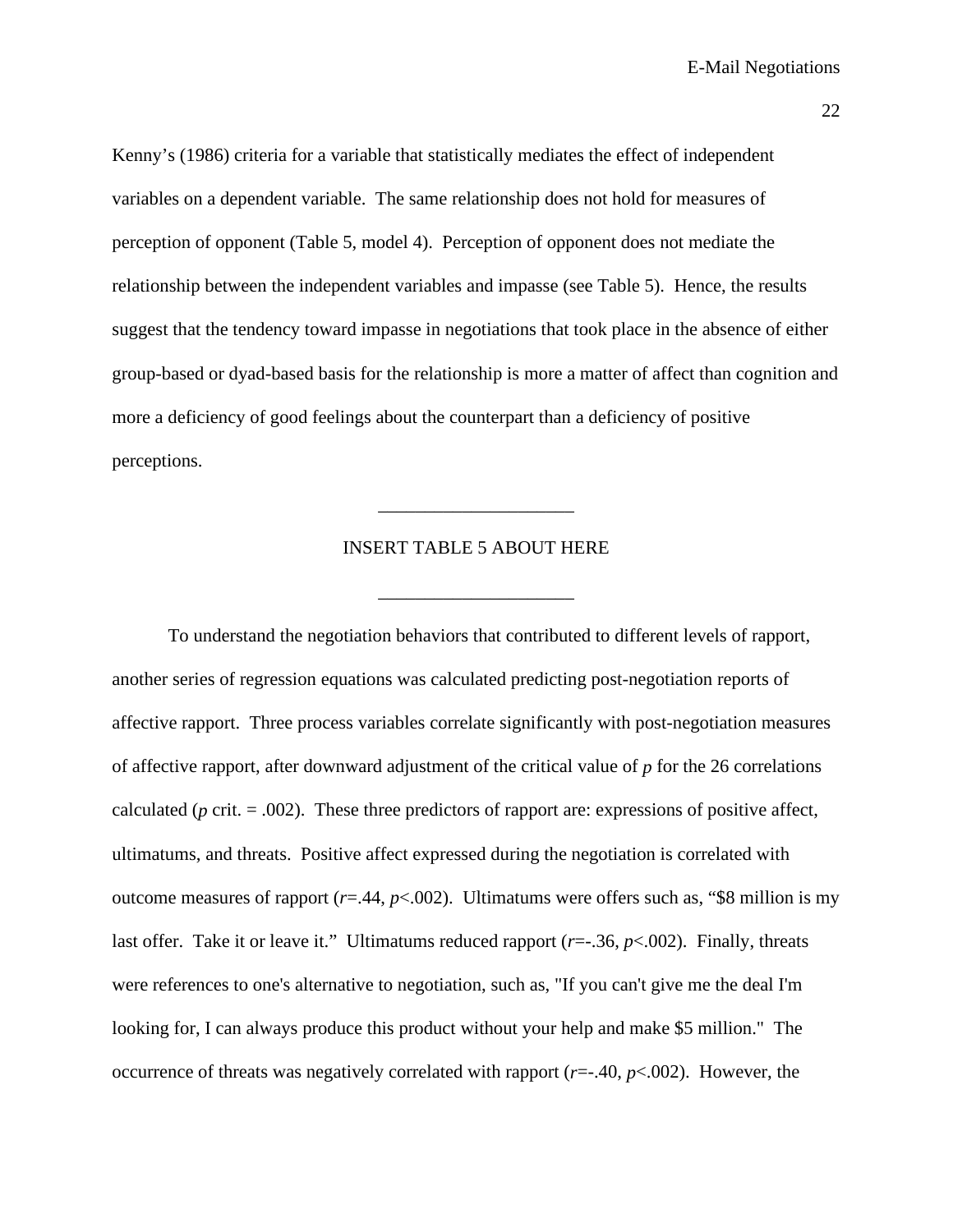independent variables only predict one of these process variables, expressed affect. In fact, expressed affect, as measured by the tone expressed in written messages, mediates the effect of the independent variables on post-negotiation measures of affective rapport (see Table 6). When expressed affect is included in the equation, the independent variables no longer predict affective rapport (model 3). This relationship holds, even after controlling for the other process measures (model 4).

# INSERT TABLE 6 ABOUT HERE

\_\_\_\_\_\_\_\_\_\_\_\_\_\_\_\_\_\_\_\_\_

# **Discussion**

\_\_\_\_\_\_\_\_\_\_\_\_\_\_\_\_\_\_\_\_\_

Personal disclosure and ingroup affiliation positively affected negotiators' ability to reach agreement in electronic negotiations. Despite the informationally-impoverished medium of electronic mail, people who negotiated with members of their own ingroup and/or engaged in mutual self-disclosure with their opponents were more likely to come to agreement. However, negotiations between people who had not engaged in disclosure and who did not share the same ingroup faced communication and rapport difficulties that were associated with significantly higher impasse rates.

We hypothesized that both shared ingroup status and self-disclosure would increase rates of agreement, and indeed, both reduced impasse rates relative to the outgroup/depersonalized condition. In fact, both methods virtually eliminated the likelihood of impasse. Recall that we had originally predicted two main effects, one for group status and one for disclosure. The results support our hypotheses, but reveal an interaction, which we had not predicted. We would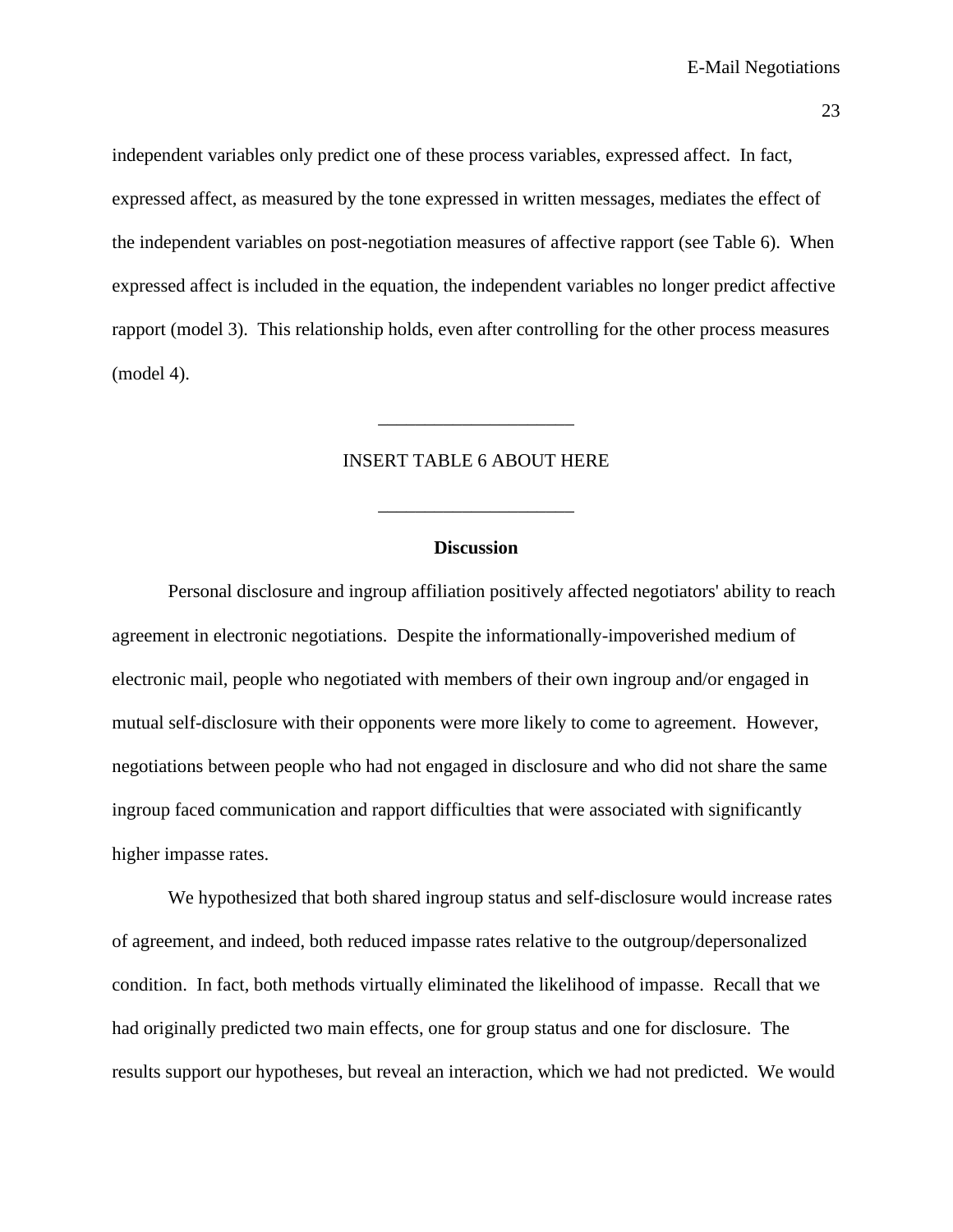24

have predicted that agreements rates would have been higher in the personalized/ingroup condition than in any other condition. However, since the rate of impasse is nearly zero in both the personalized/outgroup and depersonalized/ingroup conditions, it is not possible for the rate of agreement to be higher than 100 per cent in the personalized/ingroup condition. One explanation for the observed pattern in results is that a ceiling effect in rates of agreement turned two main effects into what appears to be an interaction.

Although the data support our main hypotheses, the mediating processes were not consistent with our expectations. Both the ingroup status and mutual self-disclosure appear to influence negotiated outcomes via affect-based rapport. In addition, the expression of positive affect is a critical mediating factor essential to the development of rapport. The observed pattern, then, is summarized in Figure 2. People negotiating with an outgroup member and in the absence of personalized exchange expressed more negative affect during the negotiation and developed less rapport.

# INSERT FIGURE 2 ABOUT HERE

\_\_\_\_\_\_\_\_\_\_\_\_\_\_\_\_\_\_\_\_\_

\_\_\_\_\_\_\_\_\_\_\_\_\_\_\_\_\_\_\_\_\_

Because we measured rapport following negotiation, the causal direction between rapport and impasse is indeterminate. However, there are reasons to think that rapport is a cause, and not a consequence, of impasse. First, the construct of rapport is logically related to the important process variables that were correlated with impasse, namely expressions of affect, ultimatums, and threats. And in fact, the process measures are correlated with rapport more strongly than they are correlated with impasse, suggesting that they share more underlying variance. Second,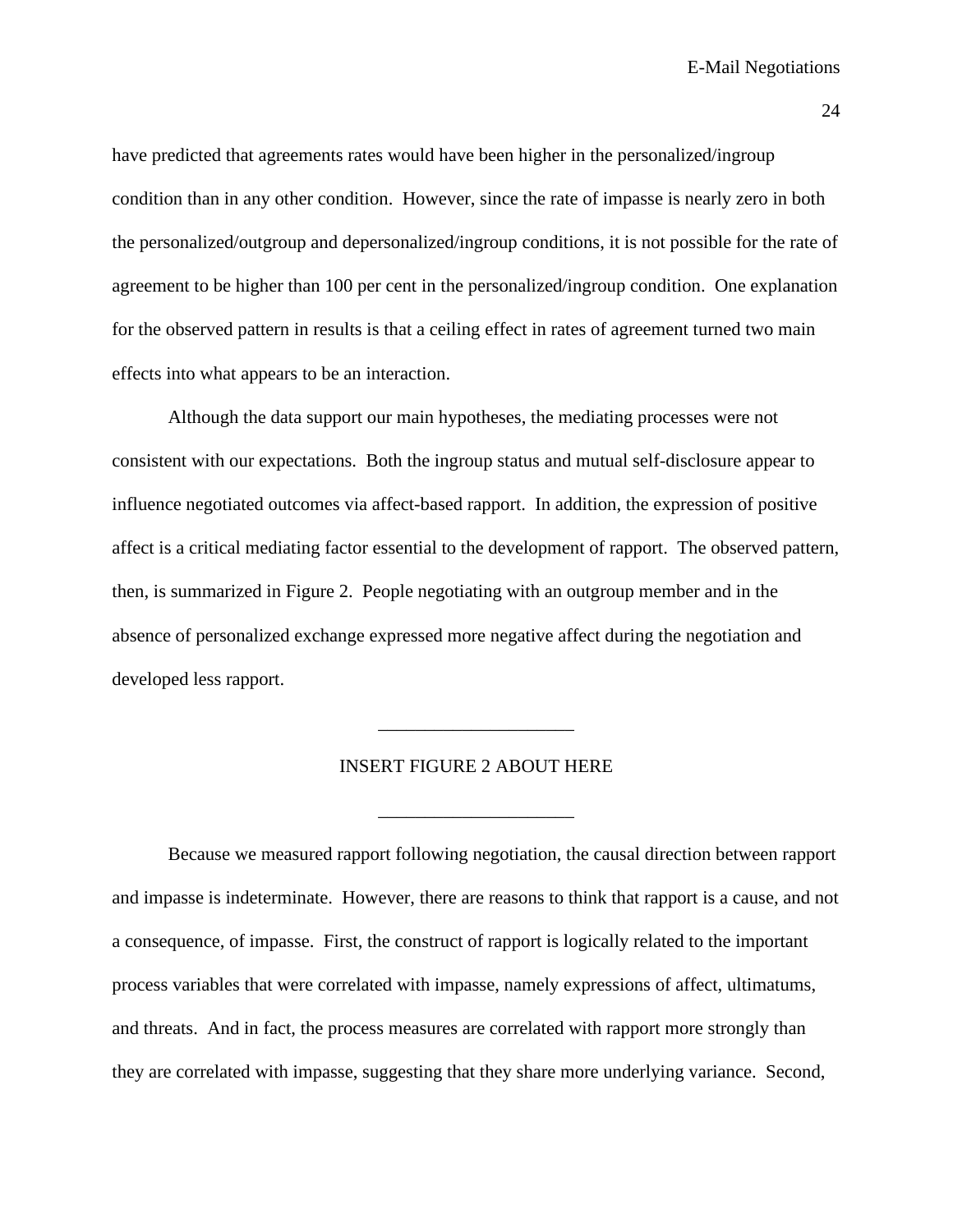these process measures preceded the actual occurrence of impasse. Third, rapport statistically mediates the relationship between the process variables and impasse. However, these arguments aside, the rapport-impasse relationship necessitates further testing.

The results of our study support and extend those of Drolet and Morris (1997), who documented the causal priority of rapport in enabling coordination on solutions to mixed-motive conflicts. The present study extends this line of research in two important ways. First, it documents the importance of rapport in a very different communication medium, in which emotional exchanges take a quite different form. Face-to-face contact between negotiators is not always necessary to build rapport. Some social, personalizing contact between negotiators communicating via written media can build rapport, as can common ingroup membership. There appears to be more than one path to rapport.

Second, the present study points to the importance of rapport between negotiators in the ability to come to agreement. Negotiators in the present study had a wide bargaining zone, and impasse was a highly inefficient outcome. Nevertheless, nearly one third of dyads in the outgroup/low disclosure condition failed to reach agreement. Whereas Drolet and Morris (1997) documented the relationship between rapport and integrative outcomes, the present study contained so many impasses that they overwhelmed what modest variance there was in the joint value of successful agreements.

Increases in the likelihood of impasse notwithstanding, we might expect that when agreement does occur, negotiations that take place via e-mail can be as integrative as those that take place face-to-face. E-mail negotiations have some distinct advantages: E-mail allows negotiators as much time between messages as they need to calculate the values of various

25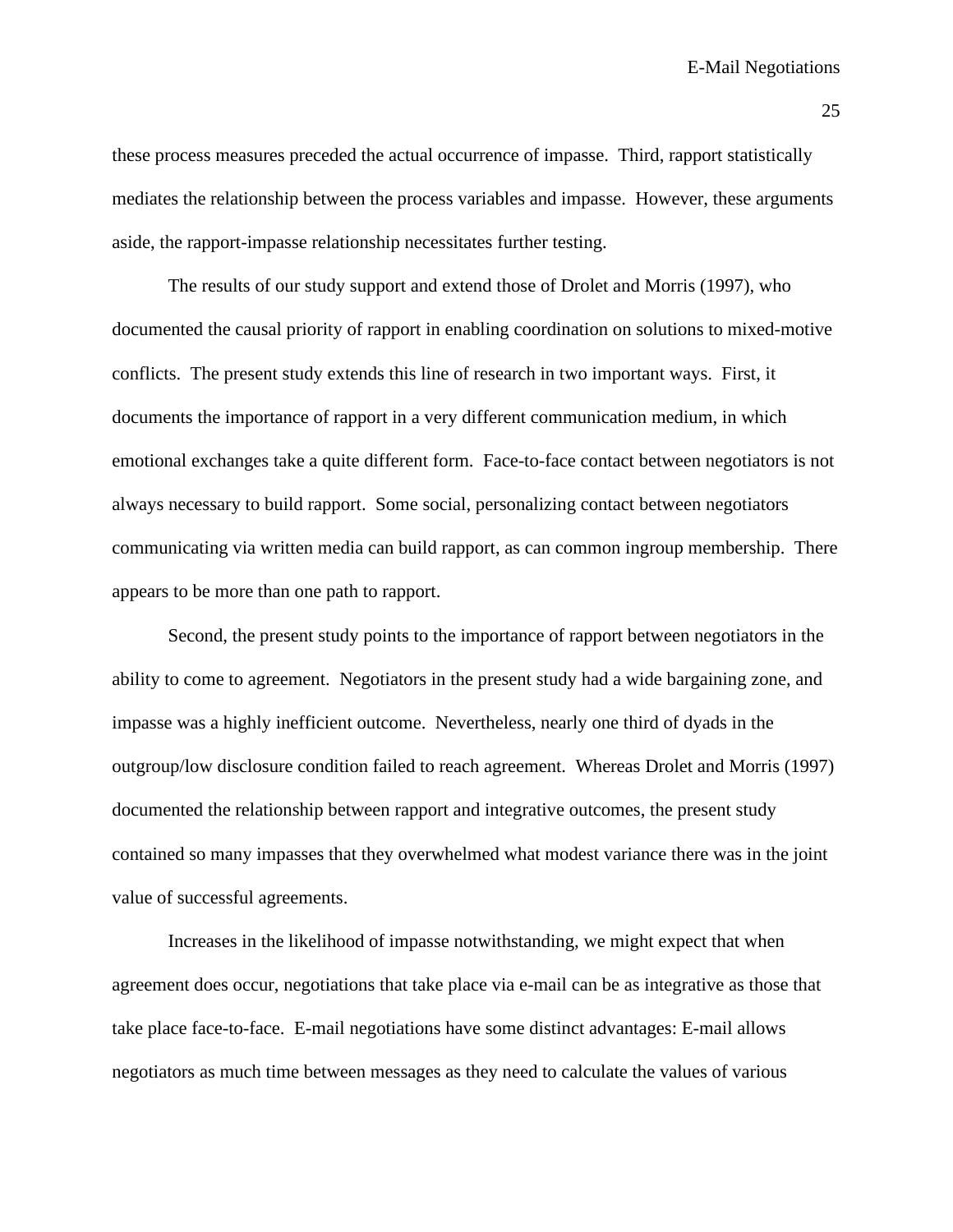outcomes and to consider the best counter-offers, and complete transcript of the communication allow for more careful information acquisition. Indeed, some recent experimentation has found no difference in the integrativeness of outcomes achieved in e-mail versus face-to-face negotiations (Barsness & Tenbrunsel, 1998; Croson, in press; Purdy et al., 1997).

Our results are also consistent with prior evidence on pre-play contact between parties in social dilemmas. For example, Kerr, Garst, Lewandowski and Harris (1997) demonstrate that communication between parties leads to the development of social identity that promotes cooperation. Furthermore, they demonstrate that it is the emotional social aspect of communication that is important, not simply the formation of social contracts or the consequences of violating social contracts. Thus, contrary to rational expectations theory, the emotional aspect of communication is key in affecting behavior, not the rational-contractual aspect.

Our investigation documents some of the pitfalls for negotiations in which there is very little contact between parties. This research took place at the bottom end of the spectrum of media richness. We cannot conclude that personal contact between negotiators will always improve their chances of agreement. Our manipulation of mutual self-disclosure, consisting of a picture, small biography, and get-acquainted exchange, was rather minimal, yet it had powerful effects. Furthermore, it is possible that an even smaller amount of mutual self-disclosure than that used in the present investigation would be sufficient.

Affect also plays an important role in the present findings. Expressed affect in the negotiation was associated with lower affect-based questionnaire measures of rapport and with impasse. Negative moods preceded impasse. This finding indirectly supports and extends the

26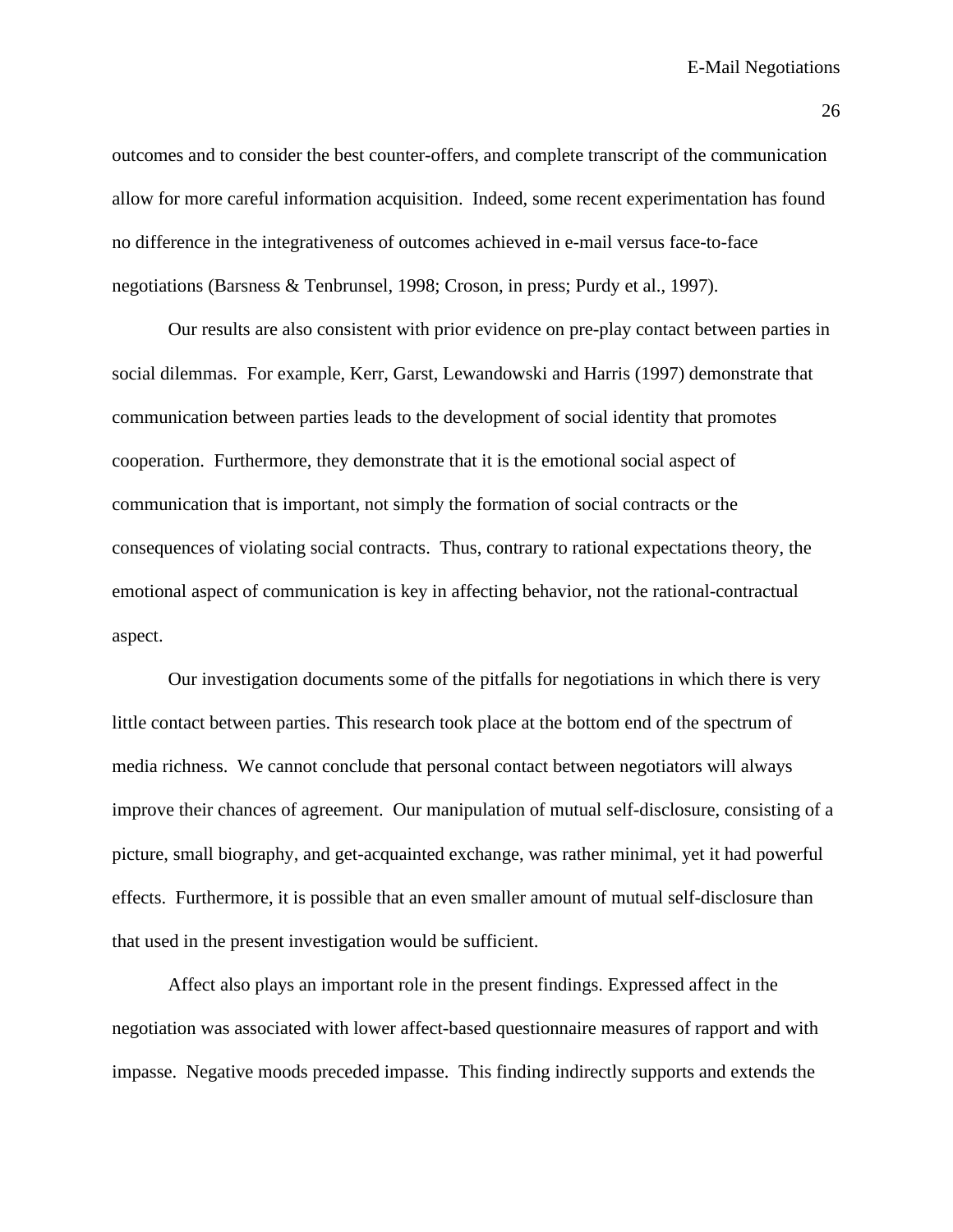27

body of research indicating the strong relationship between positive affect and negotiated outcomes. For example, Carnevale and Isen (1986) found that positive affect increased the integrative quality of agreements. Even when negotiators do not engage in the contentious behaviors that appear to be one consequence of negotiating face-to-face (Carnevale & Isen, 1986), all negotiations include a competitive component, and negotiation can trigger both arousal and negative emotions. There is evidence that negative emotions combined with arousal lead people to engage in risky and self-destructive behavior (Leith & Baumeister, 1996). In the present experiment, those negotiators in the outgroup/low disclosure condition engaged in risky negotiation strategies, such as offering threats and ultimatums, with lower expected values.

The present findings hold out hope for the potential of electronically-mediated negotiations. As organizations respond to the globalization of markets by expanding around the world, face-to-face communications will have to give way to technologically-mediated communications. Where those interactions occur between representatives from different groups who know very little about each other, the evidence presented here suggests that building rapport and positive affect between negotiators may increase their chances of coming to agreement.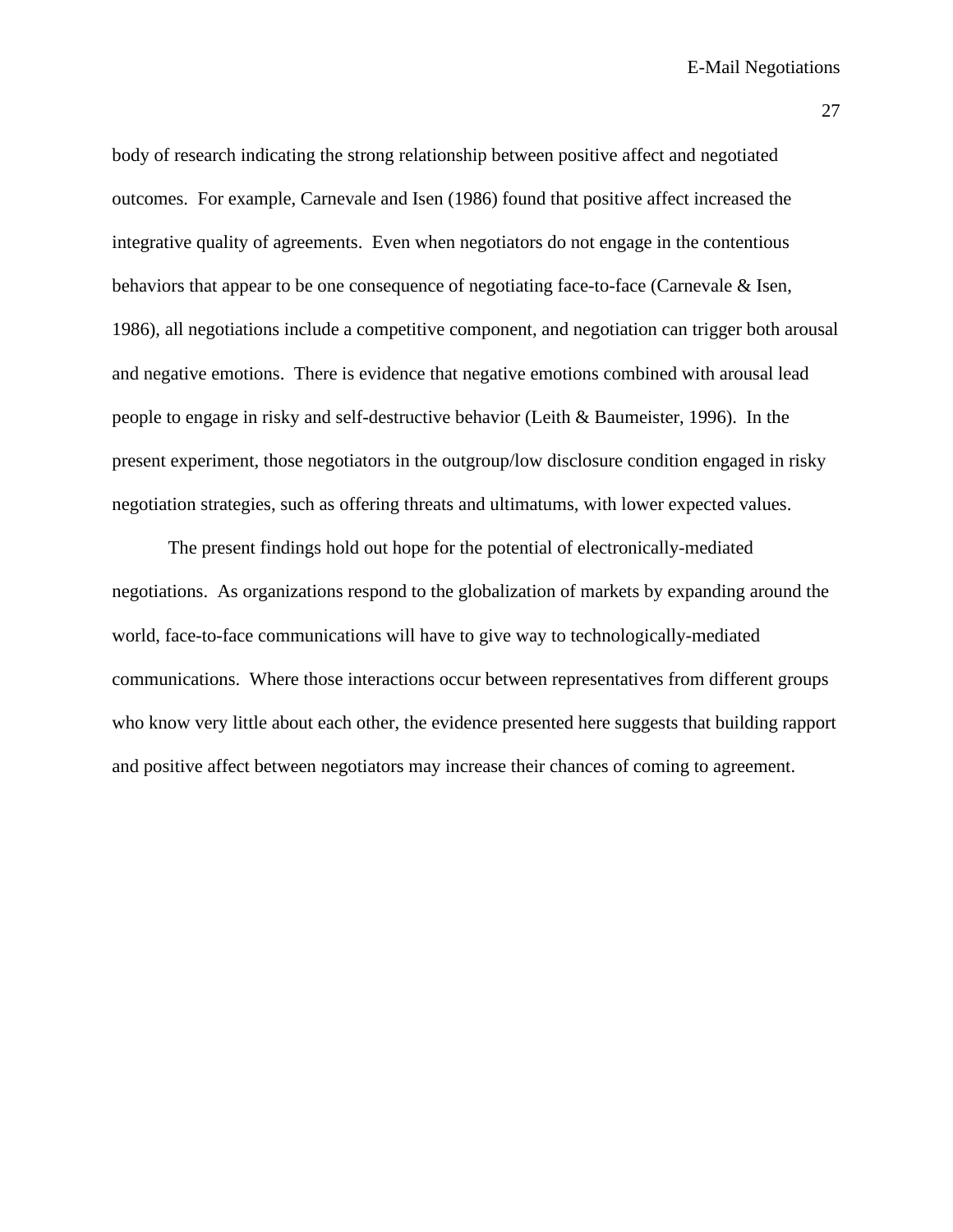# References

- Baron, R. A. (1990). Environmentally induced positive affect: Its impact on self-efficacy, task performance, negotiation, and conflict. *Journal of Applied Social Psychology,* **20,** 368- 384.
- Baron, R. M., & Kenny, D. A. (1986). The moderator-mediator variable distinction in social psychological research: Conceptual, strategic, and statistical consideration. *Journal of Personality and Social Psychology,* **51,** 1173-1182.
- Barry, B. & Oliver, R. L. (1996). Affect in dyadic negotiations: A model and propositions. *Organizational Behavior and Human Decision Processes,* **67,** 127-143.
- Barsness, Z., & Tenbrunsel, A. E. (1998, June). Technologically-mediated communication and negotiation: Do relationships matter? Paper presented at the International Association of Conflict Management conference, College Park, MD.
- Batson, C. D., Batson, J. G., Todd, R. M., & Brummett, B. H. (1995). Empathy and the collective good: Caring for one of the others in a social dilemma. *Journal of Personality and Social Psychology,* **68,** 619-631.
- Bazerman, M. H, & Brett, J. M. (1997). El-Tek Negotiations Case, Dispute Resolution Research Center, Northwestern University.
- Bazerman, M. H., Gibbons, R., Thompson, L., & Valley, K. L. (1998). Can negotiators outperform game theory? In J. J. Halpern & R. N. Stern (Eds.), *Debating rationally: Nonrational aspects in organizational decision making*. Ithaca, NY: ILR Press.
- Berg, J. H., & Archer, R. L. (1982). Responses to self-disclosure and interaction goals. *Journal of Experimental Social Psychology,* **18,** 501-512.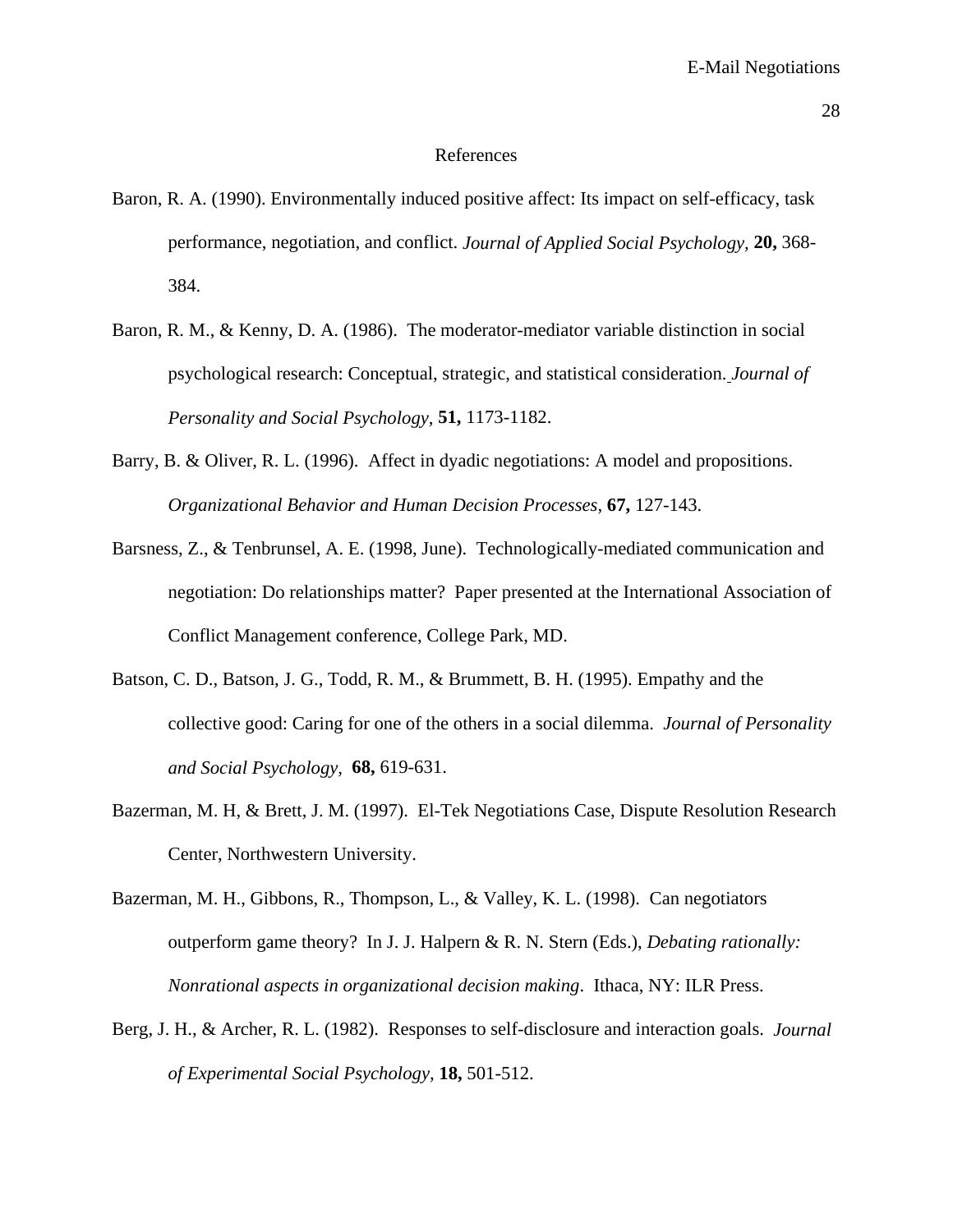- Brewer, M.B. (1981). Ethnocentrism and its role interpersonal trust. In M. B. Brewer & Be. E. Collins (Eds.), *Scientific inquiry and the social sciences*. New York, NY: Jossey-Bass.
- Butler, J. K. (1991). Toward understanding and measuring conditions of trust: Evolution of a conditions of trust inventory. *Journal of Management,* **17,** 643-663

Carmel, E., Herniter, B. C., & Nunamaker, J. F. (1993). Labor-management contract negotiations in an electronic meeting room: A case study. *Group Decision and Negotiation,* **2,** 27-60.

- Carnevale, P. J. D. & Isen, A. M. (1986). The influence of positive affect and visual access on the discovery of integrative solutions in bilateral negotiation. *Organizational Behavior and Human Decision Processes,* **37,** 1-13.
- Carnevale, P. J. D., & Probst, T. M. (1997). Conflict on the internet. In S. Kiesler (Ed.), *Culture of the internet*. Mahwah, NJ: Erlbaum.
- Collins, N. L., & Miller, L. C. (1994). Self-disclosure and liking: A meta-analytic review. *Psychological Bulletin,* **116,** 457-475.
- Croson, R. T. A. (in press). Look at me when you say that: An electronic negotiation simulation. *Simulation and Gaming*.
- Drolet, A. L. & Morris, M. W. (1995). Communication media and interpersonal trust in conflicts: The role of rapport and synchrony of nonverbal behavior. Paper presented at Academy of Management Meetings, Vancouver CA.
- Drolet, A. L. & Morris, M. W. (1997). Rapport in conflict resolution: Accounting for how nonverbal exchange fosters coordination on mutually beneficial settlements to mixed motive conflicts. Unpublished manuscript, Stanford University, Stanford, CA.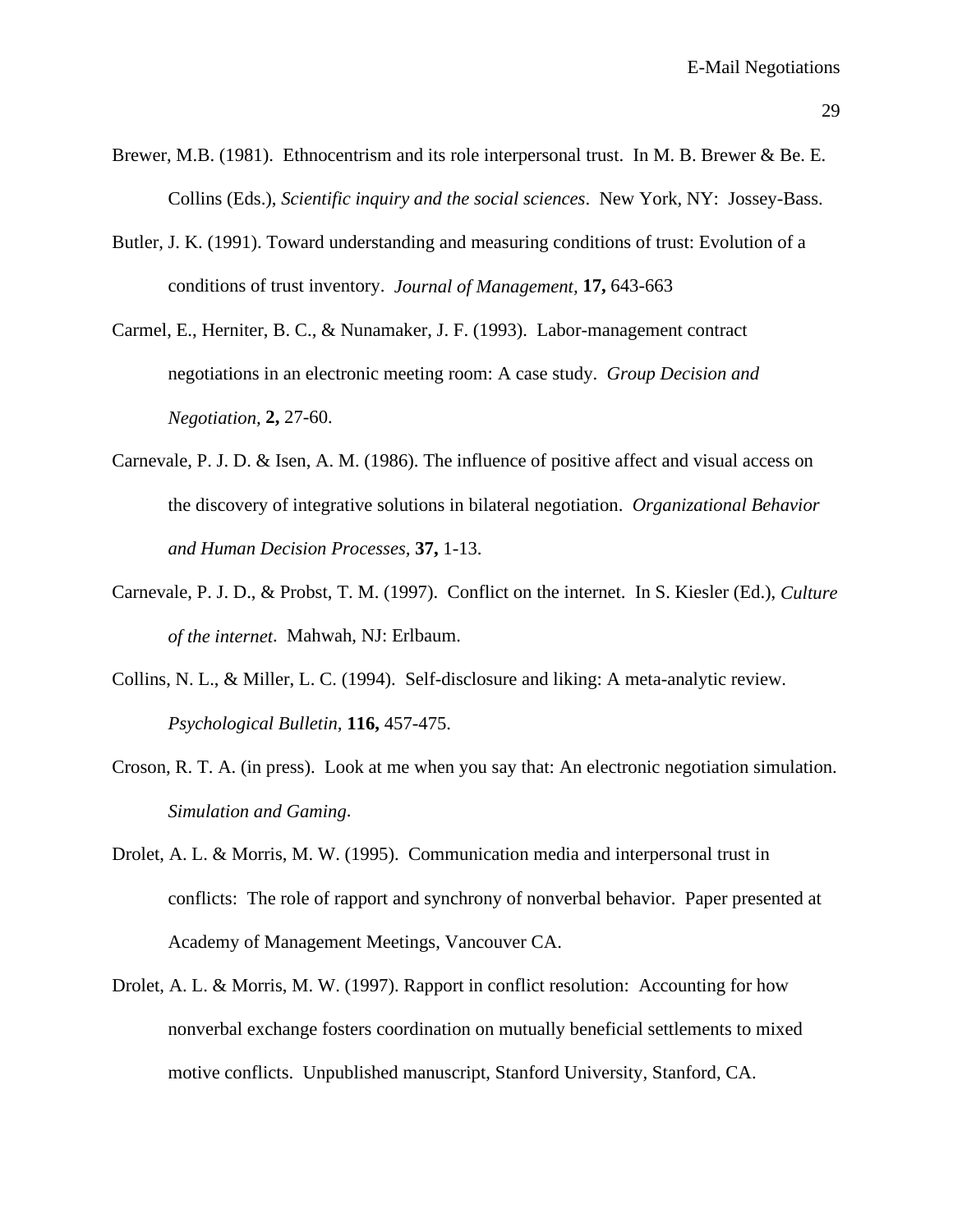- Forgas, J. P. (1998). On feeling good and getting your way: Mood effects on negotiator cognition and bargaining strategies. *Journal of Personality and Social Psychology,* **74,** 565-577.
- Froman, L. A. & Cohen, M. D. (1970). Compromise and logroll: Comparing the efficiency of two bargaining processes. *Behavioral Science,* **30,** 180-183.
- Gallupe, R. B., Bastianutti, L. M., & Cooper, W. H. (1991). Unblocking brainstorms. *Journal of Applied Psychology,* **76,** 137-142.
- Gruen, R. J. & Mendelsohn, G. (1986). Emotional responses to affective displays in others: The distinction between empathy and sympathy. *Journal of Personality and Social Psychology,* **51,** 609-614.
- Howard, J. W. & Rothbart, M. (1980). Social categorization and memory for in-group and outgroup behavior. *Journal of Personality and Social Psychology,* **38,** 301-310.
- Jourard, S. (1971). Self-disclosure and other-cathexis. *Journal of Abnormal and Social Psychology,* **59,** 429-431.
- Keisler, S. & Sproull, L. (1992). Group decision making and communication technology. *Organizational Behavior and Human Decision Processes,* **52,** 96-123.
- Kerr, N. L., Garst, J., Lewandowski, D. A., & Harris, S. E. (1997). That still, small voice: Commitment to cooperate as an internalized versus social norm. *Personality and Social Psychology Bulletin,* **23**, 1300-1311.
- Kramer, R. & Brewer, M. (1984). Effects of group identity on resource use in a simulated commons dilemma. *Journal of Personality and Social Psychology,* **46,** 1044-1057.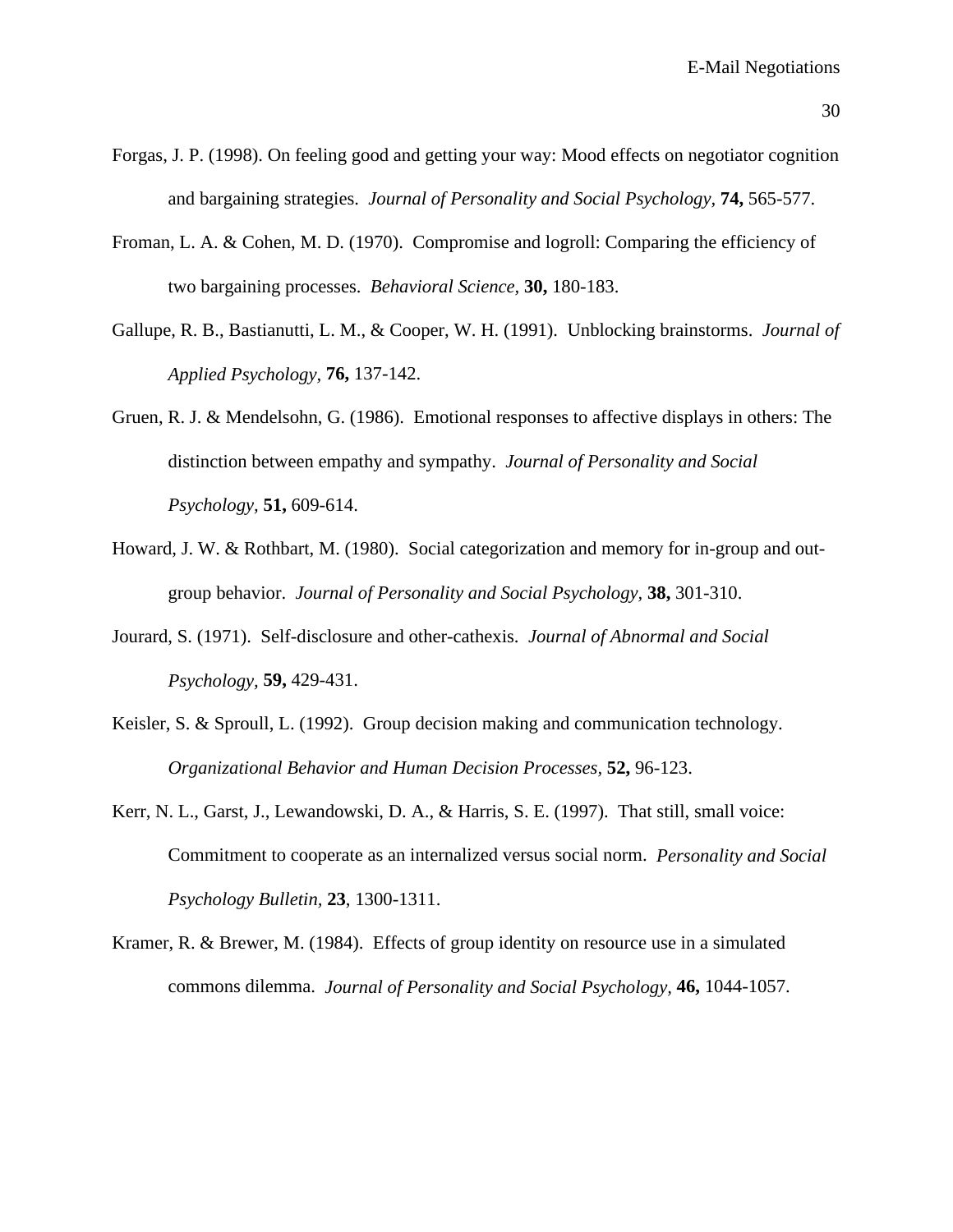- Kramer, R. M., Newton, E. & Pommerenke, P. L. (1993). Self-enhancement biases and negotiator judgment: Effects of self-esteem and mood. *Organizational Behavior and Human Decision Processes,* **56,** 110-133.
- Leith, K. P. & Baumeister, R. F. (1996). Why do bad moods increase self-defeating behavior? Emotion, risk taking, and self-regulation. *Journal of Personality and Social Psychology,* **71,** 1250-1267.
- Mintzberg, H. (1973). *The nature of managerial work*. New York: Harper Collins.
- McKersie, R. B., & Fonstad, N. O. (1997). Teaching negotiation theory and skills over the Internet. *Negotiation Journal,* **13,** 363-368.
- Morris, M.W., & Drolet, A., (1997). Rapport and Dominance: Nonverbally mediated dyadic dynamics that affect value creation and value claiming in negotiation. Unpublished manuscript. Graduate School of Business, Stanford University.
- Oakes, P. J., & Turner, J. C. (1980). Social categorization and intergroup behaviour: Does minimal intergroup discrimination make social identity more positive? *European Journal of Social Psychology,* **10**, 295-301.
- Purdy, J. M., Nye, P., & Balakrishnan, P. V. (1997, August). The impact of communication media on negotiation outcomes. Paper presented at the Academy of Management conference, Boston, MA.
- Rabbie, J. M. & Horowitz, M. (1969). Arousal of ingroup-outgroup bias by a chance of win or loss. *Journal of Personality and Social Psychology,* **13,** 269-277.
- Robert, C., & Carnevale, P. J. (1997). Group choice in ultimatum bargaining. *Organizational Behavior and Human Decision Processes,* **71**, 85-94.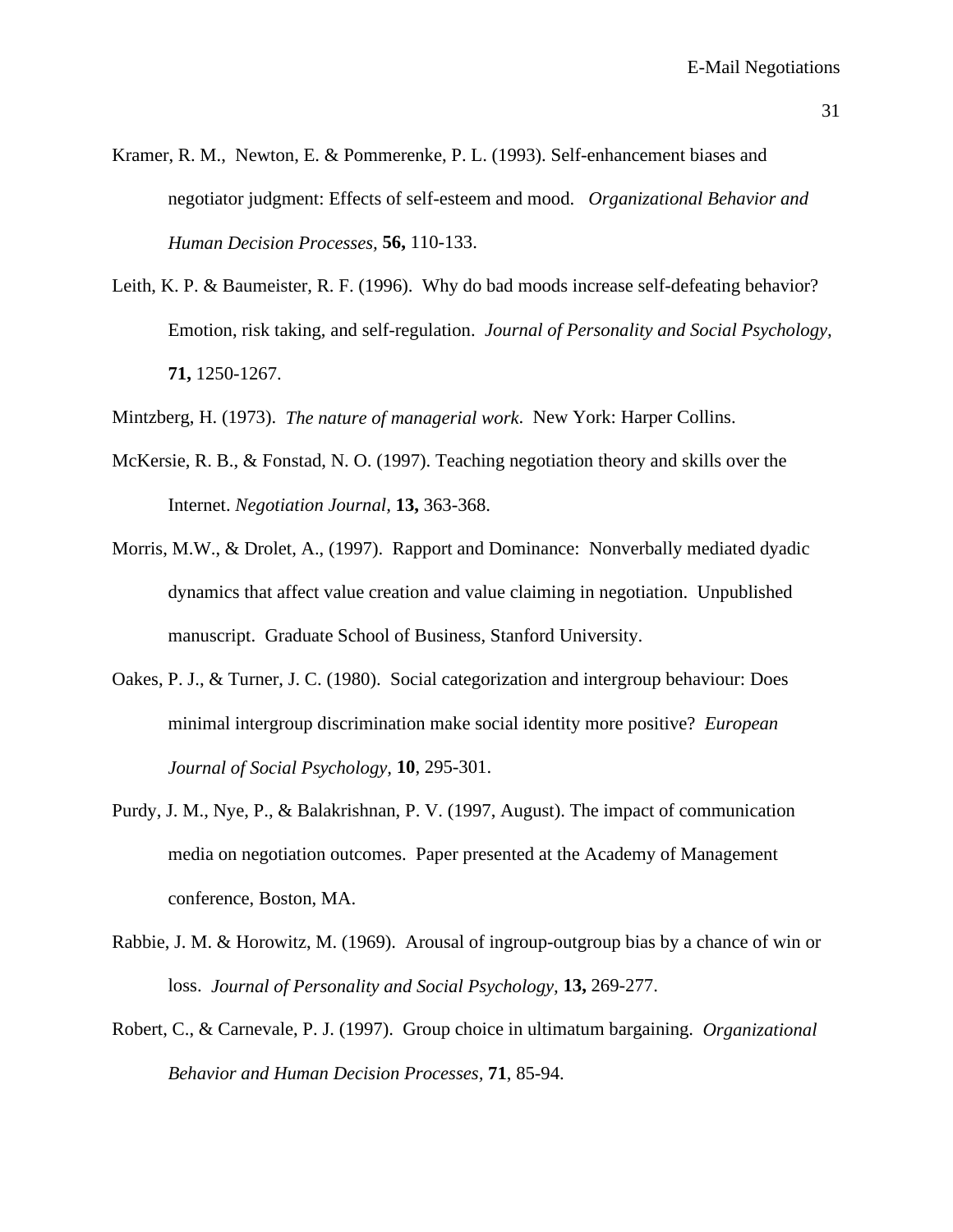- Sproull, L. & Keisler, S. (1991). *Connections: New ways of working in the networked organization.* Cambridge, MA: MIT Press.
- Tajfel, H. (1982). Social psychology of intergroup relations. *Annual Review of Psychology,* **33,** 1-39.
- Tajfel, H., Billig, M. G., Bundy, R. P., & Flament, C. (1971). Social categorization and intergroup behavior. *European Journal of Social Psychology,* **1**, 149-178.
- Tajfel, H. & Turner, J. (1979). An integrative theory of inter-group conflict. In W. G. Austin and S. Worchel (Eds.), *The social psychology of intergroup relations*. Monterey, CA: Brooks/Cole.
- Tickle-Degnon, L. & Rosenthal, R. (1990). The nature of rapport and its nonverbal correlates. *Psychological Inquiry,* **1,** 285-293.
- Thompson, L. L. (1998). *The mind and heart of the negotiator.* Upper Saddle River, NJ: Prentice-Hall.
- Thompson, L., Valley, K. & Kramer, R. (1995). The bittersweet feeling of success: An examination of social perception in negotiation. *Journal of Experimental Social Psychology,* **31,** 467-492.
- Turner, J. C. (1987). *Rediscovering the social group: A self-categorization theory.* Oxford: Basil Blackwell.
- Valley, K. L., Moag, J., & Bazerman, M. H. (in press). A matter of trust: Effects of communication on the efficiency and distribution of outcomes. *Journal of Economic Behavior and Organization.*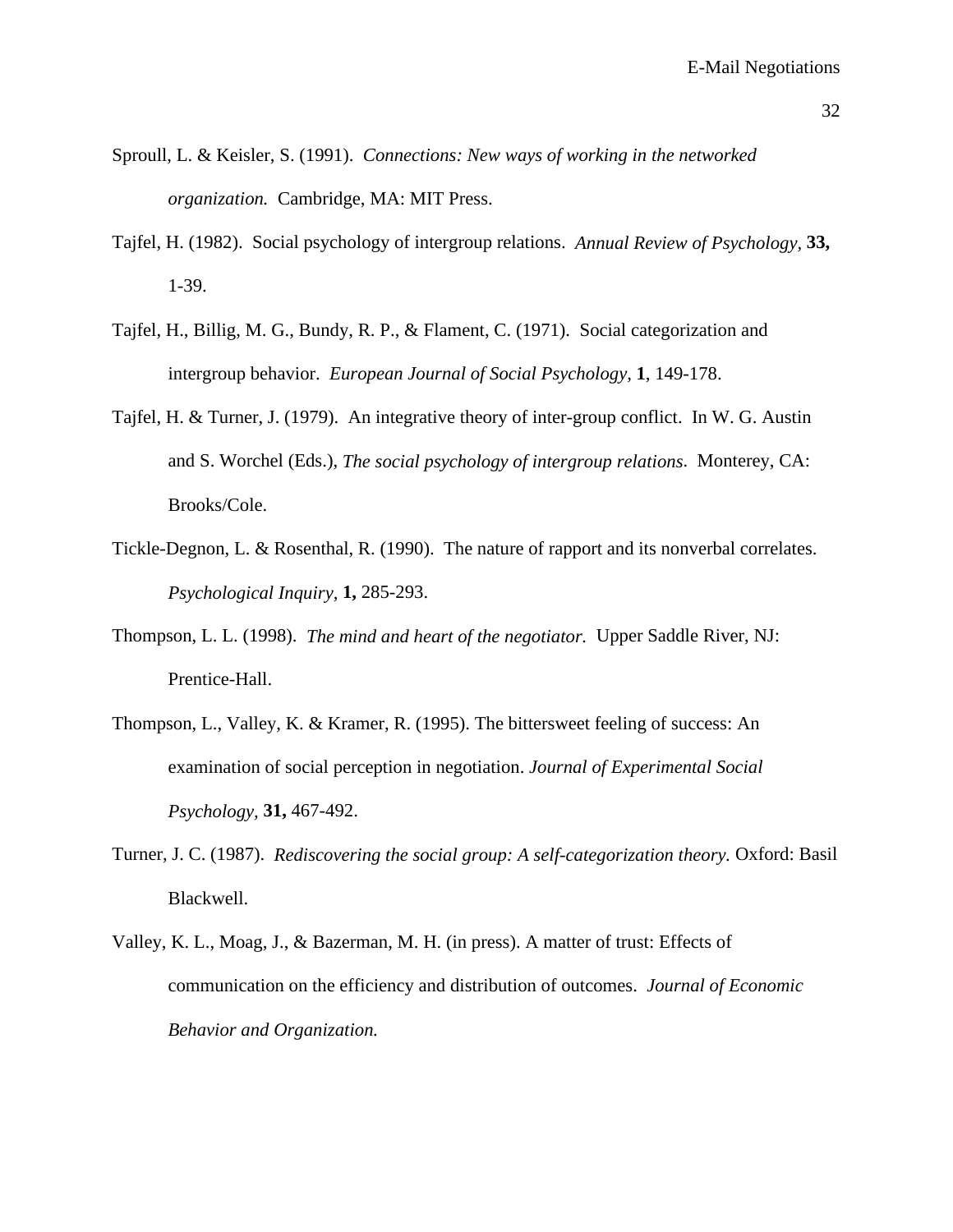Worthy, M., Gary, A. L., & Kahn, G. M. (1969). Self-disclosure asan exhchange process.

*Journal of Personality and Social Psychology*, **13,** 59-63.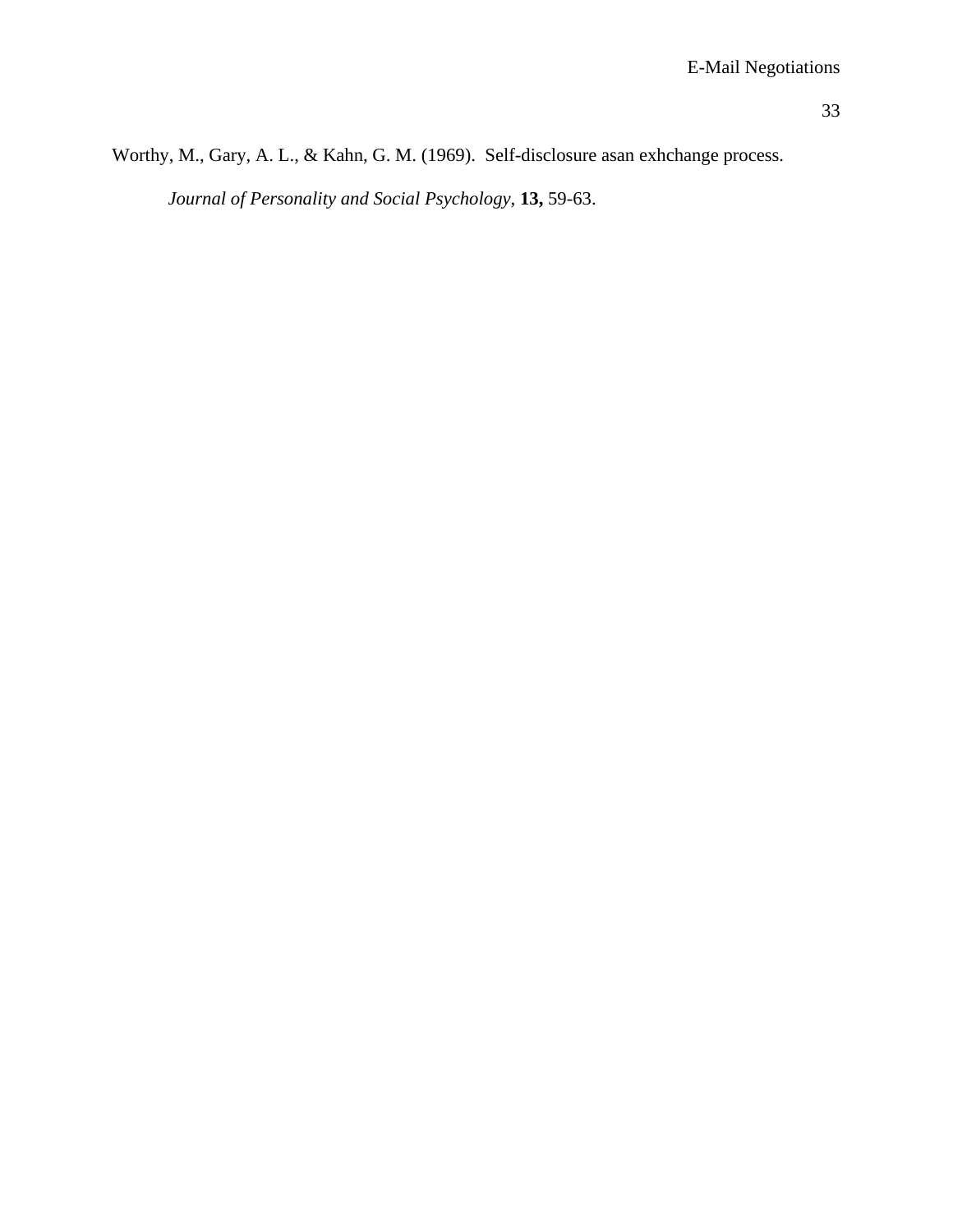# Author Notes

Thanks to Steve Su for help with data collection. This paper benefited from the comments of Daniel Ilgen and two anonymous *OBHDP* reviewers. This research was generously supported by the Dispute Resolution Research Center at Northwestern University and by the Stanford Graduate School of Business. Please address correspondence to Don Moore, Department of Organization Behavior, 2001 Sheridan Road, Evanston IL 60202, or send e-mail to dmoore@nwu.edu.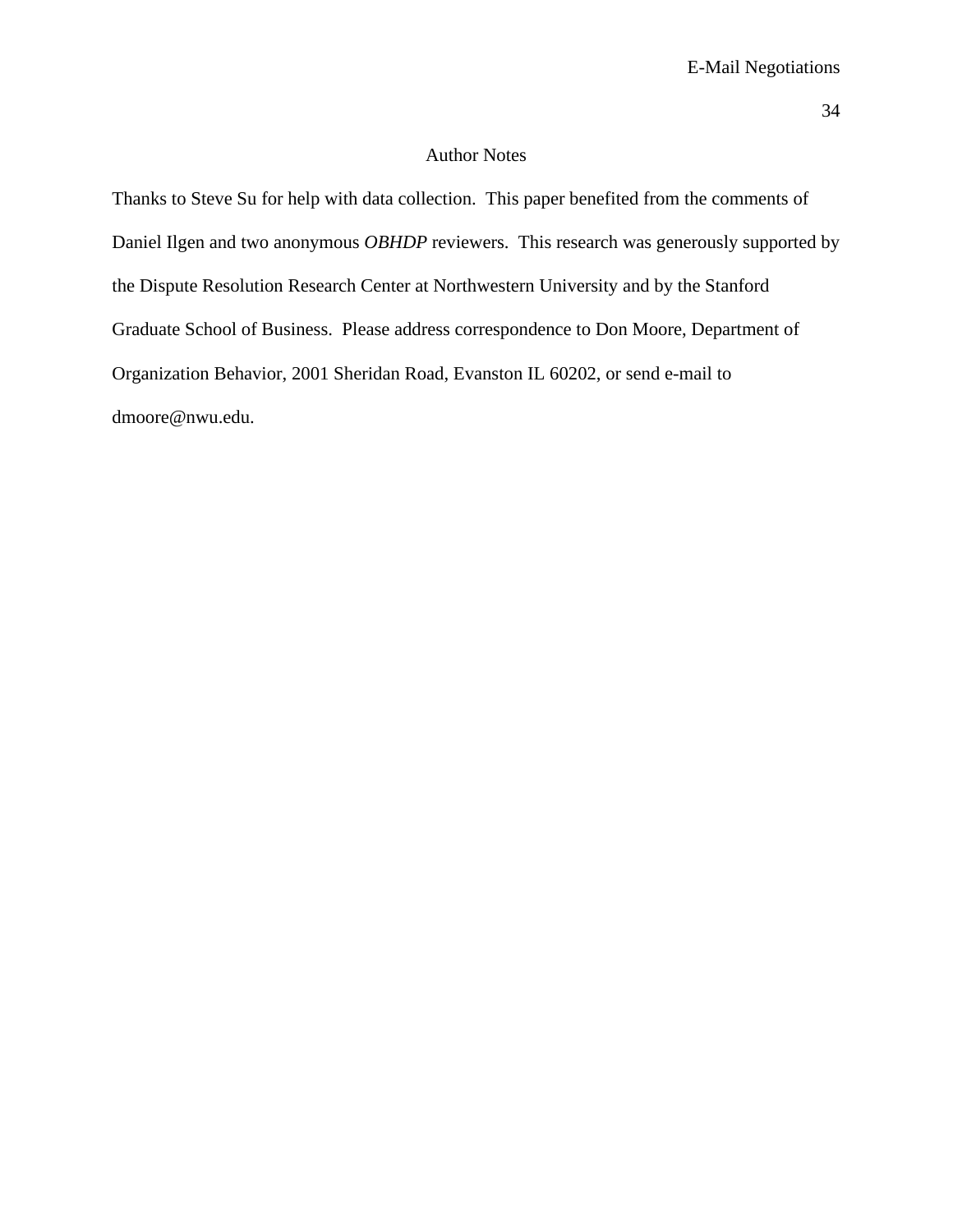# Footnotes

<sup>1</sup> Interestingly, advocates of electronic communication technology in negotiation have drawn on studies of cases where the failure to transmit affective cues and personal details is advantageous. For example, a case study of a potentially contentious contract negotiation between labor and management representatives argued that communication via electronic media helped parties consider the issues separately from the personalities (Carmel, Herniter, & Nunamaker, 1993).

 $2^{2}$  For clarity of exposition, we use the term 'opponent' to refer to the person with whom a given party negotiated. We did not use this term in any of the experimental materials.

<sup>3</sup> One class at Stanford was not given their materials until Tuesday.

<sup>4</sup> The complete coding scheme is available on request from the authors.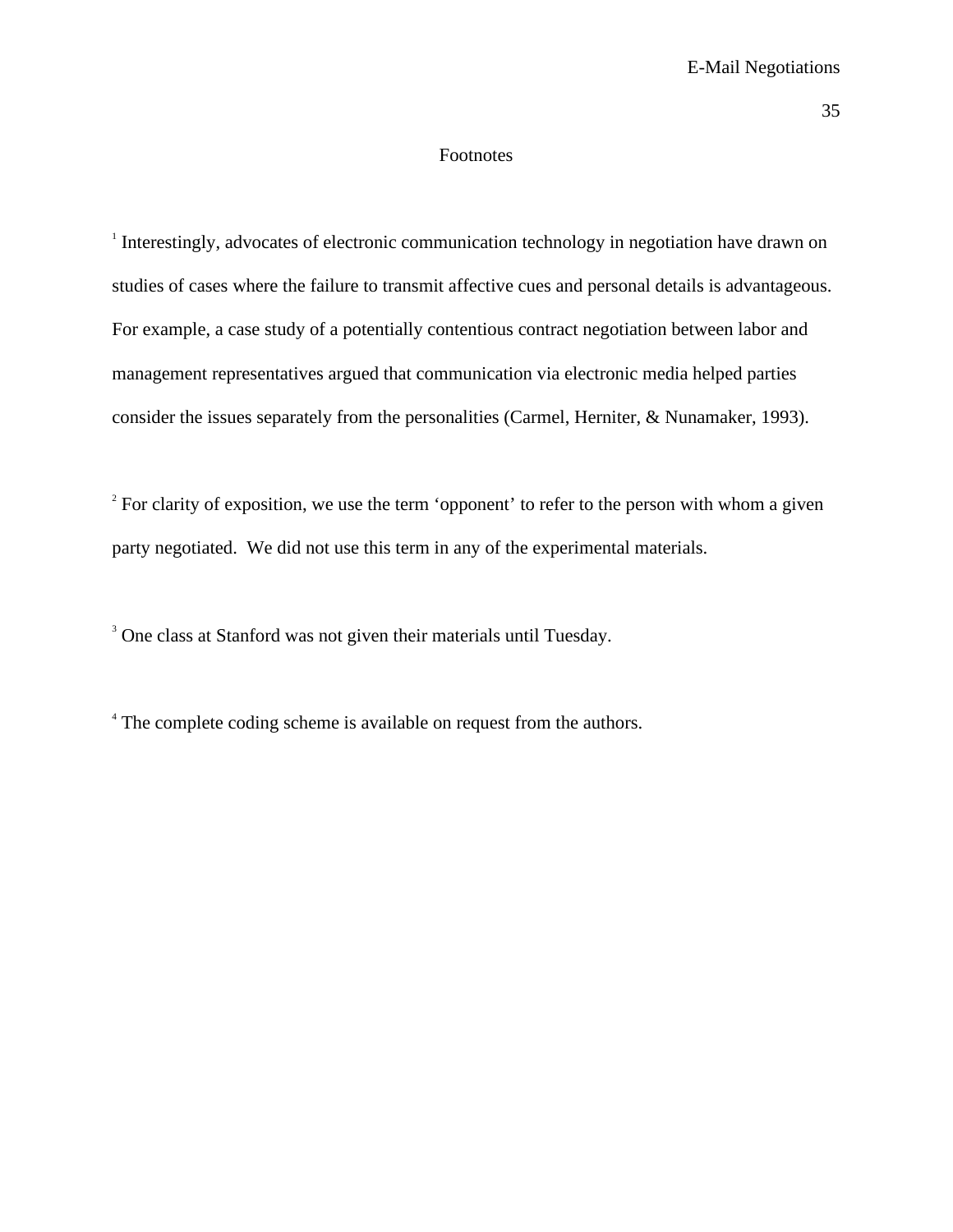# Table 1. Questionnaire measures.

\* indicates item which was reversed-scored

| Affective rapport items | Perception items      |
|-------------------------|-----------------------|
| (Describe self)         | (Describe other)      |
| Angry*                  | Irritating*           |
|                         |                       |
| Annoyed*                | Likable               |
|                         |                       |
| $Cold*$                 | Positive              |
|                         |                       |
| Disappointed*           | Secretive*            |
|                         |                       |
| Friendly                | Selfish*              |
|                         |                       |
| Frustrated*             | Sincere               |
|                         |                       |
| Pleasant                | Trustworthy           |
|                         |                       |
| Positive                | Sense of shared trust |
|                         |                       |
|                         | Deceptive*            |
| Compassionate           |                       |
|                         |                       |
| Sensitive               | Fair                  |
|                         |                       |
| Warm                    |                       |
|                         |                       |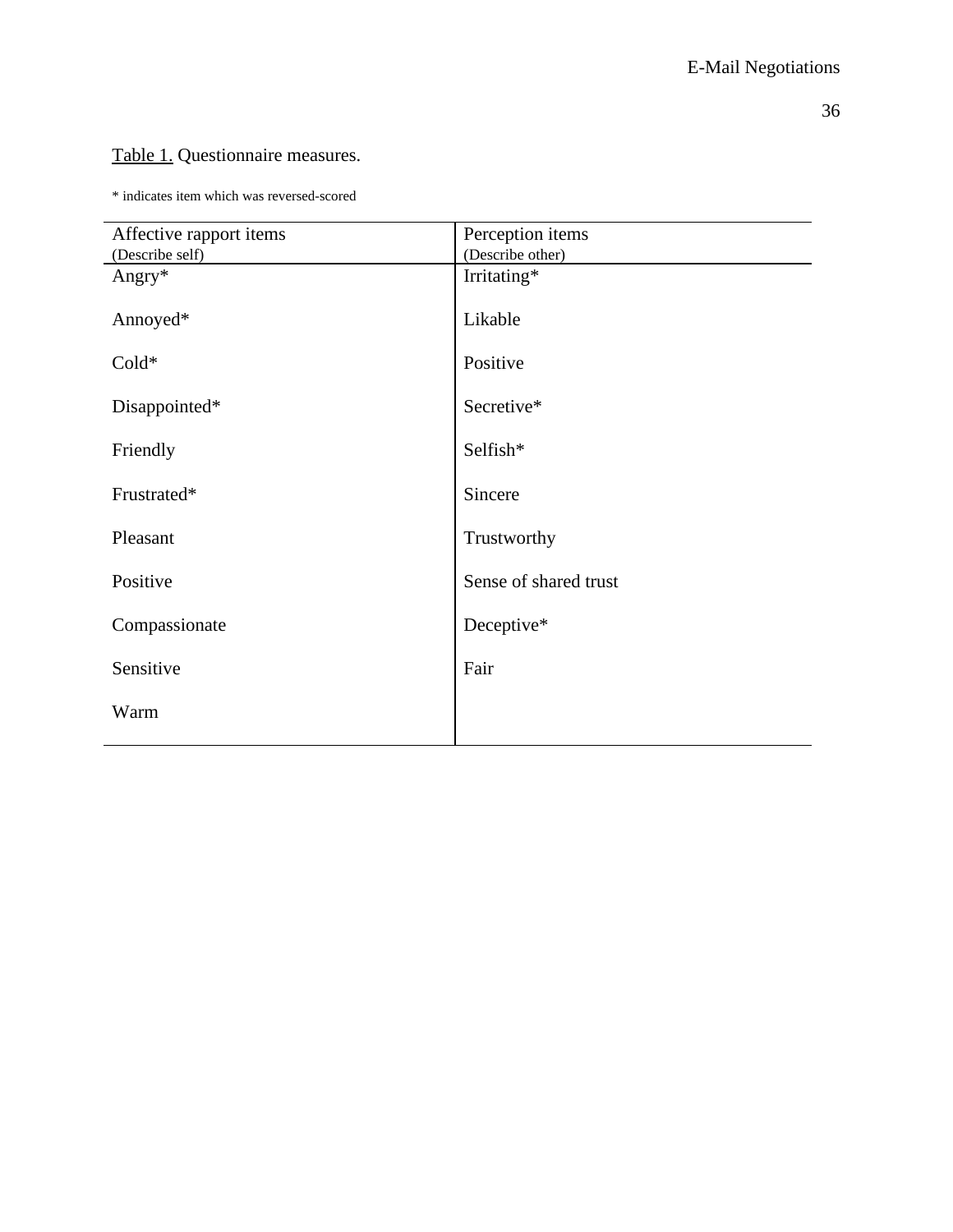Table 2. Number of impasses and mean value of joint outcome (in millions of dollars) as a function of intergroup and interpersonal relationship.

| N<br># Impasses<br>Joint outcome (MM) | Personalized               | Depersonalized                  | Totals              |
|---------------------------------------|----------------------------|---------------------------------|---------------------|
|                                       | $N=14$                     | $N=13$                          | $N=27$              |
| Ingroup                               | 1 Impasse $(7%)$           | 1 Impasse $(8\%)$               | 2 Impasse $(7%)$    |
|                                       | $$13.89$ (SD=2.61)         | $$13.31^{\circ}$ (SD=2.71)      | $$13.61(SD=2.62)$   |
|                                       | $N=34$                     | $N=34$                          | $N=68$              |
| Outgroup                              | 2 Impasses $(6\%)$         | 10 Impasses (29%)               | 12 Impasses $(18%)$ |
|                                       | $$13.93^{\circ}$ (SD=2.42) | $$11.83$ <sup>*</sup> (SD=4.49) | $$12.88(SD=3.73)$   |
|                                       | $N=48$                     | $N=47$                          | $N=95$              |
| <b>Totals</b>                         | 3 Impasses $(4\%)$         | 11 Impasses $(22%)$             | 14 Impasses $(15%)$ |
|                                       | $$13.92(SD=2.45)$          | $$12.24(SD=4.11)$               | $$13.08(SD=3.46)$   |

a and b superscripted means are significantly different from each other by t-test ( $p$ <.10, onetailed).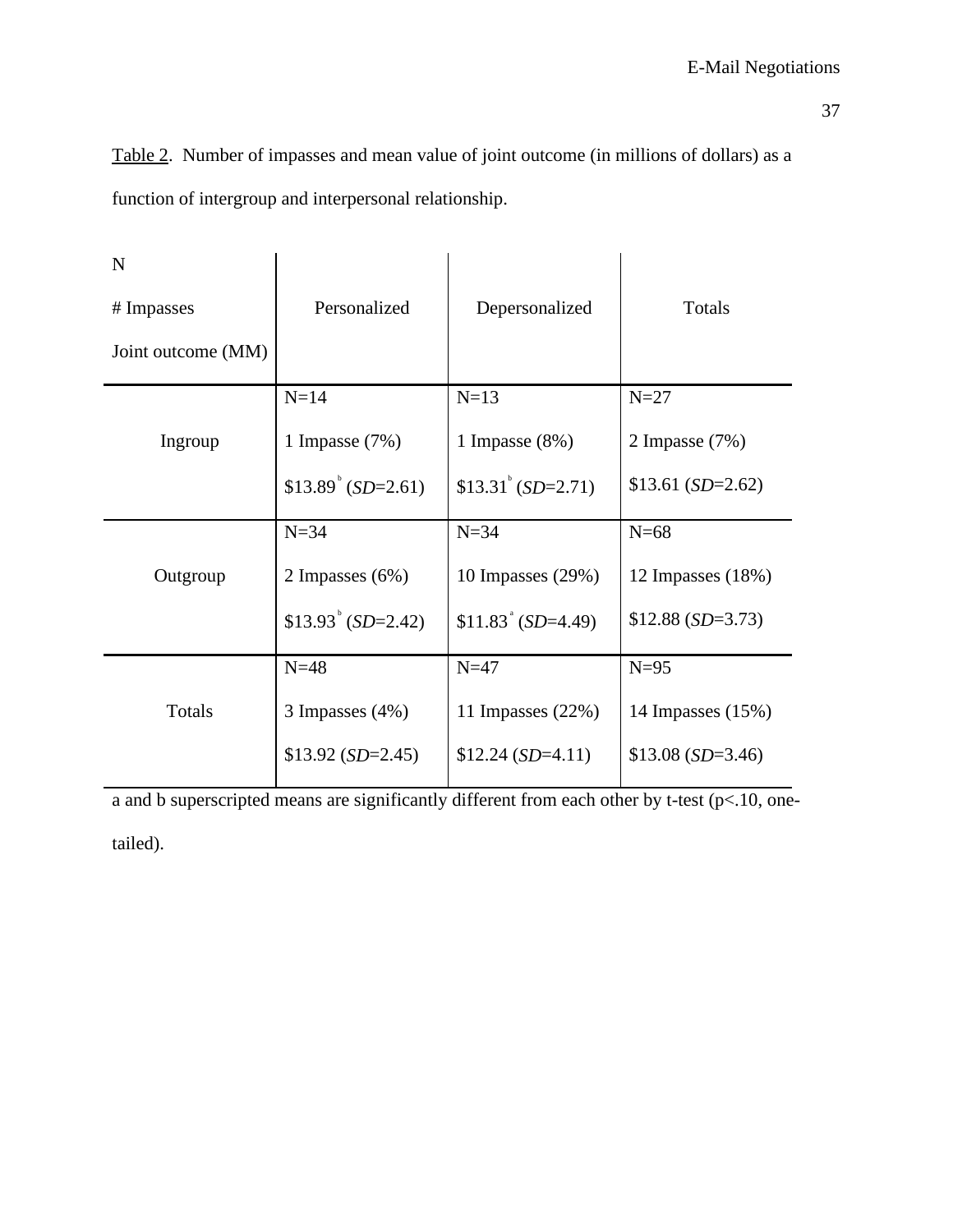E-mail Negotiations E-mail Negotiations 38

Table 3. Means, standard deviations, and intercorrelations between the dependent variables. Note that the maxima and minima listed in Table 3. Means, standard deviations, and intercorrelations between the dependent variables. Note that the maxima and minima listed in

the table are theoretical and not actual (i.e., they specify the most extreme possible outcomes, not actual results). the table are theoretical and not actual (i.e., they specify the most extreme possible outcomes, not actual results).

| 12.76 12.52<br>6.70<br>$60 -$<br>$-21*$<br>$-12$<br>$-0.3$<br>$-0$<br>$-30*$<br>-17<br>$-22*$<br>ą<br>15<br>2.46 11.45<br>$.34*$<br>$23*$<br>5.12 25.61<br>$-15$<br>é0.<br>$24*$<br>$-15$<br>$49*$<br>$\Xi$<br>$-12$<br>$-21*$<br>$-0.5$<br>S<br>Ş<br>$-0.7$<br>$-0.2$<br>$-31*$<br>S<br>$-0.5$<br>$-0$<br>$-27*$<br>Ę<br>ā<br>13<br>$\odot$<br>$\overline{S}$<br>$-0.09$<br>$-21*$<br>දි<br>$-12$<br>S<br>$\ddot{\mathcal{S}}$<br>$\ddot{32}$<br>Ś<br>.57<br>$-0$ .<br>S.<br>$\overline{c}$<br>$\frac{1}{4}$<br>гġ-<br>$-12$<br>$-31*$<br>$-26*$<br>$\dot{c}$<br>$-44*$<br>$-0.5$<br>3.46 14.59<br>$-17$<br>6.11<br>2.56<br>S.<br>$\ddot{\mathrm{6}}$<br>$60 -$<br>$-0.5$<br>S<br>$-5$<br>$-0$ .<br>Ş<br>$\Xi$<br>Ģ<br>$\widetilde{90}$<br>$22*$<br>$\frac{*}{21}$<br>$.37*$<br>$.36*$<br>44<br>$42*$<br>$-21*$<br>0.34<br>0.27<br>ìτ.<br>$\frac{16}{1}$<br>9ŗ-<br>05<br>.18<br>1.34 72.38<br>$0$ .<br>$\odot$<br>$\overline{0}$<br>$\infty$<br>4.89 154.1<br>$32*$<br>$47*$<br>$\ddot{5}$<br>$-47*$<br>76*<br>66*<br>1. Argument/persuasive statements (per 100 message lines)<br>ements (per 100 message lines)<br>16. Information sharing statements (per 100 message lines)<br>$.28*$<br>63*<br>$-20*$<br>$24*$<br>$37*$<br>4.43<br>0.43<br>Ö<br>(4. Relationship statements (per 100 message lines)<br>15. Procedural statements (per 100 message lines)<br>$29*$<br>$-.50*$<br>$50*$<br>$.48*$<br>$\ddot{\Omega}$<br>4.47<br>Ν,<br>2. Goal statements (per 100 message lines)<br>6. Perceptions of other (after negotiation)<br>06<br>$80 -$<br>54*<br>0.36<br>4.25<br>4.<br>5. Rapport items (after negotiation)<br>3. Offers (per 100 message lines)<br>4.89<br>$60 -$<br>0.73<br>ω.<br>fore<br>4. Perceptions of other (bet<br>7. Relationship established<br>10. Information-seeking stat<br><b>Mean</b> 0.15 13.08<br>0.36 3.46<br>15.1<br>$\overline{c}$<br>$*86 -$<br>3. Rapport items (before<br>8. Total number of lines<br>9. Expressed affect<br>Questionnaire data<br>negotiation)<br>negotiation)<br>Std. Dev.<br>2. Joint value<br>Outcome data<br>Variable<br>Maximum<br>Minimum<br>Process data<br>1. Impasse | Variable | $\overline{\mathcal{C}}$ | $\omega$ | 4. | 5. | ن<br>پ | 7. | $\infty$ | ö | $\Xi$ | $\overline{5}$ | 13 | $\vec{4}$ | <u>15</u> |        |
|--------------------------------------------------------------------------------------------------------------------------------------------------------------------------------------------------------------------------------------------------------------------------------------------------------------------------------------------------------------------------------------------------------------------------------------------------------------------------------------------------------------------------------------------------------------------------------------------------------------------------------------------------------------------------------------------------------------------------------------------------------------------------------------------------------------------------------------------------------------------------------------------------------------------------------------------------------------------------------------------------------------------------------------------------------------------------------------------------------------------------------------------------------------------------------------------------------------------------------------------------------------------------------------------------------------------------------------------------------------------------------------------------------------------------------------------------------------------------------------------------------------------------------------------------------------------------------------------------------------------------------------------------------------------------------------------------------------------------------------------------------------------------------------------------------------------------------------------------------------------------------------------------------------------------------------------------------------------------------------------------------------------------------------------------------------------------------------------------------------------------------------|----------|--------------------------|----------|----|----|--------|----|----------|---|-------|----------------|----|-----------|-----------|--------|
|                                                                                                                                                                                                                                                                                                                                                                                                                                                                                                                                                                                                                                                                                                                                                                                                                                                                                                                                                                                                                                                                                                                                                                                                                                                                                                                                                                                                                                                                                                                                                                                                                                                                                                                                                                                                                                                                                                                                                                                                                                                                                                                                      |          |                          |          |    |    |        |    |          |   |       |                |    |           |           |        |
|                                                                                                                                                                                                                                                                                                                                                                                                                                                                                                                                                                                                                                                                                                                                                                                                                                                                                                                                                                                                                                                                                                                                                                                                                                                                                                                                                                                                                                                                                                                                                                                                                                                                                                                                                                                                                                                                                                                                                                                                                                                                                                                                      |          |                          |          |    |    |        |    |          |   |       |                |    |           |           | $\Xi$  |
|                                                                                                                                                                                                                                                                                                                                                                                                                                                                                                                                                                                                                                                                                                                                                                                                                                                                                                                                                                                                                                                                                                                                                                                                                                                                                                                                                                                                                                                                                                                                                                                                                                                                                                                                                                                                                                                                                                                                                                                                                                                                                                                                      |          |                          |          |    |    |        |    |          |   |       |                |    |           |           | $80 -$ |
|                                                                                                                                                                                                                                                                                                                                                                                                                                                                                                                                                                                                                                                                                                                                                                                                                                                                                                                                                                                                                                                                                                                                                                                                                                                                                                                                                                                                                                                                                                                                                                                                                                                                                                                                                                                                                                                                                                                                                                                                                                                                                                                                      |          |                          |          |    |    |        |    |          |   |       |                |    |           |           |        |
|                                                                                                                                                                                                                                                                                                                                                                                                                                                                                                                                                                                                                                                                                                                                                                                                                                                                                                                                                                                                                                                                                                                                                                                                                                                                                                                                                                                                                                                                                                                                                                                                                                                                                                                                                                                                                                                                                                                                                                                                                                                                                                                                      |          |                          |          |    |    |        |    |          |   |       |                |    |           |           | S      |
|                                                                                                                                                                                                                                                                                                                                                                                                                                                                                                                                                                                                                                                                                                                                                                                                                                                                                                                                                                                                                                                                                                                                                                                                                                                                                                                                                                                                                                                                                                                                                                                                                                                                                                                                                                                                                                                                                                                                                                                                                                                                                                                                      |          |                          |          |    |    |        |    |          |   |       |                |    |           |           |        |
|                                                                                                                                                                                                                                                                                                                                                                                                                                                                                                                                                                                                                                                                                                                                                                                                                                                                                                                                                                                                                                                                                                                                                                                                                                                                                                                                                                                                                                                                                                                                                                                                                                                                                                                                                                                                                                                                                                                                                                                                                                                                                                                                      |          |                          |          |    |    |        |    |          |   |       |                |    |           |           | S.     |
|                                                                                                                                                                                                                                                                                                                                                                                                                                                                                                                                                                                                                                                                                                                                                                                                                                                                                                                                                                                                                                                                                                                                                                                                                                                                                                                                                                                                                                                                                                                                                                                                                                                                                                                                                                                                                                                                                                                                                                                                                                                                                                                                      |          |                          |          |    |    |        |    |          |   |       |                |    |           |           |        |
|                                                                                                                                                                                                                                                                                                                                                                                                                                                                                                                                                                                                                                                                                                                                                                                                                                                                                                                                                                                                                                                                                                                                                                                                                                                                                                                                                                                                                                                                                                                                                                                                                                                                                                                                                                                                                                                                                                                                                                                                                                                                                                                                      |          |                          |          |    |    |        |    |          |   |       |                |    |           |           |        |
|                                                                                                                                                                                                                                                                                                                                                                                                                                                                                                                                                                                                                                                                                                                                                                                                                                                                                                                                                                                                                                                                                                                                                                                                                                                                                                                                                                                                                                                                                                                                                                                                                                                                                                                                                                                                                                                                                                                                                                                                                                                                                                                                      |          |                          |          |    |    |        |    |          |   |       |                |    |           |           |        |
|                                                                                                                                                                                                                                                                                                                                                                                                                                                                                                                                                                                                                                                                                                                                                                                                                                                                                                                                                                                                                                                                                                                                                                                                                                                                                                                                                                                                                                                                                                                                                                                                                                                                                                                                                                                                                                                                                                                                                                                                                                                                                                                                      |          |                          |          |    |    |        |    |          |   |       |                |    |           |           |        |
|                                                                                                                                                                                                                                                                                                                                                                                                                                                                                                                                                                                                                                                                                                                                                                                                                                                                                                                                                                                                                                                                                                                                                                                                                                                                                                                                                                                                                                                                                                                                                                                                                                                                                                                                                                                                                                                                                                                                                                                                                                                                                                                                      |          |                          |          |    |    |        |    |          |   |       |                |    |           |           |        |
|                                                                                                                                                                                                                                                                                                                                                                                                                                                                                                                                                                                                                                                                                                                                                                                                                                                                                                                                                                                                                                                                                                                                                                                                                                                                                                                                                                                                                                                                                                                                                                                                                                                                                                                                                                                                                                                                                                                                                                                                                                                                                                                                      |          |                          |          |    |    |        |    |          |   |       |                |    |           |           |        |
|                                                                                                                                                                                                                                                                                                                                                                                                                                                                                                                                                                                                                                                                                                                                                                                                                                                                                                                                                                                                                                                                                                                                                                                                                                                                                                                                                                                                                                                                                                                                                                                                                                                                                                                                                                                                                                                                                                                                                                                                                                                                                                                                      |          |                          |          |    |    |        |    |          |   |       |                |    |           |           |        |
|                                                                                                                                                                                                                                                                                                                                                                                                                                                                                                                                                                                                                                                                                                                                                                                                                                                                                                                                                                                                                                                                                                                                                                                                                                                                                                                                                                                                                                                                                                                                                                                                                                                                                                                                                                                                                                                                                                                                                                                                                                                                                                                                      |          |                          |          |    |    |        |    |          |   |       |                |    |           |           |        |
|                                                                                                                                                                                                                                                                                                                                                                                                                                                                                                                                                                                                                                                                                                                                                                                                                                                                                                                                                                                                                                                                                                                                                                                                                                                                                                                                                                                                                                                                                                                                                                                                                                                                                                                                                                                                                                                                                                                                                                                                                                                                                                                                      |          |                          |          |    |    |        |    |          |   |       |                |    |           |           |        |
|                                                                                                                                                                                                                                                                                                                                                                                                                                                                                                                                                                                                                                                                                                                                                                                                                                                                                                                                                                                                                                                                                                                                                                                                                                                                                                                                                                                                                                                                                                                                                                                                                                                                                                                                                                                                                                                                                                                                                                                                                                                                                                                                      |          |                          |          |    |    |        |    |          |   |       |                |    |           |           |        |
|                                                                                                                                                                                                                                                                                                                                                                                                                                                                                                                                                                                                                                                                                                                                                                                                                                                                                                                                                                                                                                                                                                                                                                                                                                                                                                                                                                                                                                                                                                                                                                                                                                                                                                                                                                                                                                                                                                                                                                                                                                                                                                                                      |          |                          |          |    |    |        |    |          |   |       |                |    |           |           |        |
|                                                                                                                                                                                                                                                                                                                                                                                                                                                                                                                                                                                                                                                                                                                                                                                                                                                                                                                                                                                                                                                                                                                                                                                                                                                                                                                                                                                                                                                                                                                                                                                                                                                                                                                                                                                                                                                                                                                                                                                                                                                                                                                                      |          |                          |          |    |    |        |    |          |   |       |                |    |           |           |        |
|                                                                                                                                                                                                                                                                                                                                                                                                                                                                                                                                                                                                                                                                                                                                                                                                                                                                                                                                                                                                                                                                                                                                                                                                                                                                                                                                                                                                                                                                                                                                                                                                                                                                                                                                                                                                                                                                                                                                                                                                                                                                                                                                      |          |                          |          |    |    |        |    |          |   |       |                |    |           |           |        |
|                                                                                                                                                                                                                                                                                                                                                                                                                                                                                                                                                                                                                                                                                                                                                                                                                                                                                                                                                                                                                                                                                                                                                                                                                                                                                                                                                                                                                                                                                                                                                                                                                                                                                                                                                                                                                                                                                                                                                                                                                                                                                                                                      |          |                          |          |    |    |        |    |          |   |       |                |    |           |           |        |
|                                                                                                                                                                                                                                                                                                                                                                                                                                                                                                                                                                                                                                                                                                                                                                                                                                                                                                                                                                                                                                                                                                                                                                                                                                                                                                                                                                                                                                                                                                                                                                                                                                                                                                                                                                                                                                                                                                                                                                                                                                                                                                                                      |          |                          |          |    |    |        |    |          |   |       |                |    |           |           |        |
|                                                                                                                                                                                                                                                                                                                                                                                                                                                                                                                                                                                                                                                                                                                                                                                                                                                                                                                                                                                                                                                                                                                                                                                                                                                                                                                                                                                                                                                                                                                                                                                                                                                                                                                                                                                                                                                                                                                                                                                                                                                                                                                                      |          |                          |          |    |    |        |    |          |   |       |                |    |           |           |        |
|                                                                                                                                                                                                                                                                                                                                                                                                                                                                                                                                                                                                                                                                                                                                                                                                                                                                                                                                                                                                                                                                                                                                                                                                                                                                                                                                                                                                                                                                                                                                                                                                                                                                                                                                                                                                                                                                                                                                                                                                                                                                                                                                      |          |                          |          |    |    |        |    |          |   |       |                |    |           |           |        |
|                                                                                                                                                                                                                                                                                                                                                                                                                                                                                                                                                                                                                                                                                                                                                                                                                                                                                                                                                                                                                                                                                                                                                                                                                                                                                                                                                                                                                                                                                                                                                                                                                                                                                                                                                                                                                                                                                                                                                                                                                                                                                                                                      |          |                          |          |    |    |        |    |          |   |       |                |    |           |           |        |
|                                                                                                                                                                                                                                                                                                                                                                                                                                                                                                                                                                                                                                                                                                                                                                                                                                                                                                                                                                                                                                                                                                                                                                                                                                                                                                                                                                                                                                                                                                                                                                                                                                                                                                                                                                                                                                                                                                                                                                                                                                                                                                                                      |          |                          |          |    |    |        |    |          |   |       |                |    |           |           |        |

\**p*<.05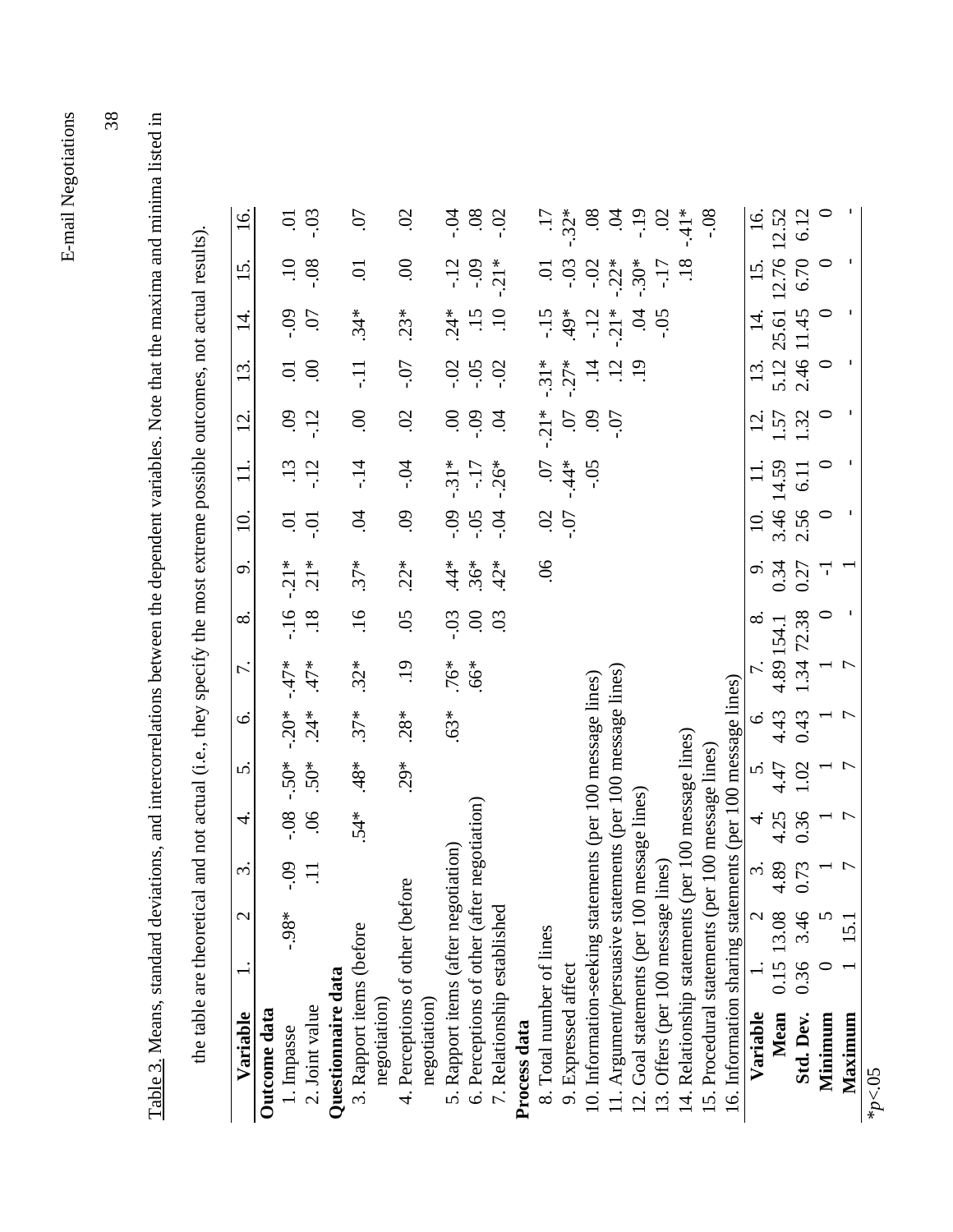Table 4. An overview of process data, by condition. Numbers listed are mean number of statements for every 100 lines of written communication (standard deviations in parentheses).

|                                   | Personalized |        |        | Depersonalized | <b>ANOVA</b> results |                  |                 |
|-----------------------------------|--------------|--------|--------|----------------|----------------------|------------------|-----------------|
| Variable                          | $In-$        | Out-   | $In-$  | Out-           | Personal-            | Group            | Pers. by        |
|                                   | group        | group  | group  | group          | ization              | <b>Status</b>    | Grp. Status     |
| Argument/<br>Persuasion           | 13.8         | 14.8   | 12.4   | 15.6           | $F(1,91)=0.05$ ,     | $F(1,91)=2.2$ ,  | $F(1,91)=0.61,$ |
|                                   | (7.4)        | (7.0)  | (4.1)  | (5.1)          | ns                   | ns               | ns              |
| Information<br>Sharing            | 11.9         | 11.3   | 11.3   | 14.4           | $F(1,91)=.90$ ,      | $F(1,91)=0.91$ , | $F(1,91)=2.0$ , |
|                                   | (6.6)        | (5.4)  | (5.9)  | (6.4)          | ns                   | ns               | ns              |
| Goal<br><b>Statements</b>         | 2.0          | 1.0    | 2.2    | 1.7            | $F(1,91)=2.0$ ,      | $F(1,91)=6.0$ ,  | $F(1,91)=16$ ,  |
|                                   | (1.7)        | (1.0)  | (1.7)  | (1.2)          | ns                   | p<.05            | ns              |
| Questions/<br>Information         | 5.0          | 3.1    | 3.7    | 3.1            | $F(1,91)=1.2$ ,      | $F(1,91)=4.5$ ,  | $F(1,91)=1.4$ , |
| Seeking                           | (2.9)        | (2.2)  | (2.8)  | (2.5)          | ns                   | p<.05            | ns              |
| Offers                            | 6.5          | 4.1    | 4.9    | 5.6            | $F(1,91)=2.6$ ,      | $F(1,91)=2.6$ ,  | $F(1,91)=8.5$ , |
|                                   | (3.3)        | (1.8)  | (2.2)  | (2.4)          | ns                   | ns               | p<.01           |
| Procedural<br>Remarks             | 10.7         | 14.5   | 9.2    | 13.2           | $F(1,91)=.90$ ,      | $F(1,91)=6.8$ ,  | $F(1,91)=01$ ,  |
|                                   | (5.5)        | (6.9)  | (3.9)  | (7.3)          | ns                   | p<.05            | ns              |
| Relationship<br><b>Statements</b> | 25.5         | 30.1   | 24.5   | 21.6           | $F(1,91)=3.5$ ,      | $F(1,91)=.11$ ,  | $F(1,91)=2.2$ , |
|                                   | (9.1)        | (11.7) | (13.5) | (10.1)         | $p = 0.06$           | ns               | ns              |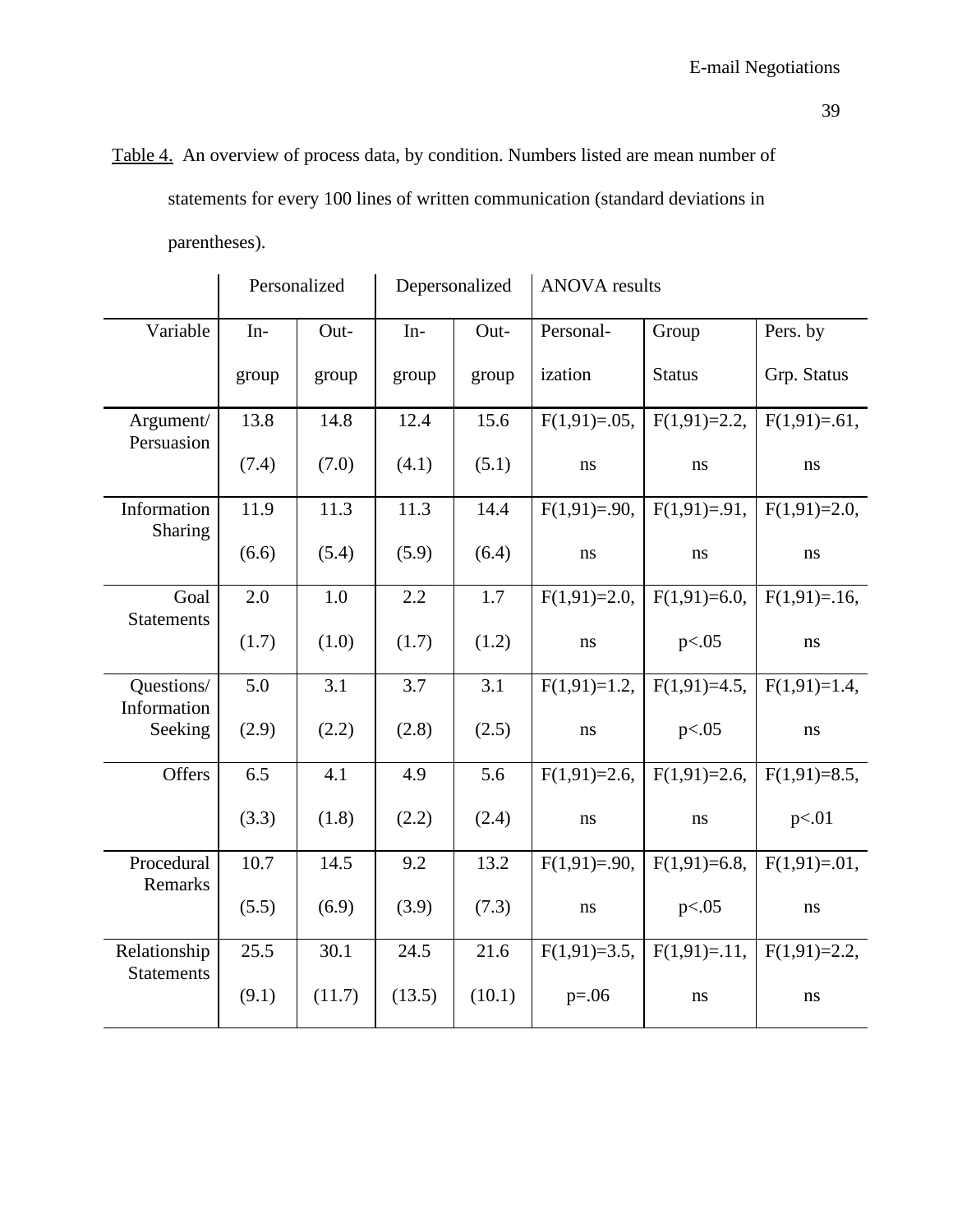# Table 5. Logistic regression equations predicting impasse, showing the beta-weights for the various predictors.

| Predictor                   | Model 1   | Model 2   | Model 3    | Model 4   |
|-----------------------------|-----------|-----------|------------|-----------|
| Depersonalized by Outgroup  | $1.79***$ |           | 1.39       | $1.58*$   |
| <b>Affect-Based Rapport</b> |           | $-1.76**$ | $-1.72***$ |           |
| Perceptions of Opponent     |           |           |            | $-.99$    |
| Model Chi-square            | $8.72**$  | 25.87***  | 29.57***   | $10.42**$ |
| $*_{p<.05}$                 |           |           |            |           |
| ** $p<.01$                  |           |           |            |           |

\*\*\**p*<.001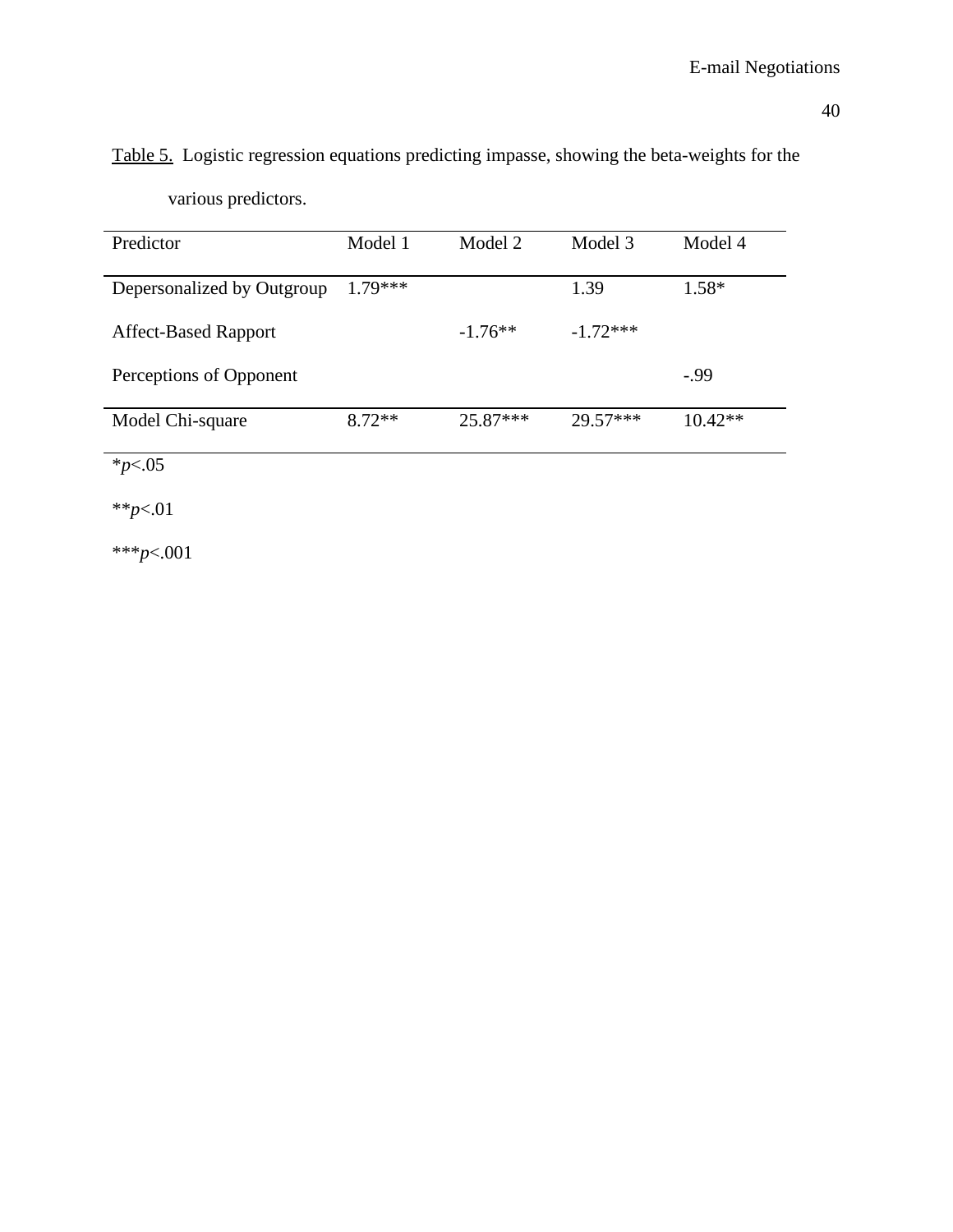Table 6. Regression equations predicting post-negotiation affective rapport, showing beta-values for the various predictors.

| Predictor                  | Model 1  | Model 2    | Model 3  | Model 4    |
|----------------------------|----------|------------|----------|------------|
| Depersonalized by Outgroup | $-.29**$ |            | $-.16$   | $-.14$     |
| <b>Expressed affect</b>    |          | $.44***$   | .39***   | $.30**$    |
| <b>Ultimatums</b>          |          |            |          | $-.20*$    |
| <b>Threats</b>             |          |            |          | $-.22*$    |
| Model R-squared            | $.083**$ | $.19***$   | $22***$  | $.33***$   |
| Overall F                  | $8.39**$ | $22.31***$ | 12.80*** | $11.27***$ |
| $*_{p<.05}$                |          |            |          |            |

\*\**p*<.01

\*\*\**p*<.001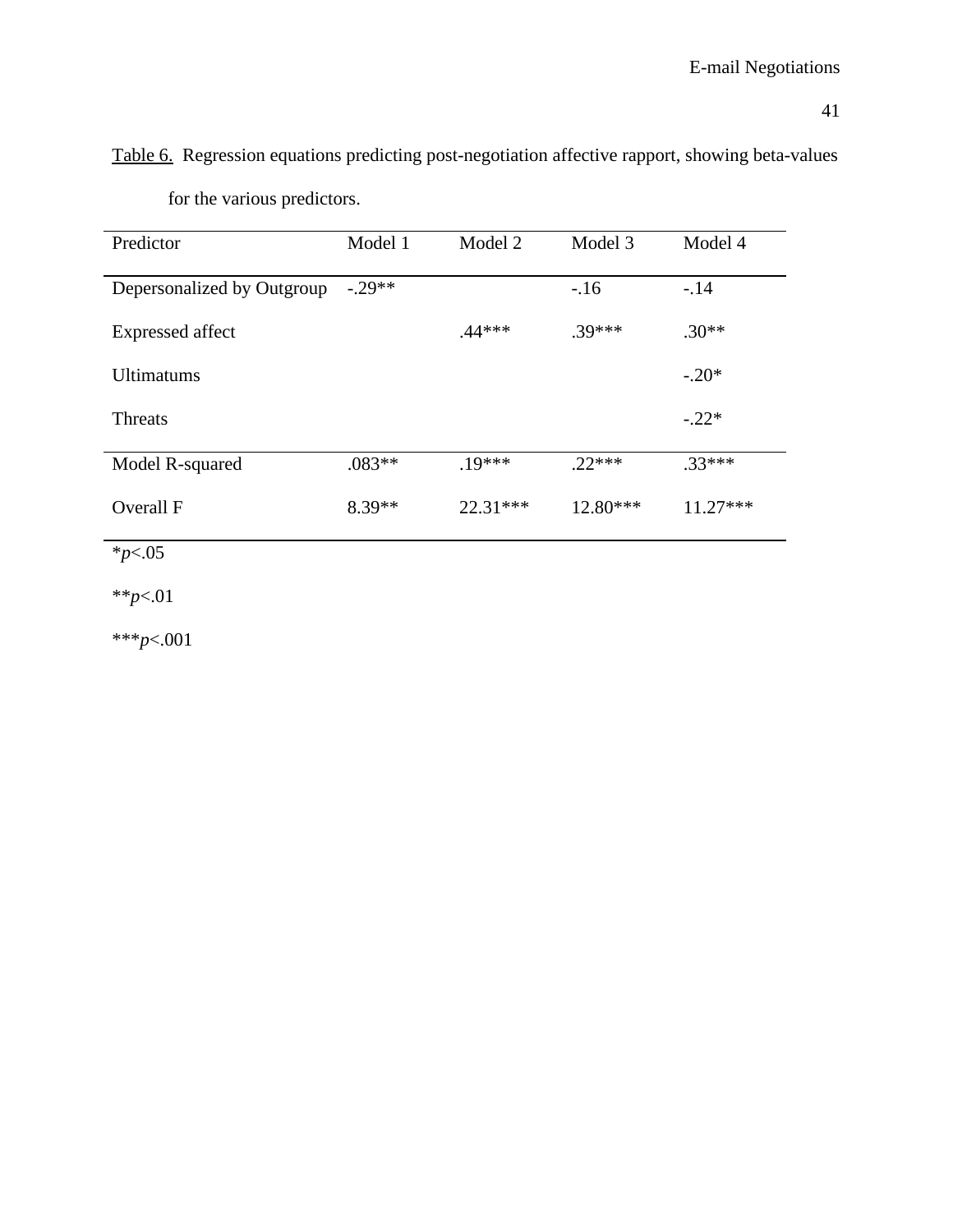# Figure Captions

Figure 1. Hypothesized model.

Figure 2. The observed pattern in relationships between variables.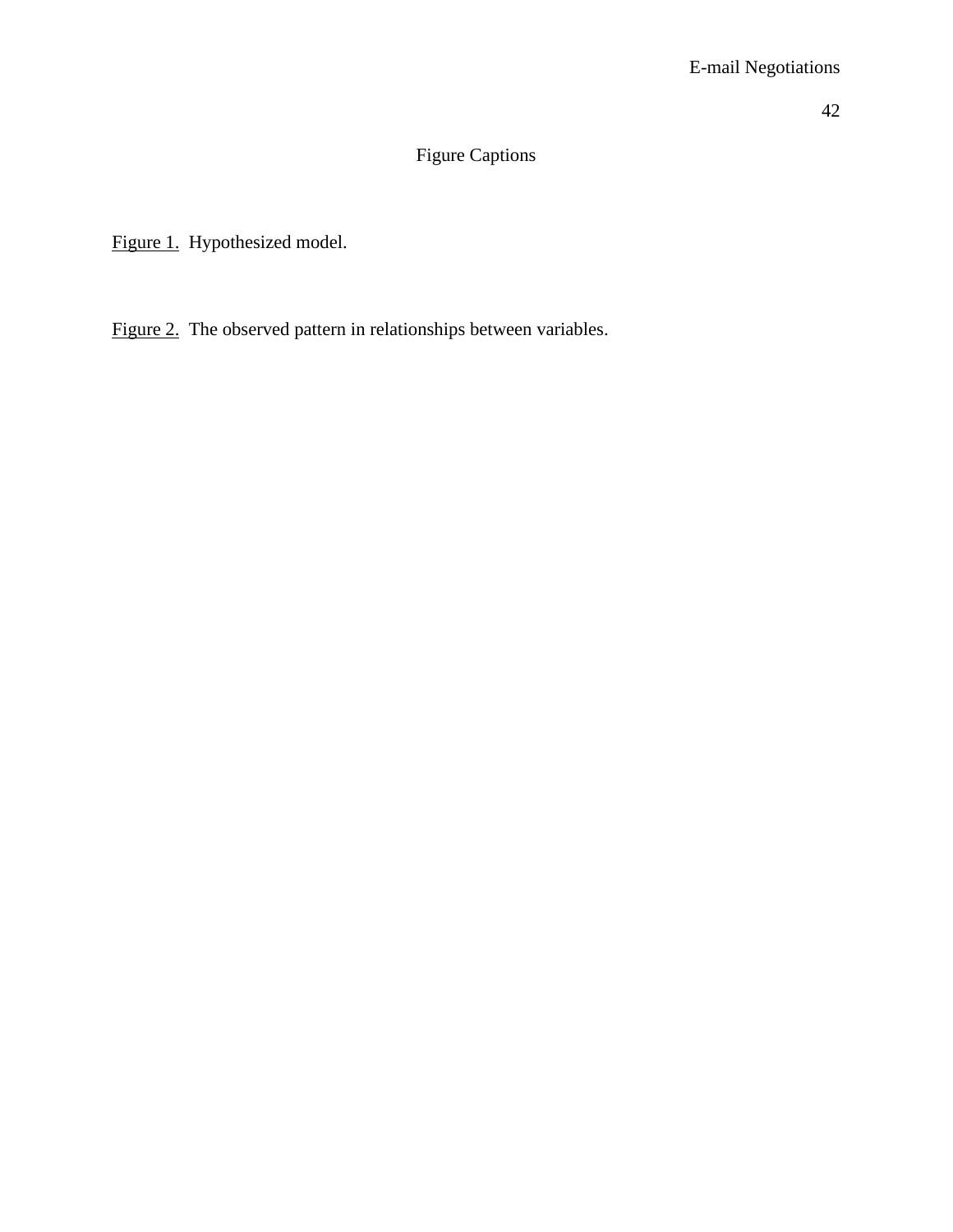